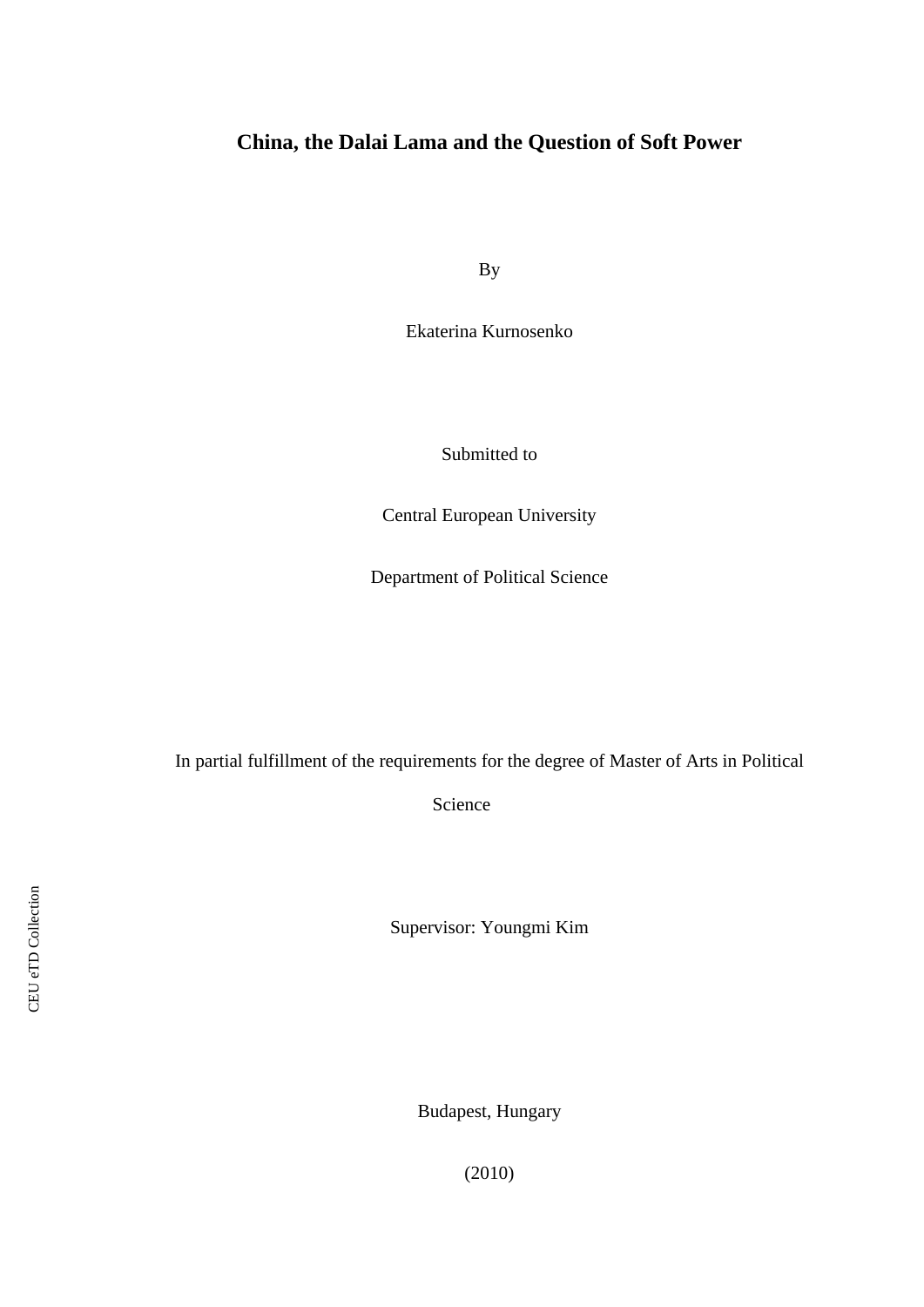# **Abstract**

<span id="page-1-0"></span>Nowadays, China is far from being a major source of international political power and authority, mainly due to the lack of soft power. This thesis demonstrates China's deficit of soft power with the example of the inability of the Chinese government to persuade Western leaders not to meet with the Dalai Lama. This thesis argues that lack of attractiveness of China's political values does not let the country affect some political choices and preferences of other political actors. While the Dalai Lama promotes values that appear legitimate and that are consistent with those of the Western democracies, as a result, in order to enhance its own soft power the West willingly follows the course of the Tibetan spiritual leader. This thesis concludes that despite the fact that in recent years China has paid more attention to its soft power, it needs to improve the country's human rights to make its national image more attractive to the global audience. And a compromise with the Dalai Lama might be the clue to the rise of China's soft power.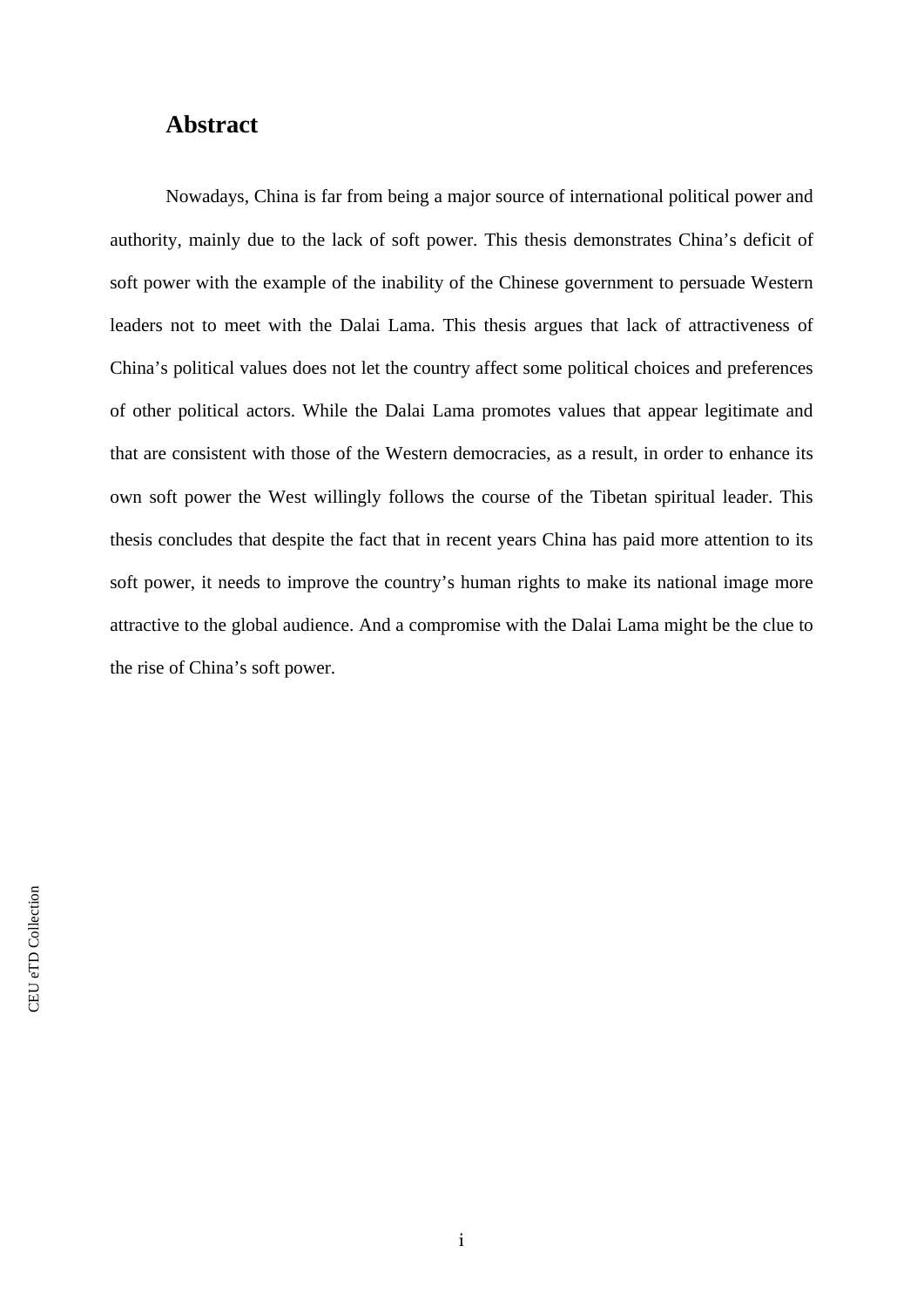# **Table of contents**

<span id="page-2-0"></span>

| 1.1 |
|-----|
|     |
|     |
|     |
|     |
|     |
|     |
|     |
|     |
|     |
|     |
|     |
|     |
|     |
|     |
|     |
|     |
|     |
|     |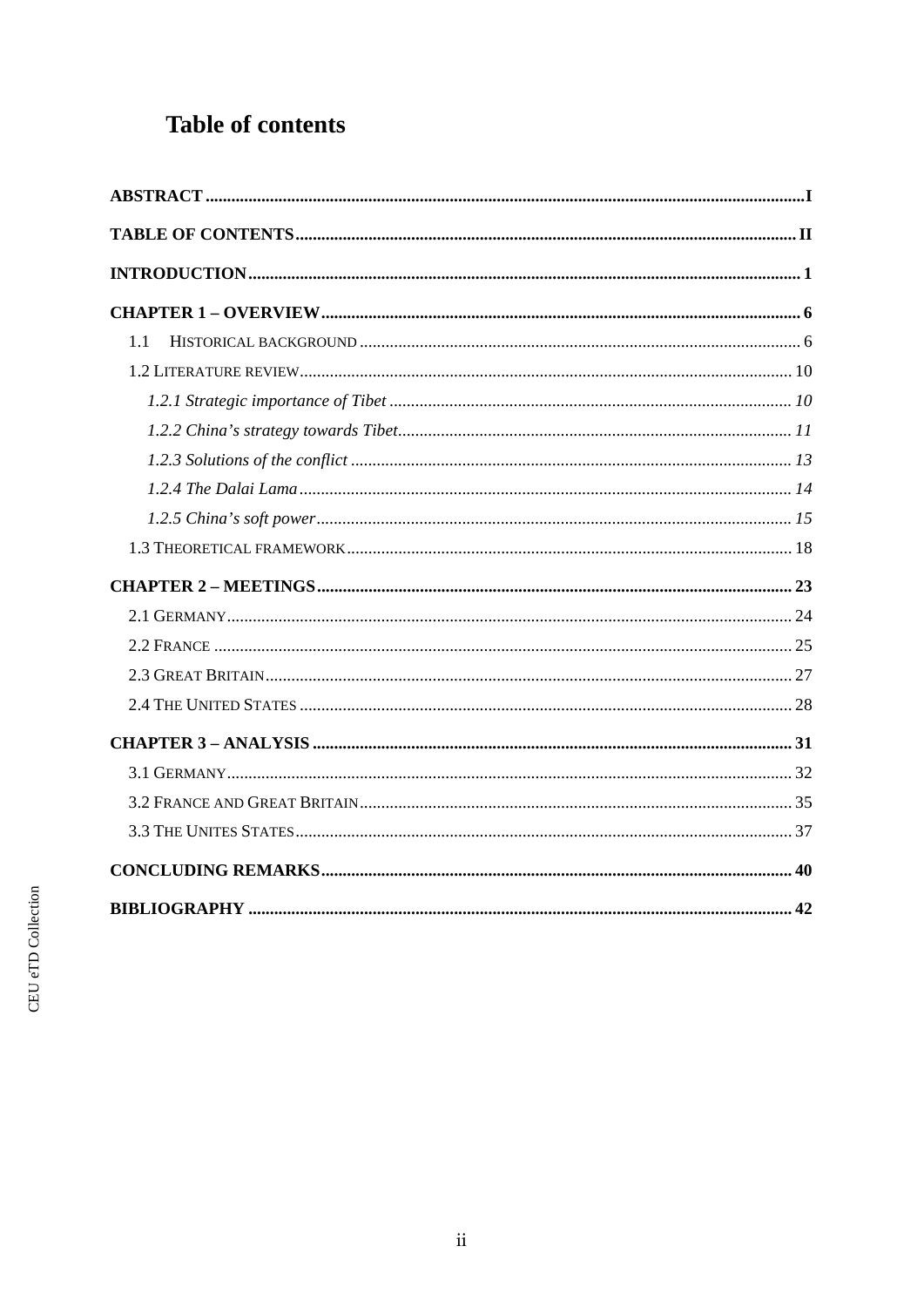# **Introduction**

<span id="page-3-0"></span>In 1999 Gerald Segal wrote an article in *Foreign Affairs* entitled "Does China Matter?" Segal argues that economically China "matters relatively little to the world, especially outside Asia", militarily China "does not matter so much that it cannot be constrained", and finally, "China is in no position to matter much as a source of international political power", $<sup>1</sup>$  $<sup>1</sup>$  $<sup>1</sup>$  since in his view it has minor influence and authority in the world.</sup>

Since 1999 China has dramatically improved its economic strengths and its military capabilities. In 2009 China stood as the third largest economy in the world, after the European Union and the United States, measured on a GDP (Purchasing Power Parity) basis.<sup>[2](#page-3-2)</sup> In 2009 China's government was the largest creditor of the United States, $3$  and also China overtook Germany as the biggest export country in the world. $4$  China demonstrates a sustained increase in its defense budget, and in 2008 for the first time was ranked the second country with the highest military expenditure after the United States.<sup>[5](#page-3-5)</sup> The enormous growth of China's economic power and rapid modernization of national defense create the potential for posing a challenge to the world, contradicting Segal's first two assumptions.

Yet, the third assumption made by Segal seems to be controversial and his question "Does China matter politically" remains central to world politics. On the one hand, as the world's most populous country, as a nuclear power, as one of the world's largest economies,

<span id="page-3-1"></span><sup>1</sup> Gerald Segal, *"Does China Matter?" Foreign Affairs*, 78, no. 5 (1999): 25-33. 2

<span id="page-3-2"></span><sup>&</sup>lt;sup>2</sup> Central Intelligence Agency, "The World Factbook, East & Southeast Asia: China," May 12, 2010, <https://www.cia.gov/library/publications/the-world-factbook/geos/ch.html> (accessed May 21, 2010). <sup>3</sup> The Washington Post, "China Worried About U.S. Debt," [http://www.washingtonpost.com/wp-](http://www.washingtonpost.com/wp-dyn/content/article/2009/03/13/AR2009031300703.html)

<span id="page-3-3"></span>[dyn/content/article/2009/03/13/AR2009031300703.html](http://www.washingtonpost.com/wp-dyn/content/article/2009/03/13/AR2009031300703.html) (accessed May 21, 2010). [4](http://www.washingtonpost.com/wp-dyn/content/article/2009/03/13/AR2009031300703.html)

<span id="page-3-4"></span>Phillip Inman, "China becomes world's biggest exporter," *Guardian.co.uk*, January 10, 2010,

<http://www.guardian.co.uk/business/2010/jan/10/china-tops-germany-exports> (accessed May 21, 2010).

<span id="page-3-5"></span> $\frac{5}{10}$  In 2008 China's defense spending was US\$ 57.22 billion, in 2009 - US\$ 70.27 billion, and in 2010 US\$ - 77.9 billion. "China's defense Budget," *GlobalSecurity.org*,

<http://www.globalsecurity.org/military/world/china/budget.htm>(accessed May 21, 2010).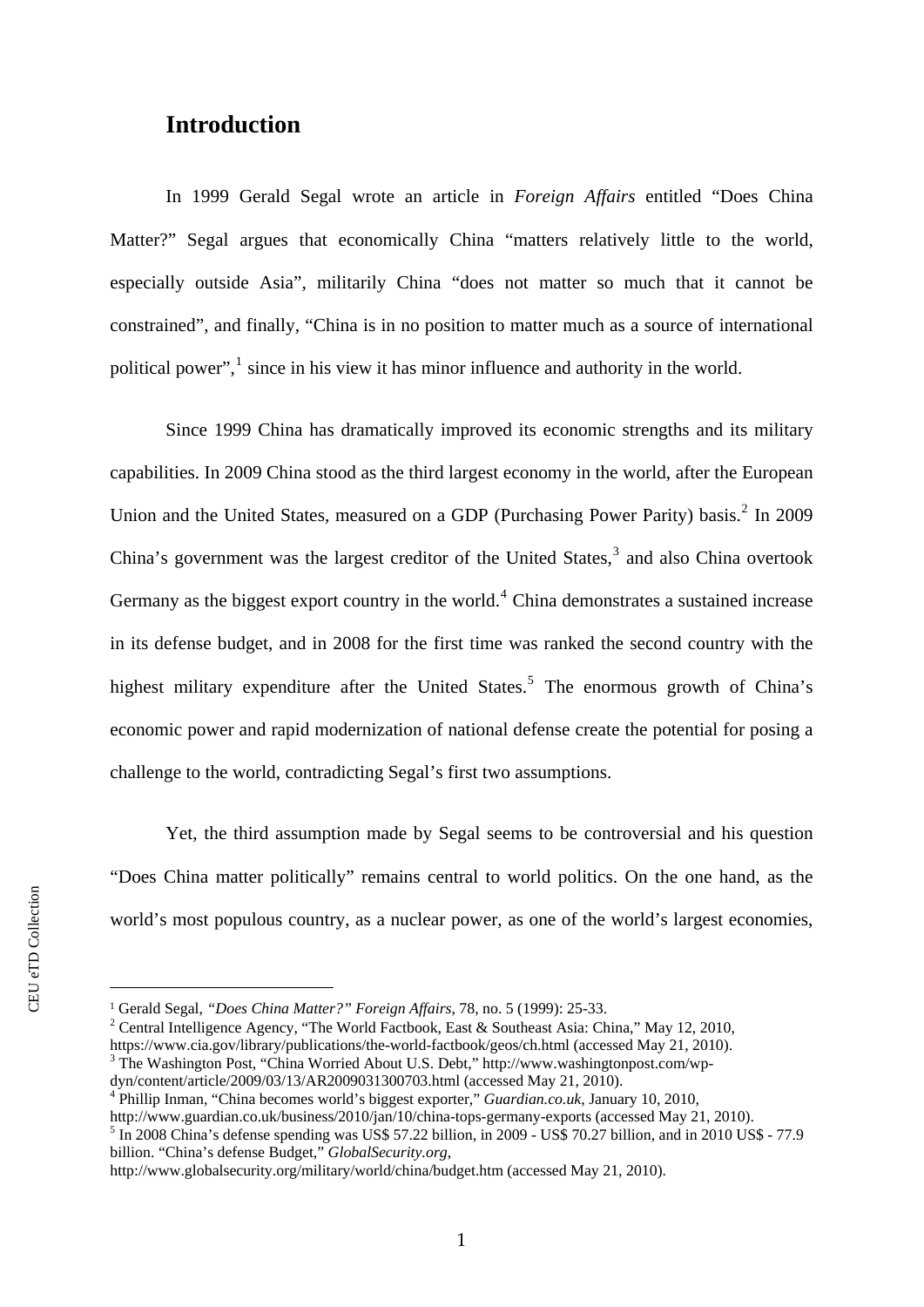as one of the five veto-wielding permanent members of the United Nations Security Council, China matters and its voice cannot be ignored, since many of today's global problems require cooperation with China. But what China possesses are capabilities and resources of hard power that do not always guarantee obtaining the desired outcomes in contemporary world politics.

The increased political and social costs of using military force make it more difficult to ensure popular support and to find moral justification for the use of force. Nowadays, to get the outcomes one wants and to influence the behavior of others, politicians have to use something more than instruments of hard power. In the global information age with diverse channels of communication, it is becoming crucially important to win "hearts and minds" of the world audience. And here China has problems.

Up to now, China has mostly used "command power" or "hard power" that rests on coercion and "carrot and stick" policy to induce favorable behavior of other political actors. China's image and influence on the international arena are mainly based on the country's growing economic might. But China's political system does not have sufficient moral authority in the world; in other words, it lacks "co-optive power" or "soft power", which Joseph Nye defines as the power that comes from attraction to shared values.<sup>[6](#page-4-0)</sup> In the West, perceptions of China's political matters and values are usually negative, because in the eyes of the Western democracies China's authoritarian regime lacks credibility and legitimacy. The West rejects an approach of the Chinese government to the Tibet issue and to the situation with human rights in the country in general, that makes it more difficult for China to sell its

<span id="page-4-0"></span><sup>6</sup> Nye Joseph, *Soft power: the means to success in world politics* (New York: Public Affairs, 2004), 7.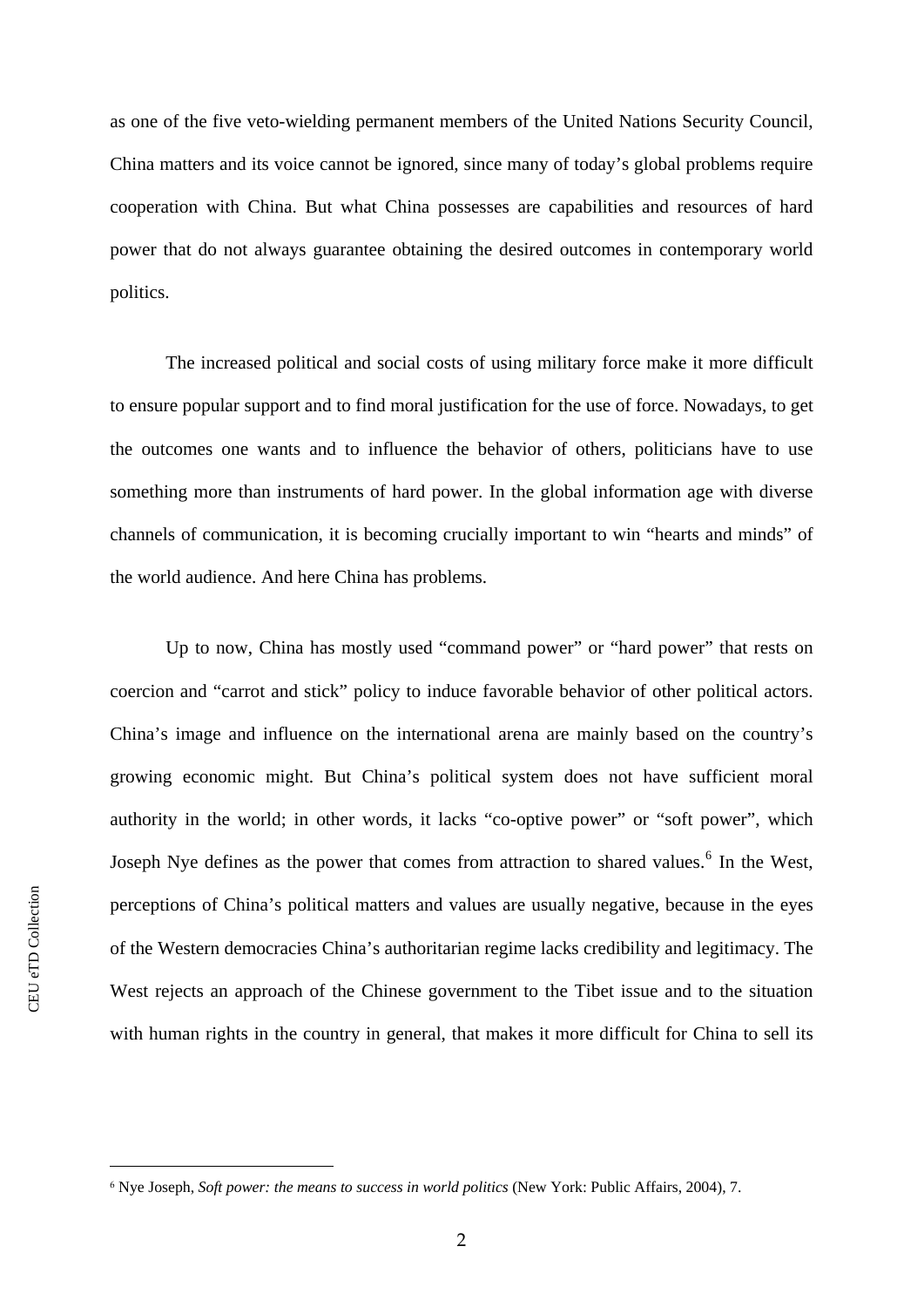positive image abroad. As Gerald Segal underlines "the human-rights question best illustrates the extent to which China is a political pariah".[7](#page-5-0)

Since nowadays attractiveness becomes a significant source of power, I tend to agree with Segal on his third assumption that today China is far from being a major source of international political power and authority, and I argue that it is mainly due to China's lack of soft power. This thesis demonstrates China's deficit of soft power on the example of controversy over Tibet and over the meetings of the Western leaders with the Dalai Lama. The main research questions of this thesis are: *Why do the Western leaders meet with the Dalai Lama ignoring China's deep dissatisfaction?* How do such actions influence the relations between China and the West? *Why in recent years have the attempts of the Chinese government to persuade the Western leaders not to meet with the Dalai Lama failed?* My main hypotheses are that lack of attractiveness of China's political values does not let the country affect some political choices and preferences of other political actors. The Dalai Lama promotes values that appear legitimate and that are consistent with those of the Western democracies, as a result, in order to enhance its own soft power the West willingly follows the course of the Tibetan spiritual leader, and in addition, uses the Tibet issue to press China for a promotion of human rights.

The methodology of this thesis relies on qualitative research methods, namely content analysis and process tracing. The hypotheses are tested by analyzing the content of communication, such as newspapers, recent publications, media reports and recorded interviews, and by investigating causal processes and the outcomes of the decisions regarding the Tibet issue and the meetings with the Dalai Lama.

<span id="page-5-0"></span> 7 Gerald Segal, *"Does China Matter?" Foreign Affairs*, 78, no. 5 (1999): 34.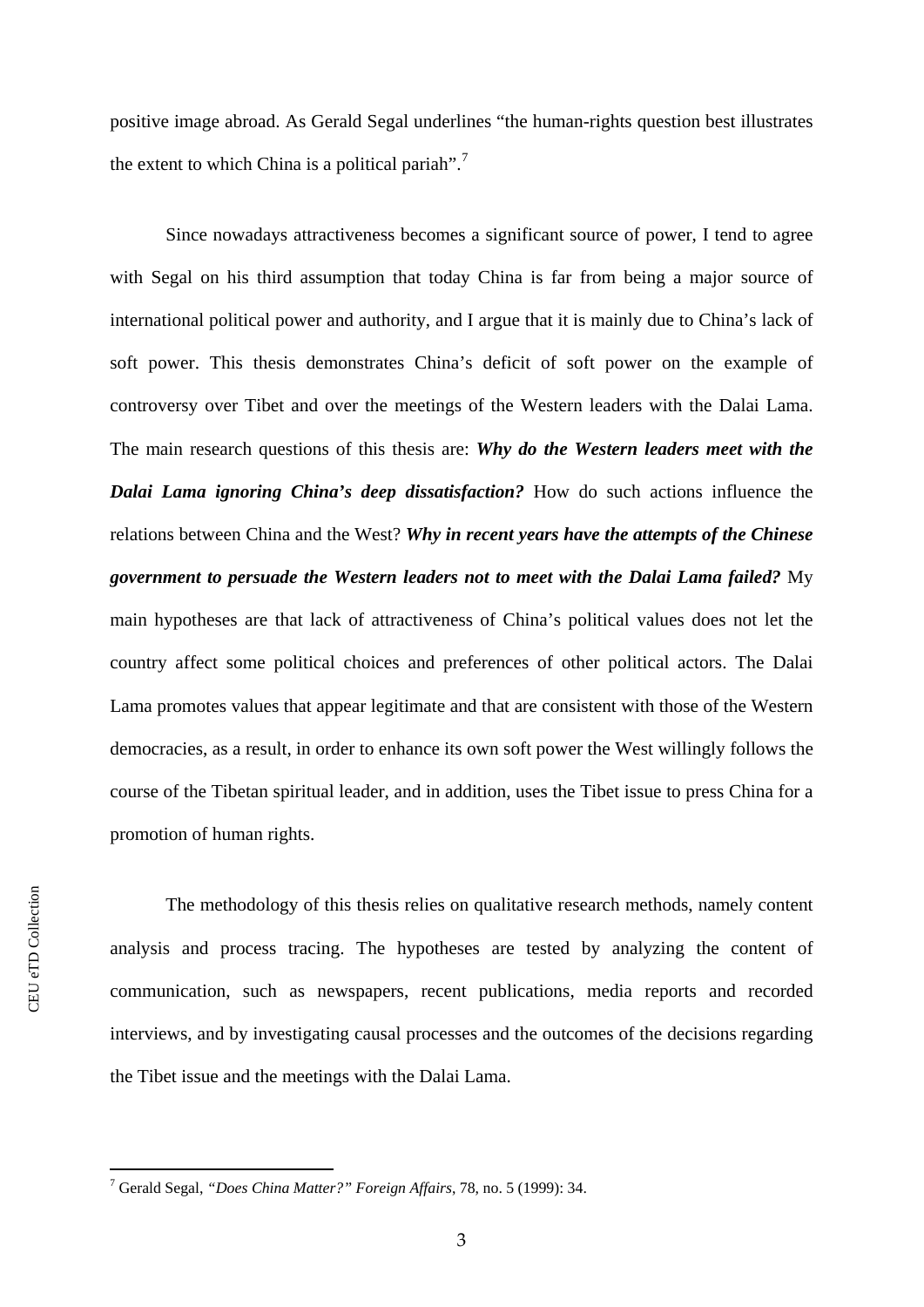My theoretical framework mainly builds on Joseph Nye's theory of soft power, which says that one actor can affect behavior of another actor without commanding it and without using threats or inducements. One can be attracted to support someone's actions because of an attraction to shared values and respect for someone's authority or because one believes in the legitimacy of someone's objectives. Nowadays China has resources of hard power that may produce the preferred outcomes or may get others to change their position, but it still lack what Nye calls "attractive power"<sup>[8](#page-6-0)</sup>. The Chinese government is not always able to obtain the outcomes it wishes, due to its insufficient authority, negative reputation in the West and the lack of soft power that prevents the government from obtaining particular goals.

The scholarly level analysis and research on the topic has been limited and I contribute to already existing literature by showing China's lack of soft power on the example of its inability to persuade the Western leaders not to meet with the Dalai Lama. The thesis is divided into three chapters. The first chapter explores the historical background of the Tibet issue, analyzes the existing literature and outlines the theoretical framework. The second chapter focuses on the meetings of the leaders of Germany, France, Great Britain and the United States with the Dalai Lama in recent years. It examines controversy over these meetings, the consequences, and shows how different political actors try to balance their diverse interests. It illustrates that today China mainly uses coercion to influence the behavior of others and this strategy can be considered unsuccessful. The third chapter is devoted to analysis, and proposes that despite the fact that in recent years China has paid more attention to its soft power, it needs to improve the country's human rights to make its national image more attractive to the global audience. And the compromise with the Dalai Lama might be the clue to the rise of China's soft power.

<span id="page-6-0"></span><sup>8</sup> Nye, *Soft Power*, 6.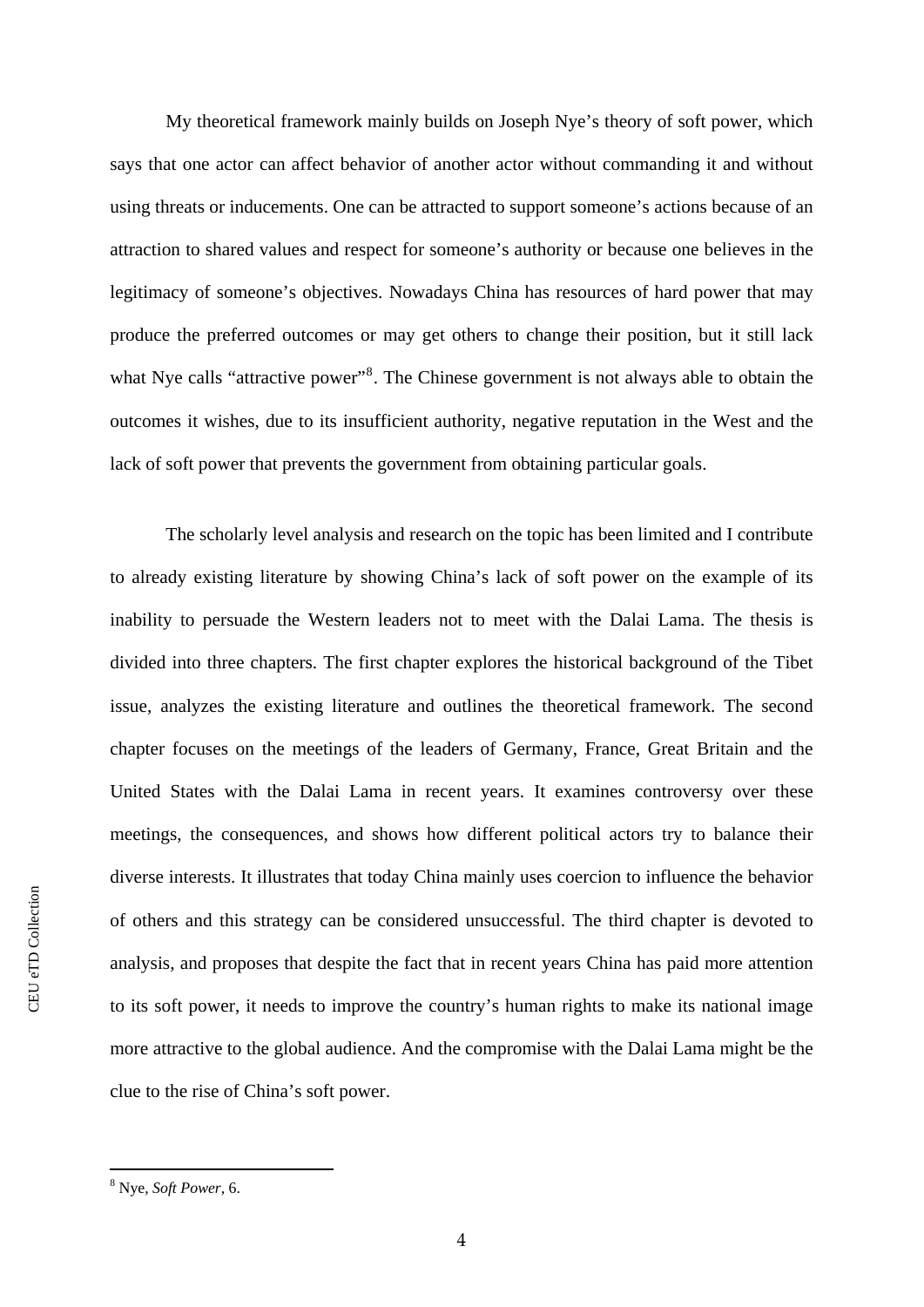CEU eTD Collection CEU eTD Collection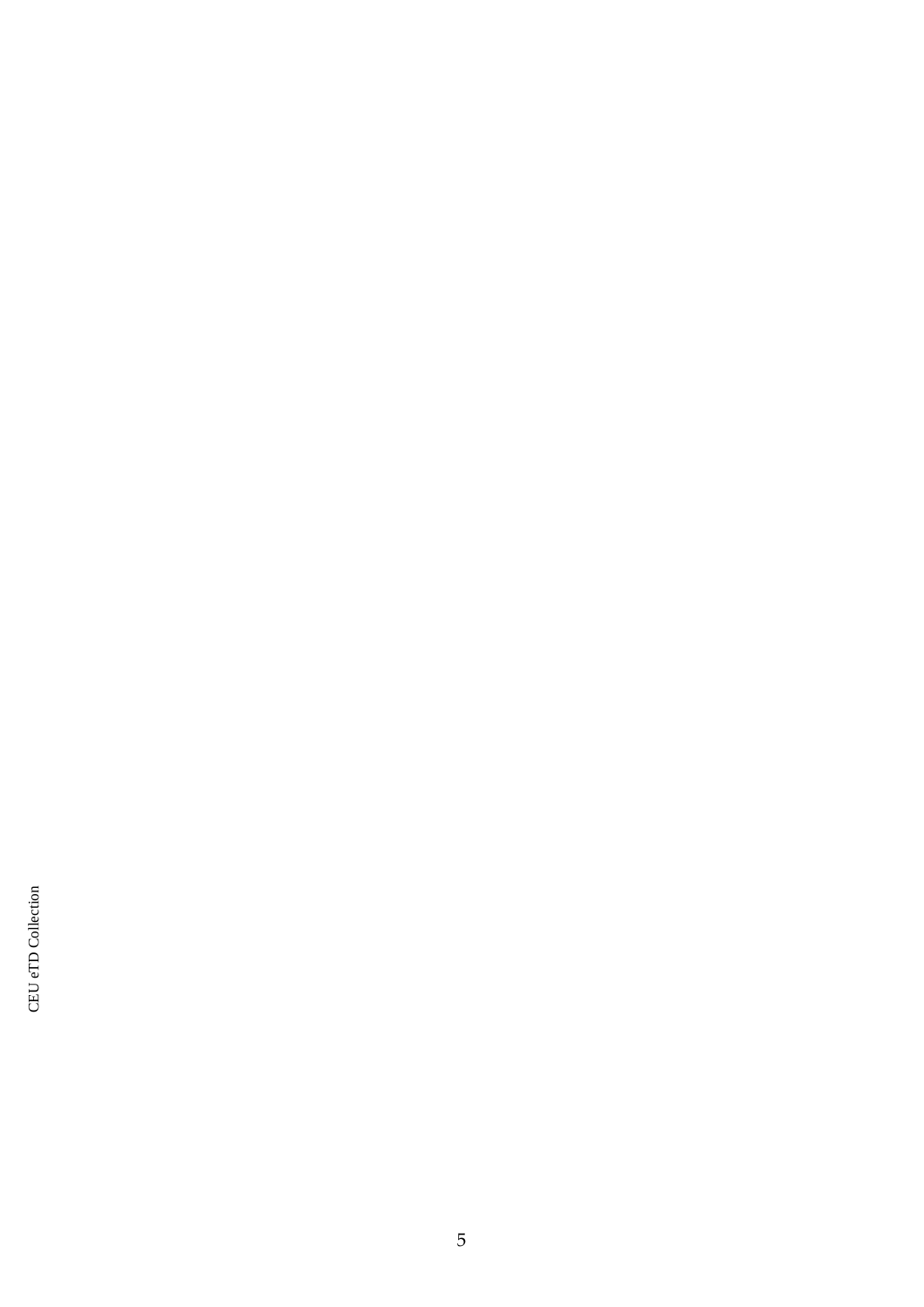# **Chapter 1 – Overview**

<span id="page-8-0"></span>This chapter provides historical background to the topic, reviews different approaches to the study of the Tibet issue and China's soft power, and describes theoretical framework.

### *1.1 Historical background*

<span id="page-8-1"></span>In 1949, the local Tibetan government, seizing the moment of political instability on the mainland, once again<sup>[9](#page-8-2)</sup> proclaimed Tibet's independence and expelled all Chinese from Tibet. The Lhasa authorities sent several official foreign missions, but no serious efforts were made to establish contacts with the outside world and to settle Tibet's status. Shortly thereafter the Communists came to power and denounced the 1949 declaration of Tibet's independence as "an illegal gesture fomented by foreign imperialist forces". In 1950, the Central Government sent People's Liberation Army troops to Tibet to put an end to "oppressive colonialism and reactionary exploitation", and "to rejoin the fraternal family of China's nationalities".[10](#page-8-3) Ernst Benz notes that the Chinese officials portrayed the occupation of Tibet "as a measure undertaken for the reformation of Tibetan Buddhism", in order to eliminate the feudal system of slavery imposed by the Tibetan upper class and to restore the "original purity" of lama monasteries. The Tibetans attempted to appeal to the United Nations in order to stop the Chinese aggression, but without success. Other Buddhist countries did not react to the Chinese military intervention in Tibet for several reasons, namely due to extensive Chinese propaganda and inadequate information on the events; due to political reasons, since

<span id="page-8-2"></span><sup>&</sup>lt;sup>9</sup> In 1913 the Tibetans also claimed independence and stated: "Tibet and China have never been under each other and will never associate with each other in future. It is decided that Tibet is an independent state and that the precious Protector, the Dalai Lama, is the ruler of Tibet, in all temporal as well as spiritual affairs." Warren W. Smith, Jr., *Tibetan nation: a history of Tibetan nationalism and Sino-Tibetan relations* (Boulder: Westview Press, 1996), 190.

<span id="page-8-3"></span><sup>&</sup>lt;sup>10</sup> George Ginsburgs and Michael Mathos, *Communist China and Tibet: the first dozen years* (The Hague: Martinus Nijhoff, 1964), 195-200.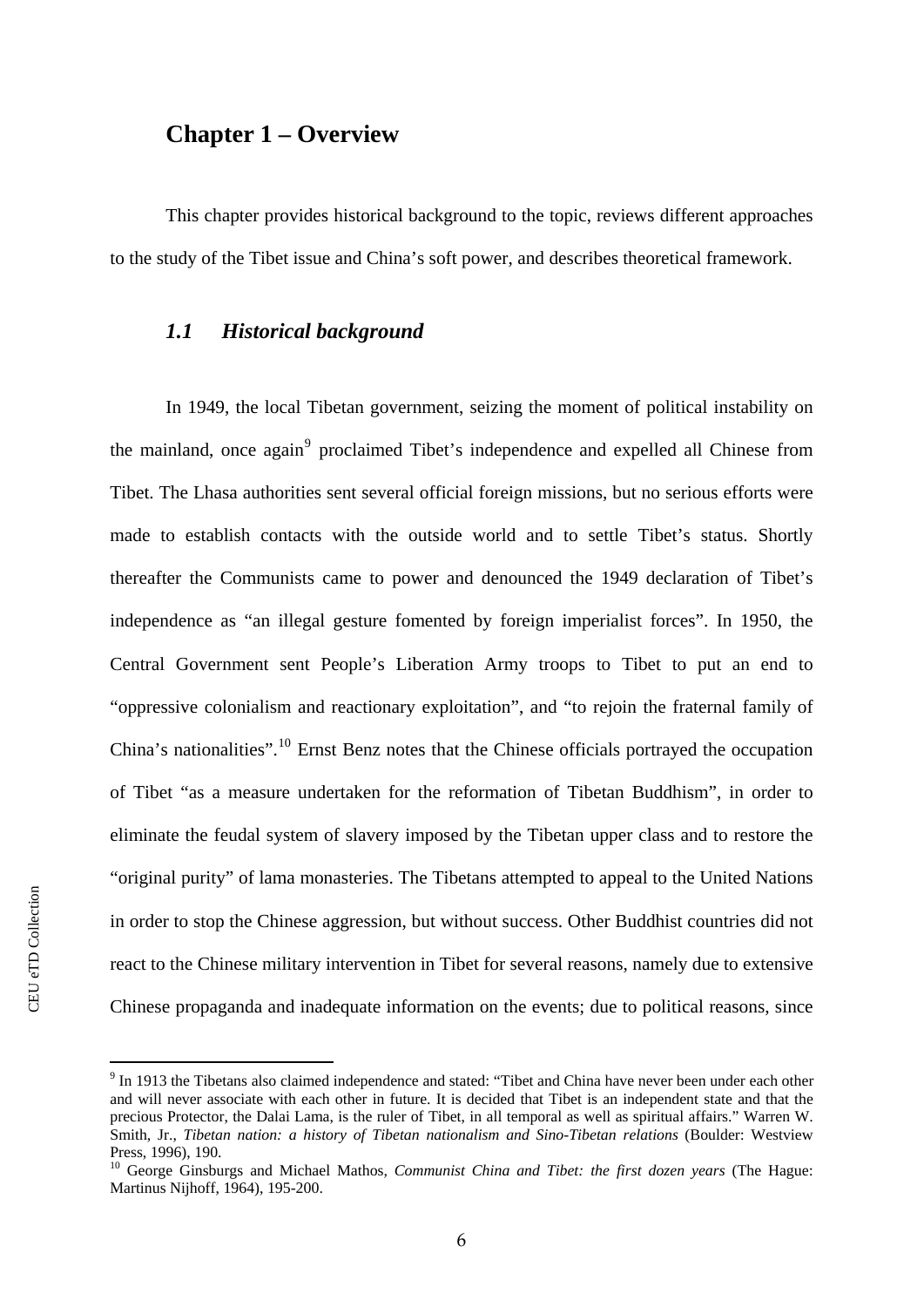other Buddhist countries are the closest China's neighbors; and due to religious reasons, since "inaction is more natural to the Buddhist than protest or any kind of action".<sup>[11](#page-9-0)</sup> Ginsburgs and Mathos point out that the outside world ignored the situation in Tibet because of its geographical remoteness and traditional isolationism, so that foreign governments did not have much knowledge about Tibet; in addition most of the countries acknowledged Chinese suzerainty over Tibet and did not have material interests there.

As a result of the Chinese invasion of Tibet, the Dalai Lama's government was forced to sign the "Seventeen-Point Agreement on Measures for the Peaceful Liberation of Tibet" on 27 May 1951, which ended almost forty years of Tibet's de facto independence and reimposed China's traditional suzerainty over Tibet, but for the first time formally. By the terms of the agreement:

Tibetan troops shall be reorganized by stages into the People's Liberation Army, and become a part of the national defense forces of the People's Republic of China… The Central People's Government shall conduct the centralized handling of all external affairs of the area of Tibet… [In return,] the Tibetan people have the right of exercising national regional autonomy under the unified leadership of the Central People's Government… The central authorities will not alter the existing political system in Tibet…[and] the established status, functions and powers of the Dalai Lama... The local government of Tibet should carry out reforms of its own accord... The religious beliefs, customs and habits of the Tibetan people shall be respected.<sup>[12](#page-9-1)</sup>

When the Communists came to power in China, the Tibet question attained visibility on the international arena. The United States became interested in the situation there in order to encourage Tibet's pro-Western orientation and to have the Dalai Lama as an ally. However, in order to avoid deterioration of the relations with Chiang Kai-shek's Republic of China on Taiwan and disputes with Indian prime minister, the U.S. only supported autonomy for Tibet

<span id="page-9-0"></span><sup>&</sup>lt;sup>11</sup> Ernst Benz, *Buddhism or communism: which holds the future of Asia?* (New York: Doubleday & Company, 1965), 196-198.

<span id="page-9-1"></span><sup>&</sup>lt;sup>12</sup> Tibet Facts & Figures 2005, "The Agreement of the Central People's Government and the Local Government of Tibet on Measures for the Peaceful Liberation of Tibet,"

<http://www.china.org.cn/english/zhuanti/tibet%20facts/163877.htm>(accessed May 21, 2010).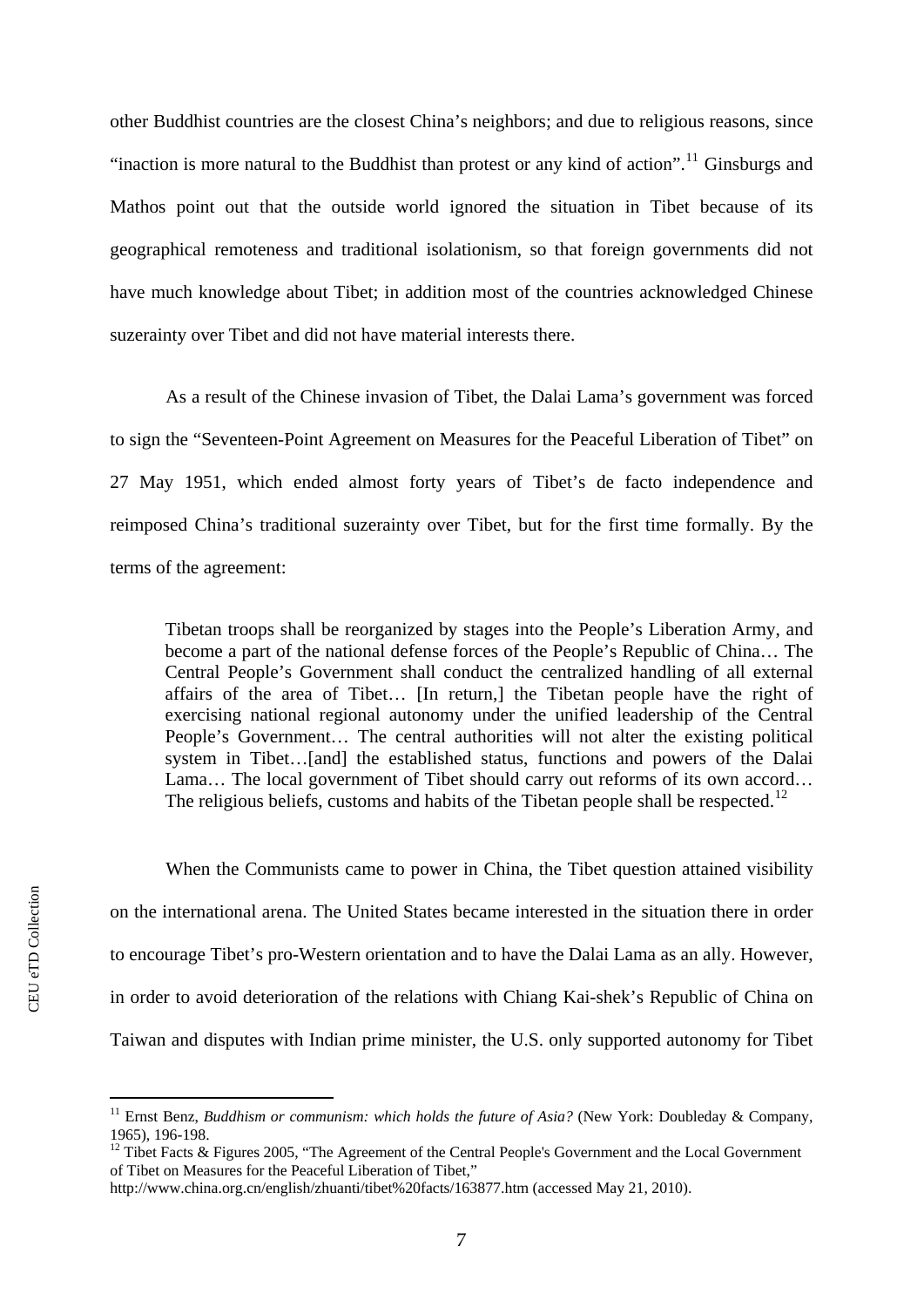under China, which was not enough for the Dalai Lama's government. Therefore, the U.S. attempts to persuade the Dalai Lama to renounce the Seventeen-Point Agreement were unsuccessful, but the Central Intelligence Agency was still involved in providing training and financial support for Tibetan guerrilla forces. Melvyn Goldstein points out that "the U.S. strategic goal for Tibet was to generate "sympathy for the Tibetan people on human rights grounds" around the world". To explain the position of the United States Goldstein cites "Memorandum from Assistant Secretary of State for Far Eastern Affairs (Parsons) to Secretary of State (Herter), 14 October 1959", which states:

[T]he arguments against recognition of Tibetan independence under present conditions are stronger than those in favor. I consider this conclusion valid from the standpoint of both United States national interest and from that of the Tibetans. We share with the Tibetans the objective of keeping the Tibetans' cause alive in the consciousness of the world and maintaining the Dalai Lama as an effective spokesman of the Tibetan people. I believe that United States recognition of the Dalai Lama's government as that of an independent country would serve neither purpose well. Since very few countries could be expected to follow our lead, our recognition now would make the Dalai Lama the leader of a government-in-exile obviously dependent on the United States for political support. This would almost certainly damage the prestige and influence he now enjoys as one of Asia's revered leaders and would hamper his activities on behalf of the Tibetan people.<sup>[13](#page-10-0)</sup>

The growing anti-Chinese sentiments among the Tibetans flared up into widespread opposition, and then into national uprising in 1959 that led to the flight of the Dalai Lama, the Tibetan Government and the refugees into exile to India. Warren Smith considers that "the period from the 1951 17-Point Agreement to the revolt in 1959 was one of transition for Tibet from a de facto independent state to a part of the People's Republic of China".<sup>[14](#page-10-1)</sup> After the uprising, the Chinese government renounced the Seventeen-Point Agreement and adopted a hard-line policy in Tibet.

<span id="page-10-0"></span><sup>13</sup> Melvyn C. Goldstein, "Tibet and China in the Twentieth Century," in *Governing China's multiethnic frontiers*, ed. Morris Rossabi (University of Washington Press, 2004), 220-222.<br><sup>14</sup> Warren W. Smith, Jr., *Tibetan nation: a history of Tibetan nationalism and Sino-Tibetan relations* (Westview

<span id="page-10-1"></span>Press, 1996), 447.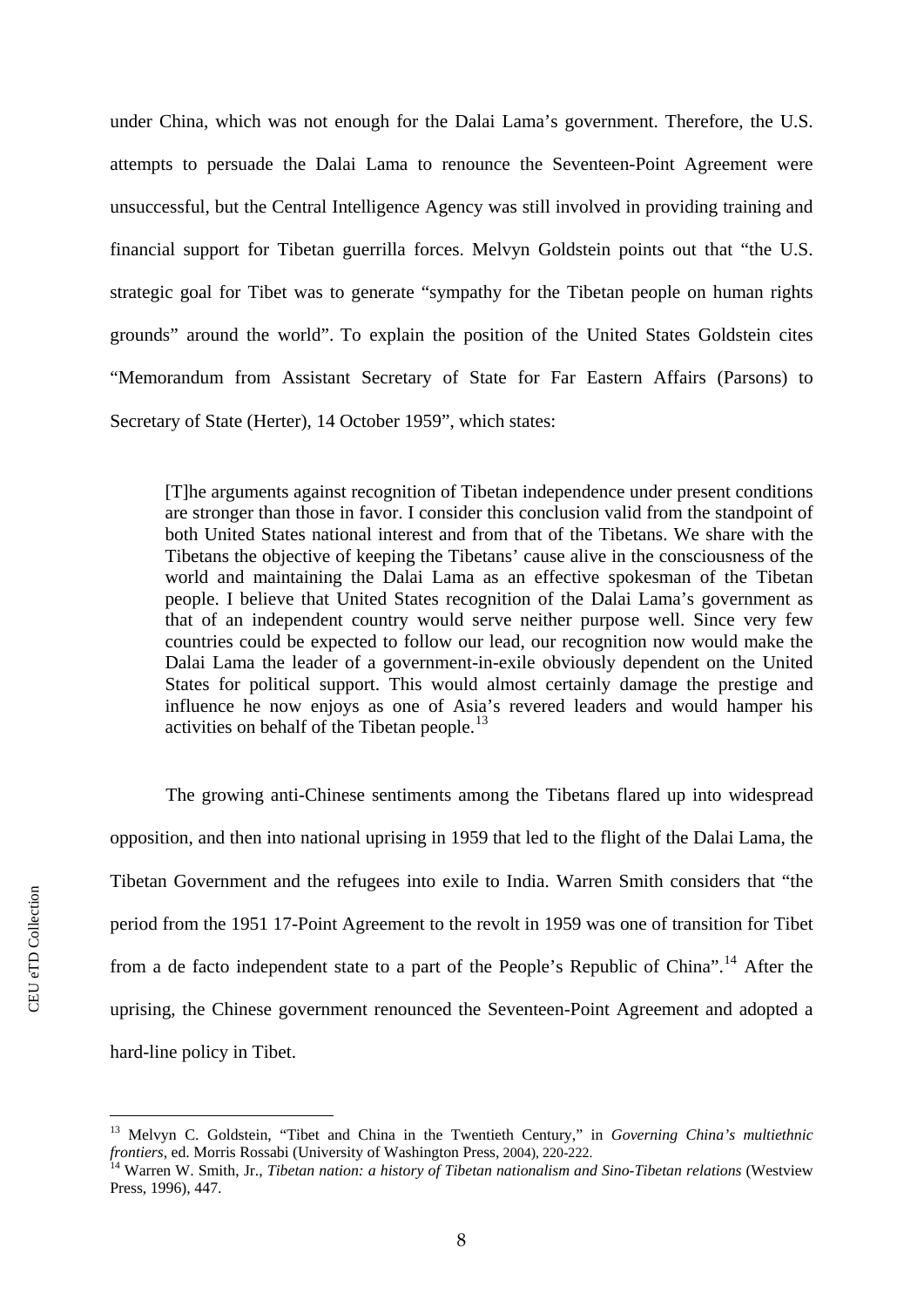In early 1960s experts stated that in the future there would be total assimilation of Tibet into the Chinese state. Peking with no toleration would make Tibet an integral part of the Chinese nation perhaps with some "paper autonomy", but in reality treated as within China's exclusive jurisdiction and control. Some even considered that the 1959 Tibetan uprising was deliberately provoked by the Chinese authorities in order to excuse the liquidation of "the tradition-oriented local government of Tibet".<sup>[15](#page-11-0)</sup> In order to undermine Tibetan claims to independence, the Chinese government divided the eastern lands that had traditionally constituted Tibet into four different Chinese provinces. The remaining area was designated the Tibet Autonomous Region, which was formally founded in September 1965 that marked the establishment of the permanent system of Chinese control in Tibet.

In 1987, after a series of unsuccessful attempts to negotiate with Beijing, the Dalai Lama launched an international campaign to gain political support in the United States and Europe. This was the first time when the Dalai Lama traveled and spoke not as a religious leader, but as a political leader arguing for democratic and self-governing Tibet.<sup>[16](#page-11-1)</sup> In 1987 and in 1988 the Dalai Lama delivered speeches to the U.S. Congressional Human Rights Caucus and to the members of the European Parliament in Strasbourg, respectively, where he suggested the so called "middle way", which stipulated a high-level of autonomy for Tibet under the People's Republic of China.

Melvyn Goldstein thinks that on the one hand, the Dalai Lama's international campaign had failed and did not achieve its goals for political and ethnic autonomy, but on the other hand, China's hard-line policy had failed as well, since it alienated many Tibetans and stimulated more Tibetan nationalism.<sup>[17](#page-11-2)</sup> China violates human rights and freedoms

<u> Andrew Maria (1995)</u>

<span id="page-11-0"></span><sup>15</sup> Ginsburgs, Mathos, 206-210.

<span id="page-11-2"></span><span id="page-11-1"></span><sup>&</sup>lt;sup>16</sup> Melvyn C. Goldstein, "The Dalai Lama's Dilemma," *Foreign Affairs*, 77, no. 1 (1998): 87.<br><sup>17</sup> Goldstein, 2004, 211.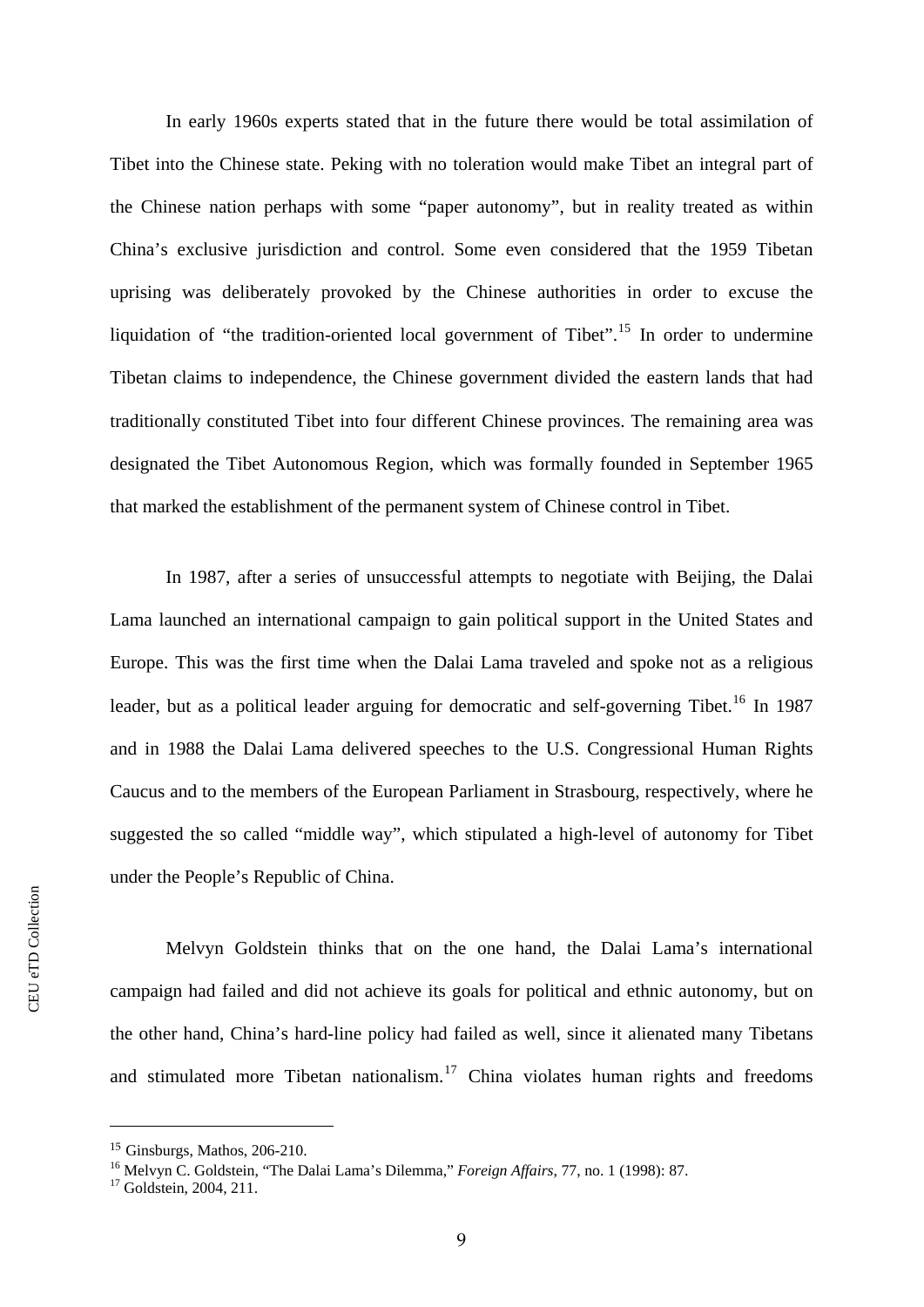through policies of censorship, surveillance and punishment. For example, it is illegal for Tibetans to carry pictures of the Dalai Lama, there are restrictions on the number of monks allowed in monasteries and "sanctions placed on Tibetan monks, including prohibitions on prayers and religious worship", and the Chinese government bans books by the Dalai Lama and "blocks access to television and radio stations with Tibetan language news services operating outside Tibet and China such as Radio Free Asia, Voice of America and Voice of Tibet." In addition, the intense immigration of Han Chinese into Tibet threatens the survival of Tibetan language and culture, since the Chinese occupation makes Tibetans a minority in their own land; as the Dalai Lama says, "this policy of 'demographic aggression' has led to 'cultural genocide' in Tibet." [18](#page-12-2)

#### <span id="page-12-0"></span>*1.2 Literature review*

#### **1.2.1 Strategic importance of Tibet**

<span id="page-12-1"></span>Many scholars explain the situation in Tibet from the point of view of its strategic importance to the People's Republic of China. It is considered that the Tibetan plateau is an arena of struggle between Peking and New Delhi for political domination and influence in their common Himalayan periphery. Ginsburgs and Mathos defined three reasons why the Tibetan issue is of major importance to the Chinese government. Firstly, the People's Republic of China shows "ability to maintain its rule effectively in an area which historically has resisted". Secondly, Tibet "represents the main stumbling-block in the way of the smooth operation of the system…of regional autonomy within the constitutional structure" of China. Thirdly, "Tibet furnishes the outside world with an opportunity to study the record of

<span id="page-12-2"></span><sup>&</sup>lt;sup>18</sup> Free Tibet. The first part of the quotation is from "Torture" [http://www.freetibet.org/about/torture,](http://www.freetibet.org/about/torture) the second part is from "Freedom of information" <http://www.freetibet.org/about/freedom-information>, and the third part of the quotation is from "Migration into Tibet"<http://www.freetibet.org/about/migration>(accessed May 31, 2010).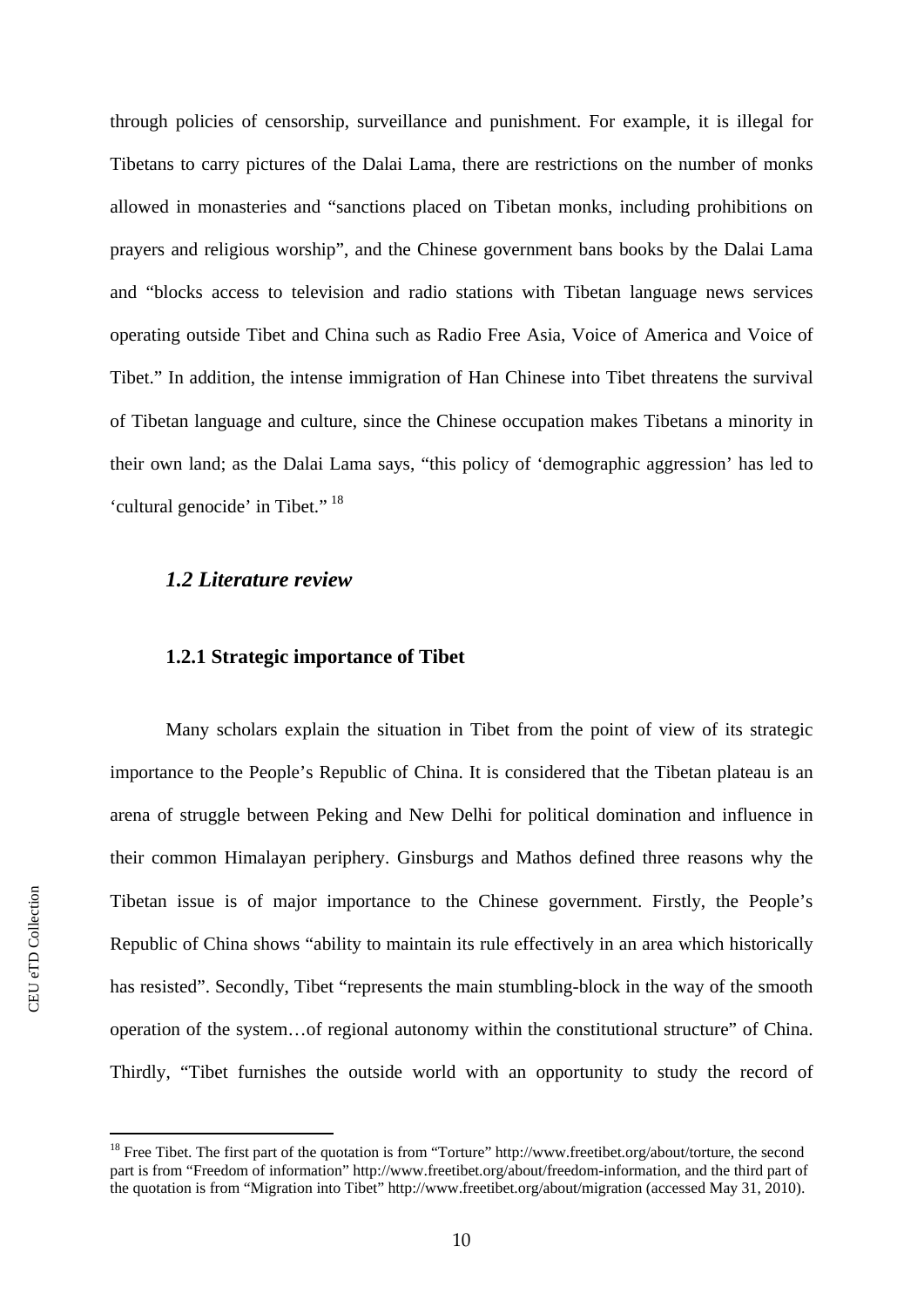Communist Chinese willingness to abide by the terms of a solemnly signed document, namely, the Sino-Tibetan pact of 1951." In addition, the authors underline that at the international level, Tibet's role is equally crucial, since it supplies China with the base for further expansion into South Asia and gives the opportunity to wage "a war of nerves" in the region. They underline the importance of Tibet by paraphrasing a famous proposition: "He who holds Tibet dominates the Himalayan piedmont; he who dominates the Himalayan piedmont threatens the Indian subcontinent; and he who threatens the Indian subcontinent may well have all of South Asia within his reach and, with it, all of Asia". <sup>[19](#page-13-1)</sup> Thierry Mathou agrees that Tibet is very important for China from the point of view of its strategic position in the Himalayan region, since it is "a bridge between China and South Asia".<sup>[20](#page-13-2)</sup>

#### **1.2.2 China's strategy towards Tibet**

<span id="page-13-0"></span>Melvyn Goldstein claims that in order to strengthen its position in Tibet, China used rapid economic development strategy, which attracted many non-Tibetan Chinese to Tibet and changed the demographic composition there. In Goldstein's view such integrationist policy and the absence of threat of international sanctions put China in a favorable position, allowing the Chinese officials to refuse negotiations with the Dalai Lama and to continue the hard-line policy, which likely will result in increasing alienation of Tibetans.<sup>[21](#page-13-3)</sup> Regarding this policy, Secretary of State Colin Powell said in 2001:

It's a very difficult situation right now with the Chinese sending more and more Han Chinese in to settle Tibet. What seems to be a policy that might well destroy that society. I think we have to reenergize our discussions with the Chinese to let them know that this is another example of the kind of behavior that will effect our entire

 <sup>19</sup> Ginsburgs, Mathos, 1-2; 206-210.

<span id="page-13-2"></span><span id="page-13-1"></span><sup>&</sup>lt;sup>20</sup> Thierry Mathou, "Tibet and Its Neighbors: Moving toward a New Chinese Strategy in the Himalayan Region," *Asian Survey*, 45, no. 4 (2005): 504.<br><sup>21</sup> Goldstein, 1998.

<span id="page-13-3"></span>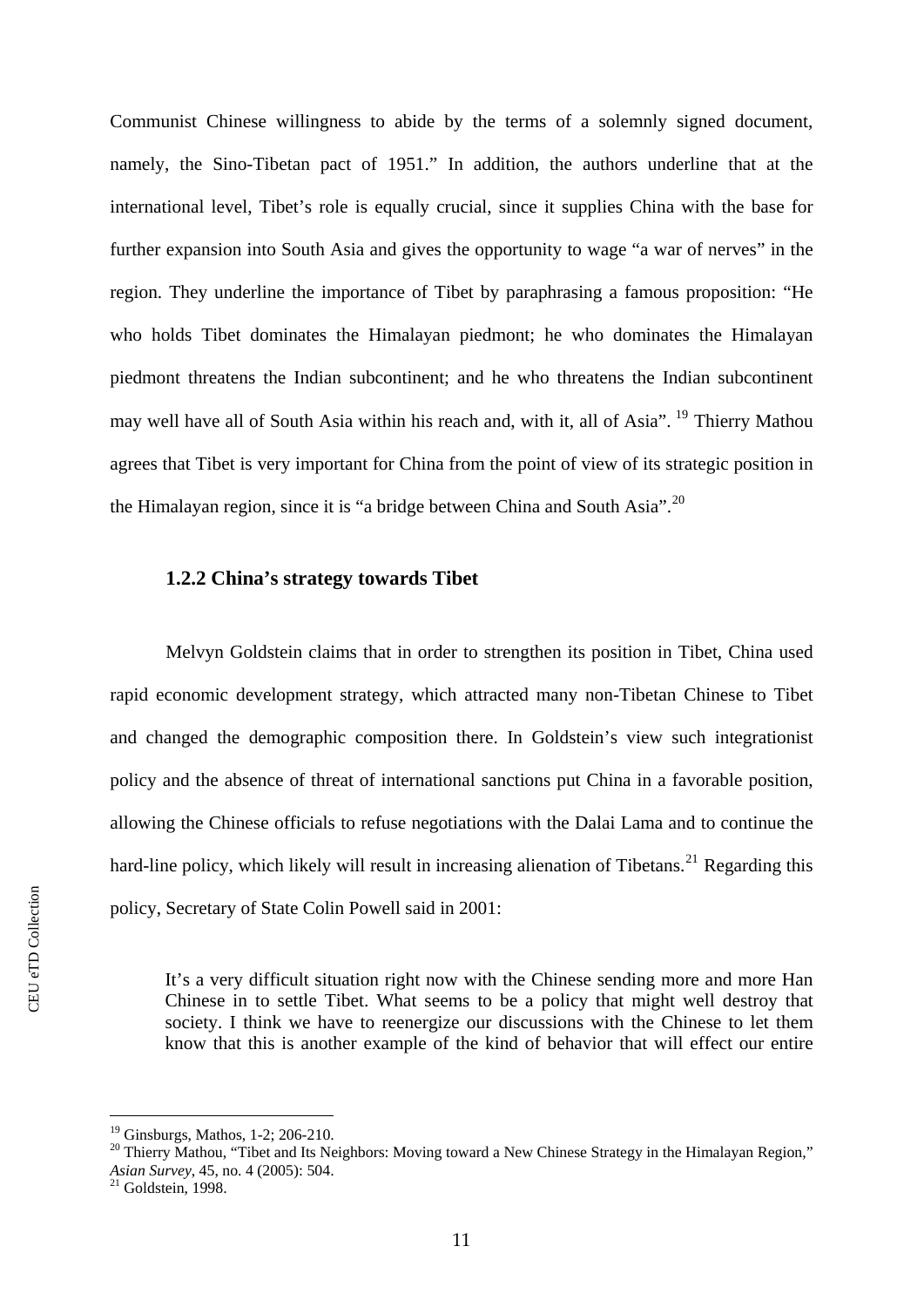relationship. And show our interest in solidarity with the Dalai Lama and the people of Tibet. $^{22}$  $^{22}$  $^{22}$ 

Thierry Mathou also views active development of transportation and other aspects of Tibet's modernization "as elements of China's strategy in the Himalayan region". Mathou underlines that the "Go West" policy launched by the Chinese government to attract capital to the backward regions, triggered Tibet's infrastructure development, and this development is likely to have an impact on China's relations with the neighbors. Because China's investments in highway-building in the border territories might make some areas more accessible to China's forces than to the neighbors' troops. This might lead to China's expansion in the region.

On the one hand, the West criticizes China's attempts to integrate Tibet into the Chinese state, because economic reforms have negative consequences and undermine the interests of the Tibetan people. On the other hand, the Chinese government argues that Tibet is a part of China and therefore its modernization is inevitable. Mathou argues that the improvement of infrastructure will facilitate the tourism and mining industries in Tibet, will further accelerate population integration between Tibet and China, will enhance China's border defense capacity, will improve communication with other Himalayan states that can help to transform Tibet into an important trading center in the region. He emphasizes that the development of trans-Himalayan trade to boost Chinese export to South Asia is one of the China's goals in the region. For this reason, China is trying to normalize the relationships and to secure cooperation with all of the Tibet's neighbors, by increasing a transborder links and economic development of the region, in order to shift the controversy on the Tibet issue from politics to economics that will help to integrate Tibet further into the mainland China.<sup>[23](#page-14-1)</sup>

<span id="page-14-0"></span><sup>&</sup>lt;sup>22</sup> Goldstein, 2004, 226-227.

<span id="page-14-1"></span><sup>23</sup> Mathou. 2005, 503-521.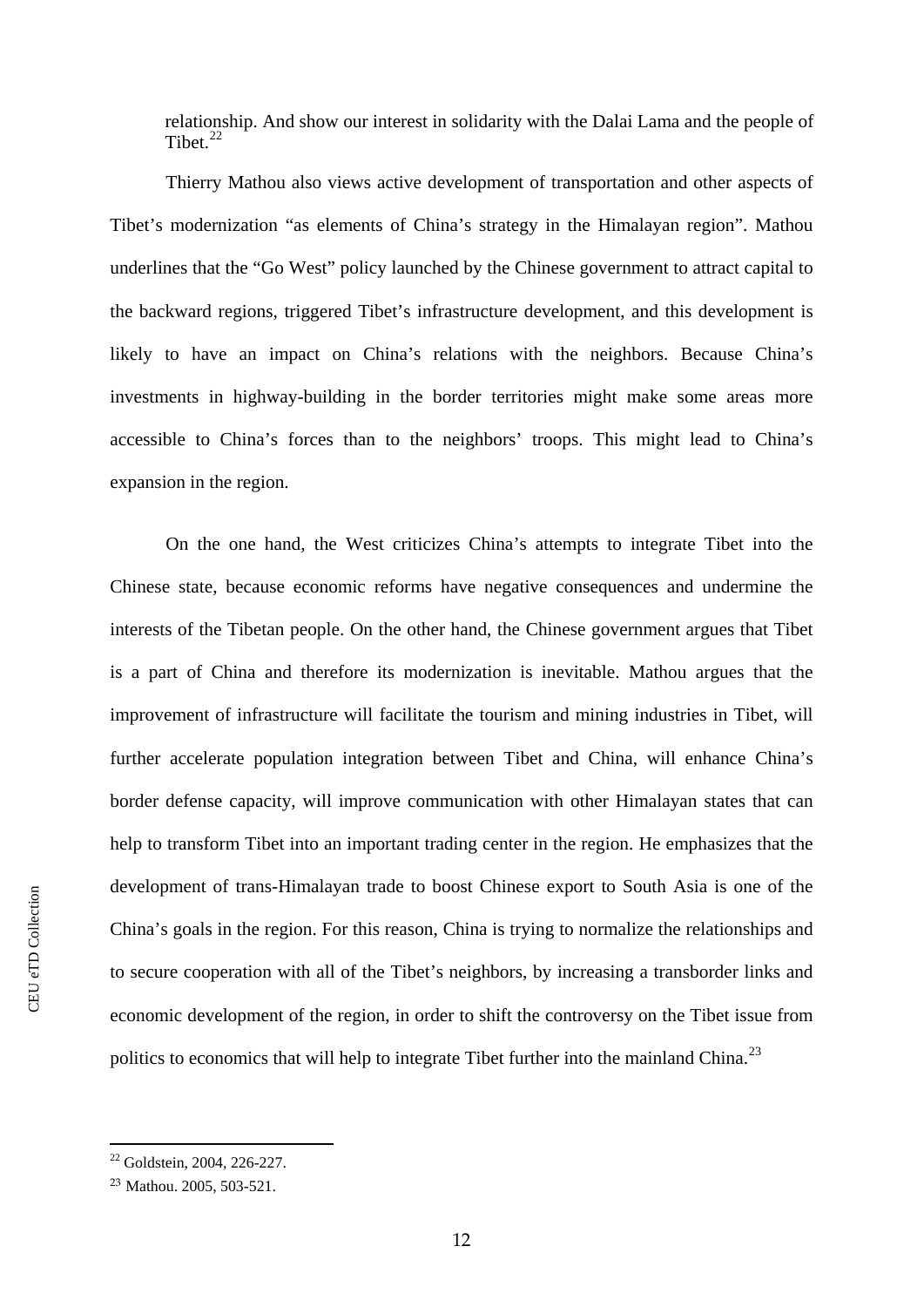#### **1.2.3 Solutions of the conflict**

<span id="page-15-0"></span>Experts agree that the Tibet conflict is very hard to settle. Melvyn Goldstein states that the Tibetan question is very difficult to resolve due to its nationalistic controversy and absence of international consensus about how to solve such disputes. On the one hand, Tibetans have the right to independence and self-determination, but on the other hand, China as a multiethnic state has the right to maintain its territorial integrity.<sup>[24](#page-15-1)</sup> Any external intervention by international actors to settle such question as Tibet would not be effective and may result in even more serious conflict on the international level. International Organizations, as Milton Esman describes them, "remain political bodies in which member states… pursue their own interests". Therefore, some conflicts, such as Tibet, are excluded from the agenda of International Organizations due to great power interests.<sup>[25](#page-15-2)</sup> Sautman agrees that the Tibet question is "one of the world's most intractable conflicts", due to several reasons, such as the religious and ethnic aspects of the conflict, due to sovereignty dispute and China's fear that concessions offered to the Tibetan government in exile will increase separatist movements in Xinjiang and Inner Mongolia.<sup>[26](#page-15-3)</sup>

Goldstein claims that in order to resolve this conflict it is necessary to come to "a compromise that will ensure the preservation of a Tibetan homeland where ethnic Tibetans predominate and Tibetan language, culture, and religion flourish", but such a compromise is possible only with an external assistance and only if both sides agree to a number of concessions and the Dalai Lama is the central figure in achieving any compromise, because only he can change the Tibetans attitude toward China. Goldstein defines several options for the Dalai Lama, the first is to come to a dramatic compromise with Beijing, which is unlikely

<span id="page-15-1"></span><sup>&</sup>lt;sup>24</sup> Goldstein, 1998, 83.

<span id="page-15-2"></span><sup>25</sup> Milton Esman and Shibley Telhami, *International Organizations and Ethnic Conflict* (Ithaca: Cornell University Press, 1995), 43.

<span id="page-15-3"></span><sup>26</sup> Barry Sautman, "The Tibet Issue in Post-Summit Sino-American Relations," *Pacific Affairs* 72, no.1 (1999): 11-12.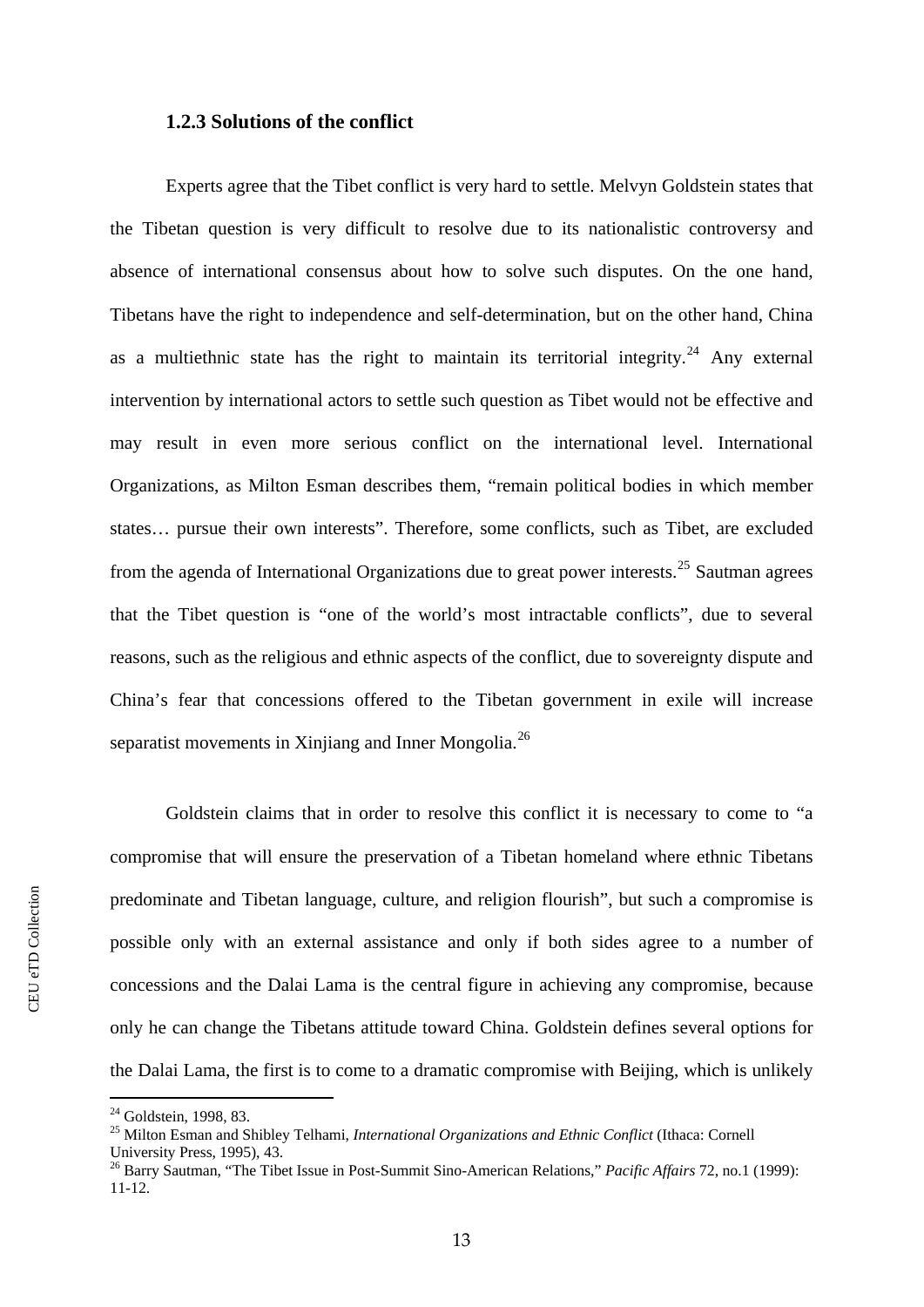to happen in the author's view, since it may divide the exile community, discourage pro-Tibet supporters in the West and finally result in political and financial chaos. In Goldstein's opinion, the second option for the Dalai Lama is to continue his international campaign, to encourage violent opposition in Tibet to prevent China from doing business there, to try to convince the West to pressure China for concessions or wait until foreign forces destroy China. Interestingly, Goldstein believes that the Dalai Lama has a direct interest in violence in Tibet in order to destabilize China or at least threaten the security in the region and attract international attention. However, the Dalai Lama's commitment to nonviolence makes it difficult for him to approve openly such strategy. But his failure to change China's hard-line policy could lead to violent demonstrations by angry nationalistic Tibetans and the Dalai Lama may fail to prevent such situation. In other words, in Goldstein's view, the Dalai Lama either will accept a compromise or will implicitly support violence in Tibet.  $27$ 

#### **1.2.4 The Dalai Lama**

<span id="page-16-0"></span>The Tibet question is closely related to the  $14<sup>th</sup>$  Dalai Lama Tenzin Gyatso, who was awarded the 1989 Nobel Peace Prize for his "constructive and forward-looking proposals for the solution of international conflicts, human rights issues, and global environmental problems". The Nobel Committee emphasized that the Dalai Lama in his struggle for the liberation of Tibet consistently advocated peaceful solutions based upon tolerance and mutual respect.<sup>[28](#page-16-2)</sup>

China views the Dalai Lama not as a religious figure, but as a politician engaged in separatist activities. Former secretary of state Henry Kissinger once said, "The nightmare of all the leaders has been that China might fly apart again". Therefore, the Chinese government

<span id="page-16-1"></span><sup>27</sup> Goldstein, 1998, 83-97.

<span id="page-16-2"></span><sup>&</sup>lt;sup>28</sup> International resolutions and recognitions on Tibet, 1959 to 1997 (Dharamsala: The Department of Information and International Relations, Central Tibetan Administration, 1997), 1.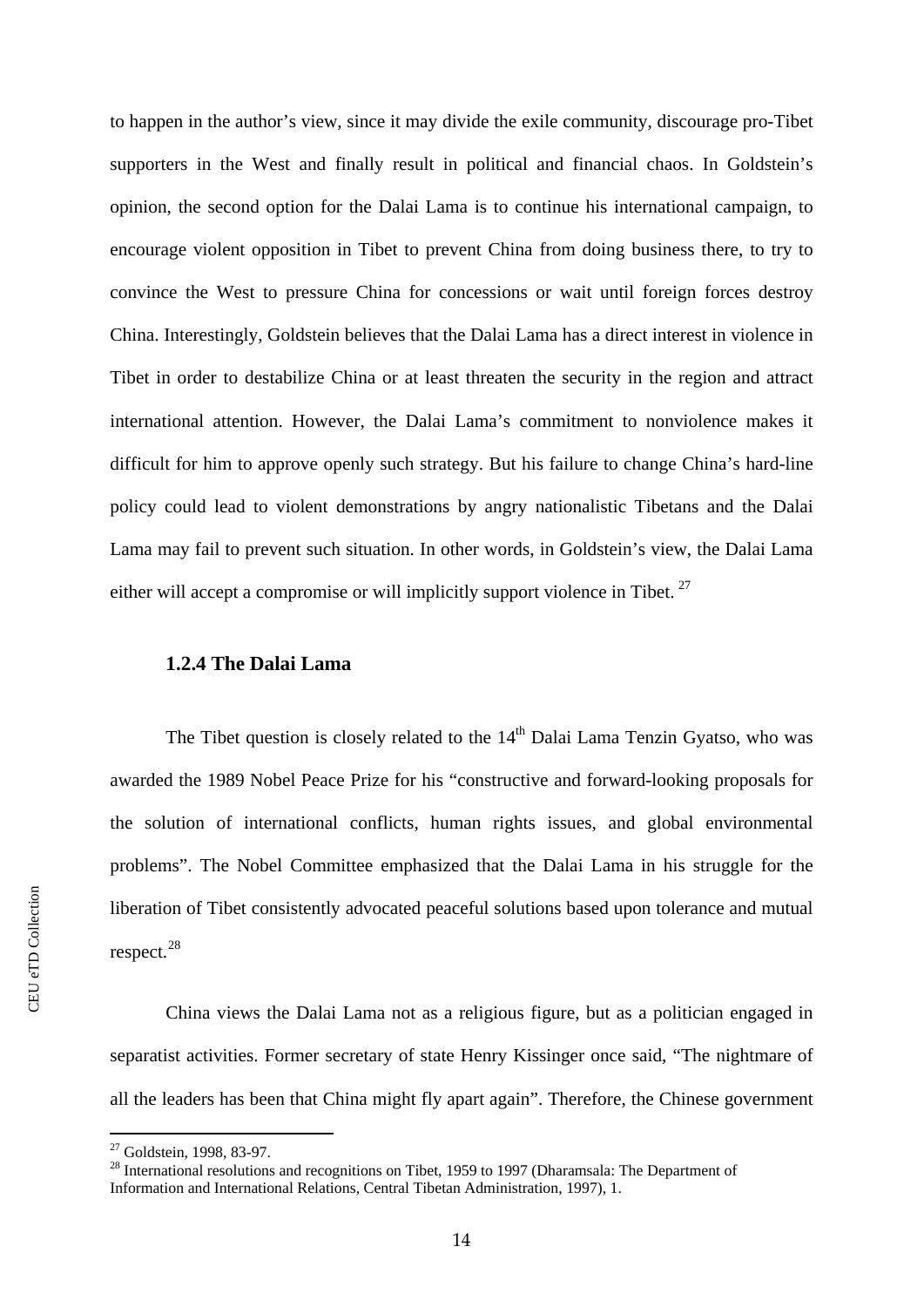fears that the Dalai Lama might threaten the territorial integrity of the country.<sup>[29](#page-17-1)</sup> For this reason, the Chinese officials always ask foreign leaders not to see the Dalai Lama in order not to threaten trust and cooperation with Beijing, since Beijing considers such action as interference in China's internal affairs. However, despite China's pressure and strong dissatisfaction, the Dalai Lama remains a very popular figure in the West. This may be due to his moral image as a person who represents peace or may be due to some political motivations. Many leaders say that they meet the Dalai Lama not as a political leader, but as "an internationally respected religious leader"; however all of these meetings receive worldwide political resonance.

The 14th Dalai Lama himself denies all China's accusations of separatism. In one of the interviews he declared that he is a simple Buddhist monk and he is not seeking separation from China. On the contrary, it is in the interest of Tibetans to remain within the People's Republic of China, but only if China accepts the Tibetan unique cultural heritage. He said that harmony and unity must come from heart and be based on trust and mutual respect, only then it will become possible to build a harmonious society.<sup>[30](#page-17-2)</sup>

#### **1.2.5 China's soft power**

<span id="page-17-0"></span>Nye argues "In international politics, the resources that produce soft power arise in large part from the values an organization or country expresses in its culture, in the examples it sets by its internal practices and policies, and in the way it handles its relations with others"[31](#page-17-3). Denise E. Zheng defines five tools of China's soft power. First is China's

<span id="page-17-1"></span><sup>&</sup>lt;sup>29</sup> Charlie Rose, "A discussion on China with Henry Kissinger," Charlie Rose Web site, October 18, 2007, http://www.charlierose.com/view/interview/8740 (accessed May 21, 2010).

<span id="page-17-2"></span> $\frac{30}{30}$  $\frac{30}{30}$  $\frac{30}{30}$  The Aspen Institute, "His Holiness the Dalai Lama at the Aspen Institute," July 26, 2008,

[http://fora.tv/2008/07/26/His\\_Holiness\\_the\\_Dalai\\_Lama\\_at\\_The\\_Aspen\\_Institute#fullprogram](http://fora.tv/2008/07/26/His_Holiness_the_Dalai_Lama_at_The_Aspen_Institute#fullprogram) (accessed May 26, 2010). 31 Nye, *Soft Power,* 8.

<span id="page-17-3"></span>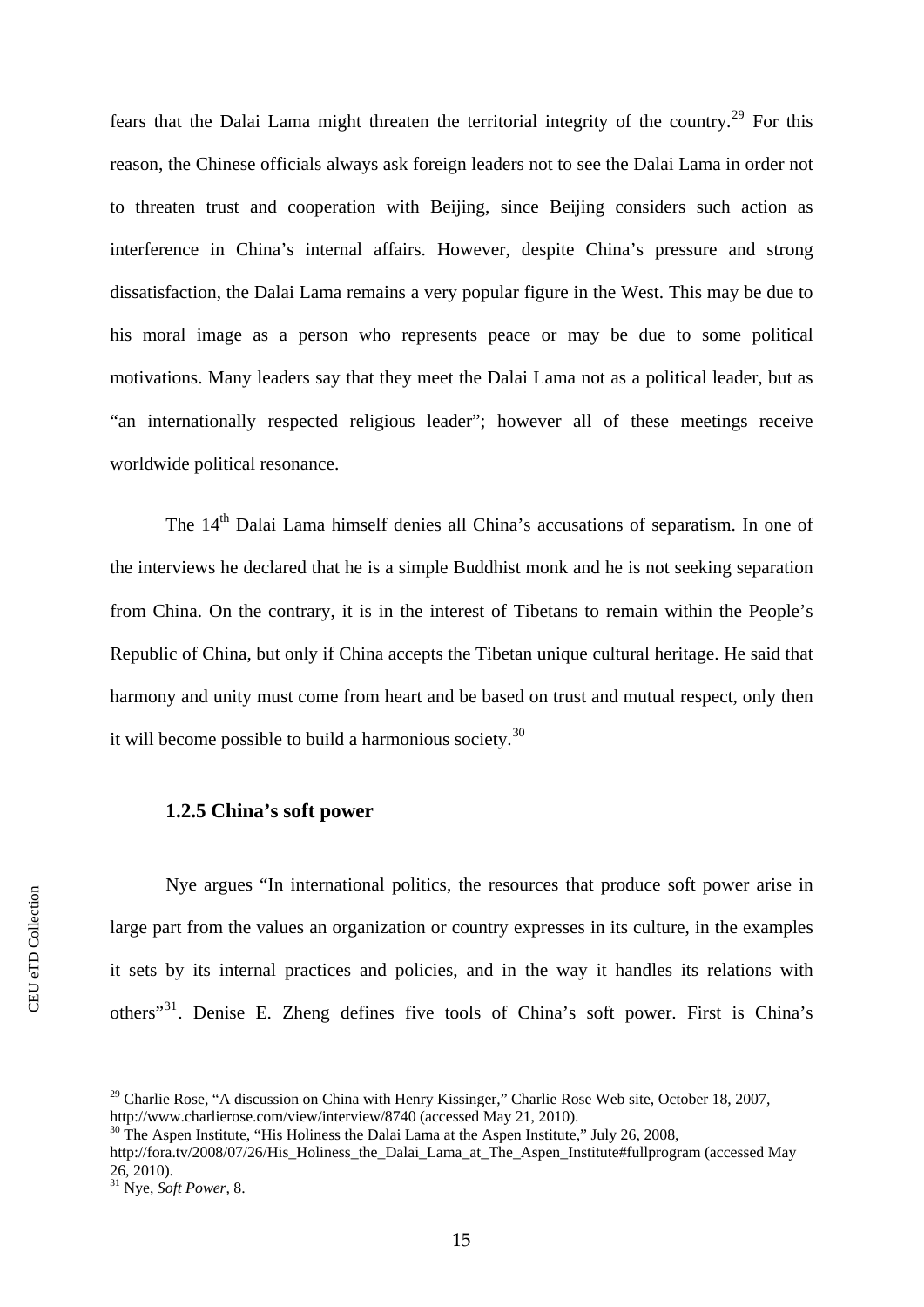investment strategy, which is influenced by the need to acquire stable supply flows of energy and raw materials. The author underlines that Chinese money is attractive to developing countries since it does not come with the human rights and other conditions that are tied to money from the West. The only condition for Chinese investment is the acceptance of the "one-China" policy. Second tool of China's soft power is peacekeeping and humanitarian aid. China is a major troop contributor to the U.N. peacekeepers that promotes a positive image and represents China as a responsible international actor. Third are exchange programs that are central to Beijing's public diplomacy strategy. China significantly increased the number of exchange programs with the goal of promoting Chinese language and culture. Fourth is diplomacy; Beijing more frequently hosts leaders of smaller countries showing its attention and China's hospitality that positively affects bilateral relations. Fifth tool is participation in multilateral institutions in order to boost China's international legitimacy and expand its international influence. $32$ 

Joel Wuthnow suggests China's three non-coercive strategies to enhance its soft power. First is the transmission of traditional Chinese culture to foreign actors, by means of Confucius Institutes, academic exchanges, artistic exhibitions and other activities. He underlines that culture lays a foundation of respect and tolerance by foreign actors. Second are the attempts to expand its leadership in the developing world, especially by using economic incentives to develop diplomatic goodwill. Wuthnow mentions that China's diplomatic strategy in the "Third World" also focuses on winning friends through the appeal of noninterference in states' internal affairs and mutual respect of state sovereignty. And third is reassurance to states that perceive China's rise as a threat and the projection of

<span id="page-18-0"></span> $32$  Denise E. Zheng, "China's use of soft power in the developing world: strategic intentions and implications for the United States," in *Chinese Soft Power and Its Implications for the United States: Competition and Cooperation in the Developing World*, ed. Carola McGiffert (Center for Strategic & International Studies, 2009),

<sup>1-9.</sup>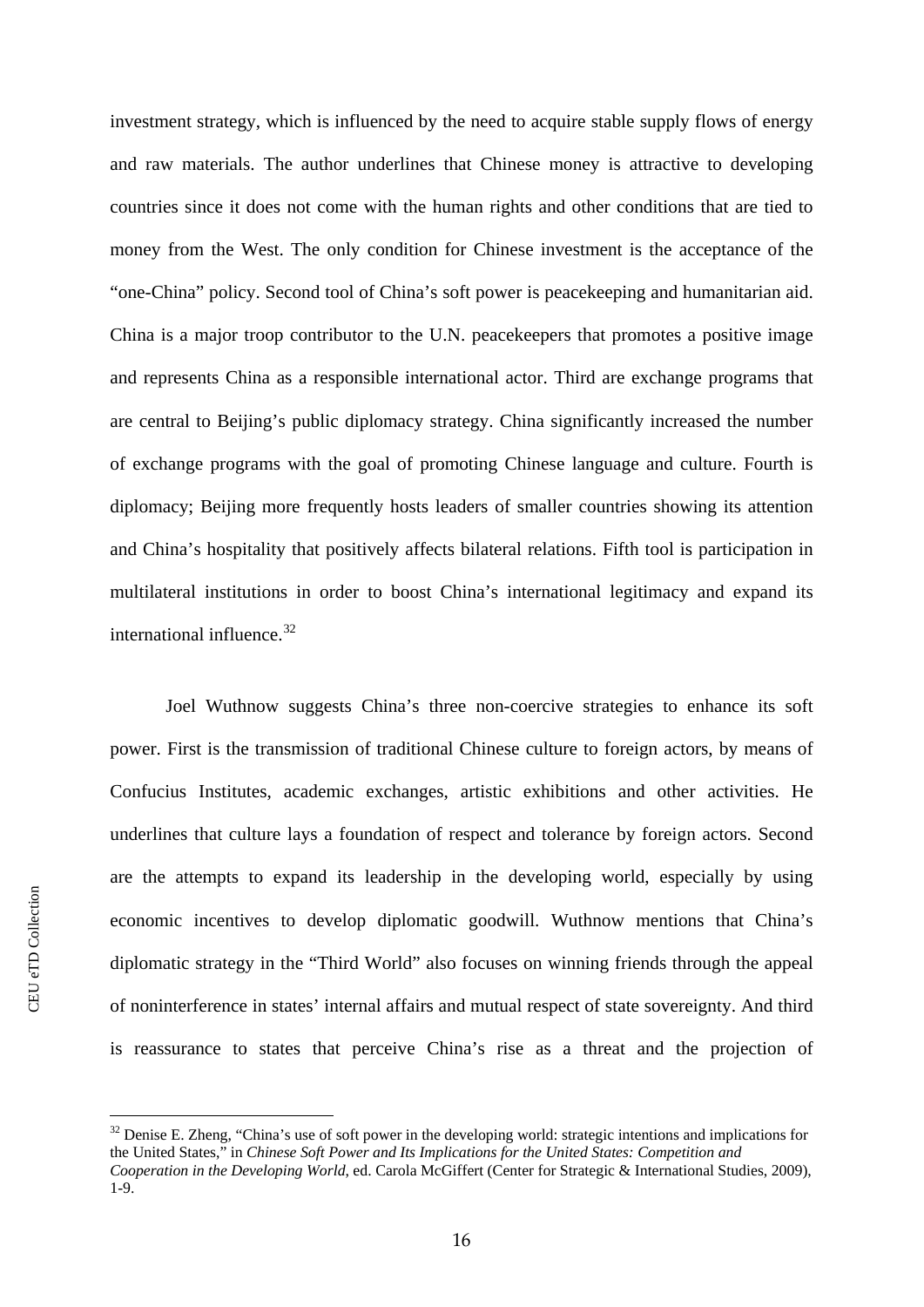responsibility, by engaging in multilateral diplomatic activities and international agreements. As a part of this strategy China employs passive and benign-sounding diplomatic language. Wuthnow also underlines that some domestic problems, such as the situation in Tibet can easily degrade China's image as a responsible power, therefore there is the need for domestic programs to enhance social justice.<sup>[33](#page-19-0)</sup>

Wang Yiwei, as well as other scholars,  $34$  agrees with Wuthnow and also points out that one of the challenges for China is that the West promotes the perception of the "China threat", because it is afraid of rising China and does not want to let the China's Communist regime achieve legitimacy and to improve its international image, since it may mean achieve hegemony. Wang in his article cites Terril Lautz, who says, "When China is weak and split, American's China image usually is quite positive; when China gets strong and begins to have the potential to develop externally, American's China image tends to be negative". Wang claims that for this reason China should change the perception of international community that the strong is necessarily threatening, but to gain trust China has to take on all the responsibilities. In addition, he concludes, "China should express itself in its own way but at the same time in the way that the world can understand and likes to hear."  $35$  So, many authors point out that in the short run, China's soft power policy will likely concentrate at combating the China-threat theory and on promoting cultural soft power. While in the long term, as Bonnie S. Glaser and Melissa E. Murphy suggest, it might be possible that Beijing will promote Chinese socialist values as an alternative to Western values. [36](#page-19-3)

<span id="page-19-0"></span><sup>33</sup> Joel Wuthnow, "The Concept of Soft Power in China's Strategic Discourse," *Issues & Studies* 44, no. 2 (June 2008): 1-28.

<span id="page-19-1"></span><sup>&</sup>lt;sup>34</sup> Bonnie S. Glaser and Melissa E. Murphy.

<span id="page-19-2"></span><sup>&</sup>lt;sup>35</sup> Yiwei Wang, "Public Diplomacy and the Rise of Chinese Soft Power," *The ANNALS of the American Acedemy of Political and Social Science*, 2008, 257-273.

<span id="page-19-3"></span><sup>&</sup>lt;sup>36</sup> Bonnie S. Glaser and Melissa E. Murphy, "Soft Power with Chinese Characteristics: the ongoing debate," in *Chinese Soft Power and Its Implications for the United States: Competition and Cooperation in the Developing World*, ed. Carola McGiffert (Center for Strategic & International Studies, 2009), 10-26.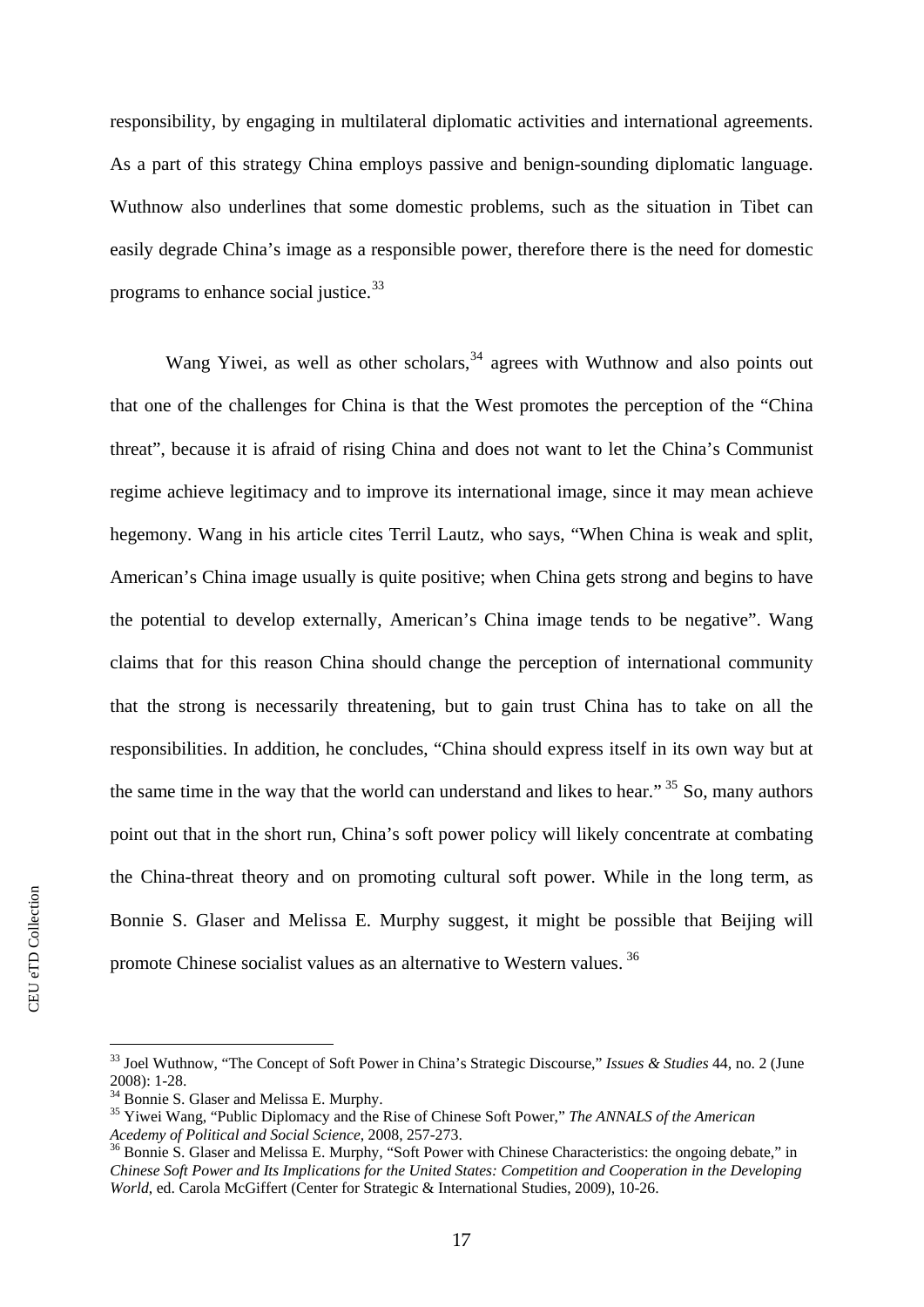The situation in Tibet clearly reflects the political values the Chinese government espouses and the lack of credibility of its policies. China's inability to build consensus on the Tibet issue does not let China improve its image in the international community, creates worldwide criticism, weakens its soft power and undermines China persuasion power at the transnational level. This prevents the Chinese authorities from expanding their influences; for instance they cannot persuade the Western leaders not to meet with the Dalai Lama. Therefore, in order to change the West's negative perception and to be perceived as attractive and credible, the Chinese government has to increase its soft power by adopting human rights policy to earn respect of the global audience and to break down a wall of misunderstanding which stands between China and the West.

### *1.3 Theoretical framework*

<span id="page-20-0"></span>In an attempt to explain what are the goals of Western leaders' meetings with the Dalai Lama, I apply the "Soft Power" theory as suitable theoretical framework, which is usually associated with the name of Joseph Nye. Nye defines soft power as the ability to achieve desired outcomes through attraction rather than coercion  $37$ . However, some scholars argue that soft power is not so soft in reality; despite that it is more appealing than the power politics of war, but still soft power is constructed through representational force, which is also a form of coercive power, and operates on the level of subjectivity. Therefore, soft power should be seen as a continuation of hard power by different means, and one must still question its moral logic<sup>[38](#page-20-2)</sup>. Nye defines three major resources of the soft power, namely, a country's culture, its political values, and its foreign policies. As Nye underlines "The values a government champions in its behavior at home (for example, democracy), in international

<span id="page-20-2"></span><span id="page-20-1"></span><sup>&</sup>lt;sup>37</sup> Nye, *Soft Power*, 5.<br><sup>38</sup> Janice Bially Mattern, "Why 'Soft Power' Isn't So Soft: Representational Force and the Sociolinguistic Construction of Attraction in World Politics," *Millennium – Journal of International Studies*, (2005), 596.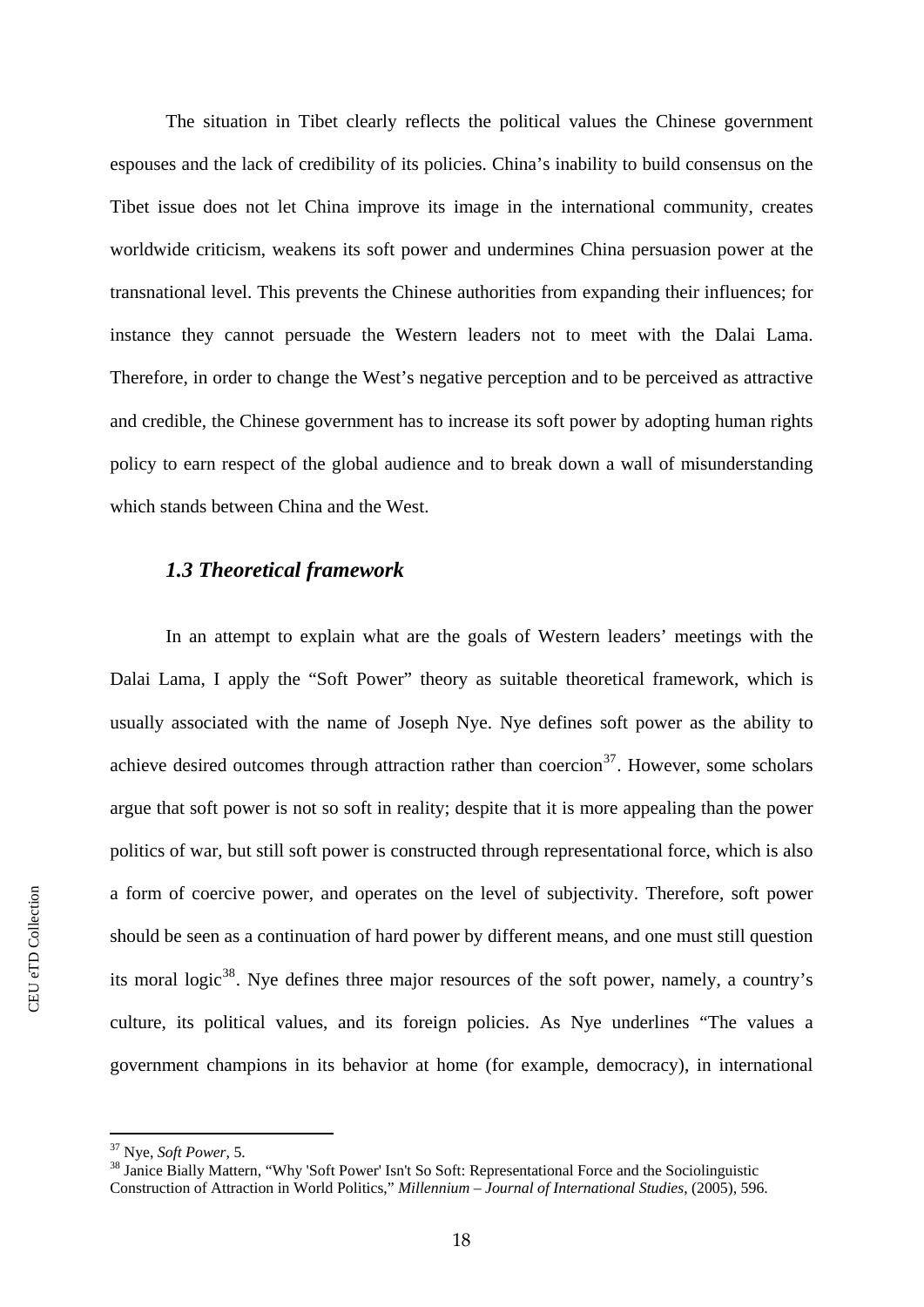institutions (working with others), and in foreign policy (promoting peace and human rights) strongly affect the preferences of others."<sup>[39](#page-21-0)</sup>

In modern world of politics, an actor's ideological and cultural appeal to others helps to achieve influence and to convince others to follow one's course. China is aware of the importance of foreign perceptions of China, and it wants to create its positive image around the globe. As Joshua Cooper Ramo says "China's greatest strategic threat today is its national image."<sup>[40](#page-21-1)</sup> How the country is perceived abroad determines its future in the global politics, therefore it is a great strategic challenge for the Chinese government to convince the global audience of its legitimacy, to strengthen its image, in order to enjoy international respect and become a more trusted nation. In recent years, the Chinese government has attached a great importance to promotion of its soft power. In 2007 during the  $17<sup>th</sup>$  National Congress of the Communist Party of China, President Hu Jintao said:

In the present era, culture has become a more and more important source of national cohesion and creativity and a factor of growing significance in the competition in overall national strength…We must…enhance culture as part of the soft power of our country to better guarantee the people's basic cultural rights and interests, enrich the cultural life in Chinese society and inspire the enthusiasm of the people for progress.<sup>[41](#page-21-2)</sup>

China has a potential for improving its image in the world, and its soft power is likely to increase in the future. However, today the Chinese authorities mainly use China's traditional culture as the resource for building soft power, and not its political values. Nowadays, the Chinese government has the ability to get the outcomes wanted by coercing others, rather than attracting. David Bandurski argues that in China the project of "soft power" "has become something of an obsession". Nye defines soft power as "the ability to get what you want through attraction rather than coercion and payment", but the Chinese

<span id="page-21-1"></span><span id="page-21-0"></span><sup>&</sup>lt;sup>39</sup> Nye, *Soft Power*, 14.<br><sup>40</sup> Joshua Cooper Ramo, *Brand China* (London: The Foreign Policy Centre, 2007), 12.<br><sup>41</sup> People's Daily Online, "Full text of Hu Jintao's report at 17th Party Congress," 7,

<span id="page-21-2"></span><http://english.peopledaily.com.cn/90001/90776/90785/6290144.html> (accessed May 26, 2010).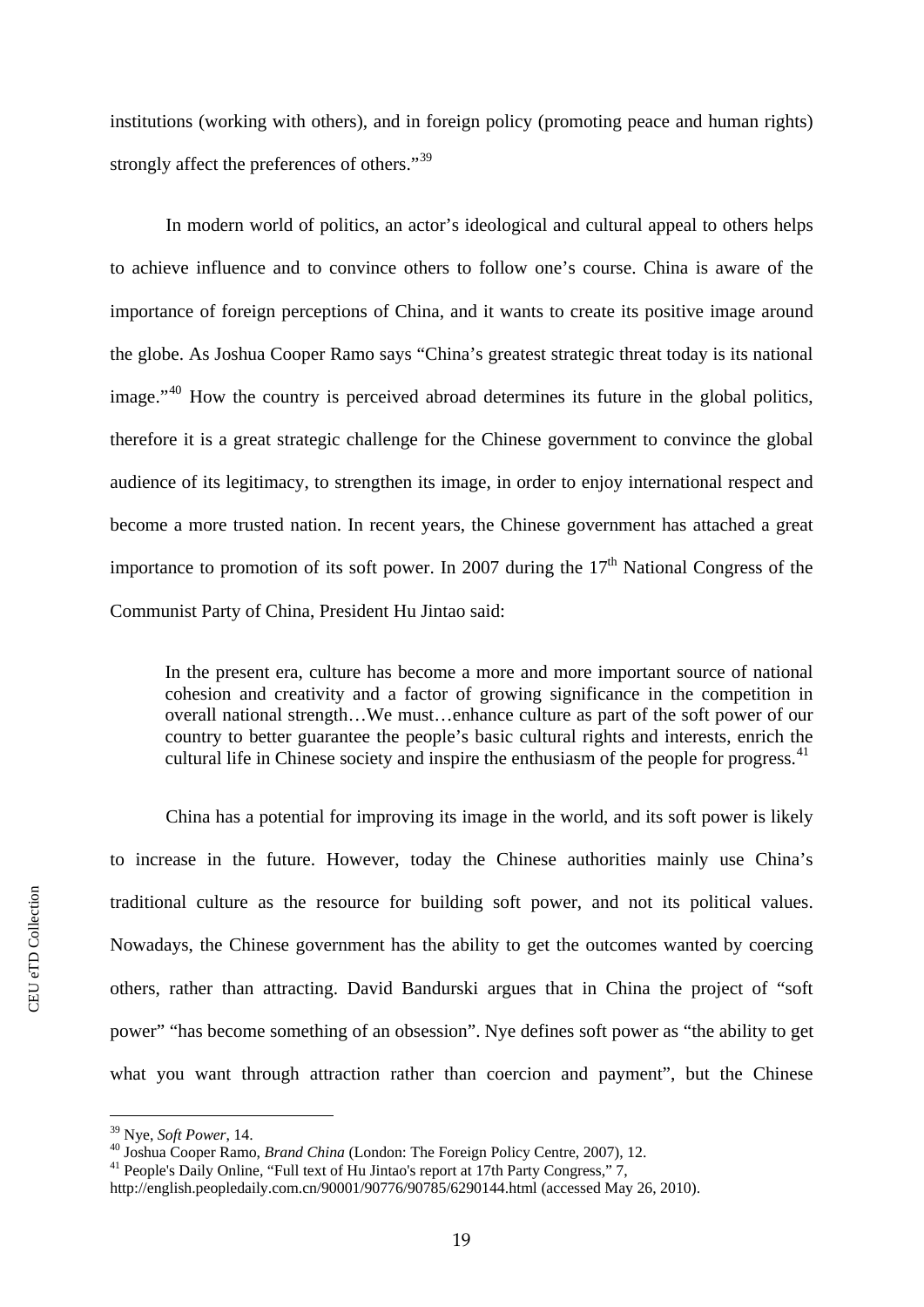Communist Party views soft power more like "attractive coercion", says Bandurski. He underlines that the Chinese government understands Nye's concept in authoritarian terms and its primary concern is about how to make Communist propaganda more attractive to global audiences. [42](#page-22-0)

So, for China it is about "re-packaging" propaganda rather than adopting the Western political values and changing the approach to the situation with human rights in the country. Nye mentions, "Soft power rests on some shared values."<sup>[43](#page-22-1)</sup> There is a gap between Western and Chinese values, and in the eyes of the Western democracies Communist ideology lacks legitimacy. According to David Beetham, a power is legitimate if it is legally acquired and is exercised within the law.<sup>[44](#page-22-2)</sup> Charles Beitz underlines that human rights are necessary conditions of minimal legitimacy and he cites Rawls who conceives human rights as normative standard and says that they "cannot be rejected as peculiarly liberal or special to the Western tradition. They are not parochial."<sup>[45](#page-22-3)</sup> Today China is an authoritarian party-state with tight government control and with lack of political and civil freedoms; therefore the Chinese authoritarian government cannot persuade democratic countries of its legitimacy. The West disapproves Chinese political regime generally, and its policy towards Tibet particularly; this produces resistance to China's wishes, reluctance to follow its course and does not let China to create its positive image in the West. In other words, some of the Chinese government's policies do not contribute to the growth of the country's soft power.

Nye underlines that "The information age has been marked by an increasingly important role of nonstate actors on the international stage". The Dalai Lama is a prominent

<span id="page-22-0"></span><sup>42</sup> David Bandurski, "Is China's new communications worldview coming of age?" *China Media Project*, November 12, 2009, <http://cmp.hku.hk/2009/11/12/2926/comment-page-1/#comment-1092>(accessed May 21, 2010).<br><sup>43</sup> Nve. Soft Power, 111.

<span id="page-22-3"></span><span id="page-22-2"></span><span id="page-22-1"></span><sup>&</sup>lt;sup>44</sup> David Beetham, *The Legitimation of Power* (London: Macmillan, 1991), 4.<br><sup>45</sup> Charles R. Beitz, "Human Rights as a Common Concern," in *Contemporary Political Philosophy: an anthology,* ed. Robert E. Goodin and Philip Pettit (Malden, MA: Blackwell Publishing, 2006), 356.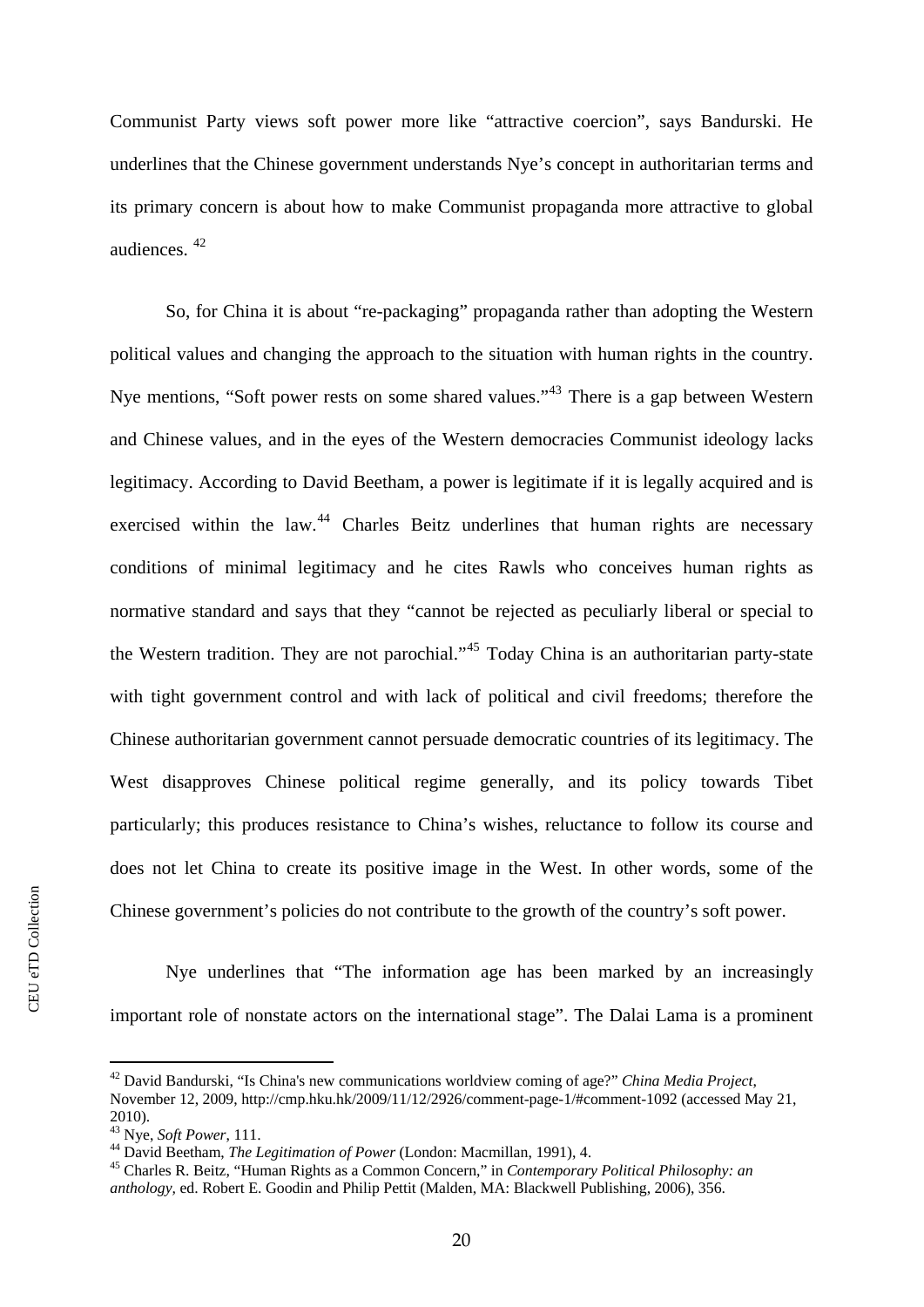and recognizable figure around the globe. His ideas and values attract many followers who adhere to his teachings. As Nye mentions, soft power depends "upon the existence of willing interpreters and receivers." [46](#page-23-0) In the democracies leaders cannot be indifferent to the views of the people in the country, public opinion matters, therefore, due to the Dalai Lama's popularity, the Western leaders might use the meetings with him to enhance their own soft power.

In this thesis, to answer the research questions, I also apply "Concept of Interdependence" developed by Robert Keohane and Joseph Nye. They say that in world politics interdependence "refers to situations characterized by reciprocal effects among countries or among actors in different countries. These effects often result from international transactions – flows of money, goods, people, and messages across international boundaries."[47](#page-23-1) The effects of such transactions depend on the costs associated with them, and costly effects are those that people care about. These effects generate concern – and politics. Since the actions of states, and significant nonstate actors impose costs on other members, these affected actors respond politically in order to avoid the burdens of adjustment forced on them.[48](#page-23-2) Nye mentions that interdependence "cut[s] across the traditional distinction between domestic and foreign policy."[49](#page-23-3) China considers everything connected with Tibet as an internal affair and views the meetings with the Dalai Lama as interference, which contradicts a respect for state sovereignty. However, Western leaders in order to set a good domestic example and to show their commitment to human rights intervene in what China considers a domestic affair, by supporting the Dalai Lama. Beijing believes that by meeting with the Dalai Lama the world leaders give him political credibility, which is intolerable. Such actions

<span id="page-23-0"></span><sup>&</sup>lt;sup>46</sup> Nve. *Soft Power*. The first quotation is from page 90, the second quotation is from page 16.

<span id="page-23-1"></span><sup>47</sup> Robert O. Keohane and Joseph S. Nye, *Power and Interdependence* (New York: Longman, 2001), 7. 48 Ibid, 270.

<span id="page-23-3"></span><span id="page-23-2"></span><sup>49</sup> Joseph S. Nye Jr., *Power in the Global Information Age: from realism to globalization* (Routledge, 2004), 157.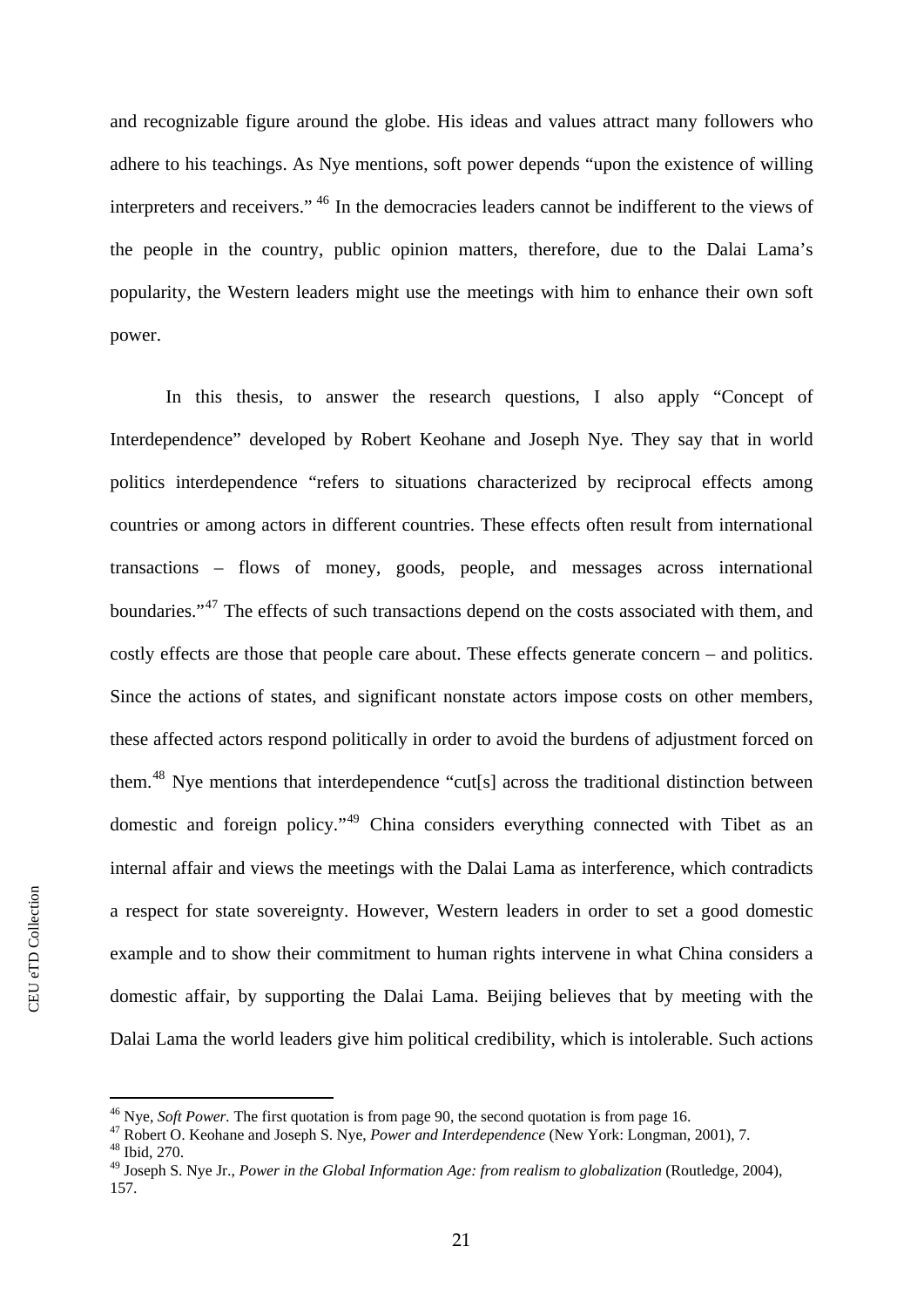by the Western leaders impose costs on the Chinese government since they could damage China's national unity. As a result, China has to respond politically to those meetings, because if Beijing does not protest, more leaders will meet the Dalai Lama and support his struggle for greater autonomy for Tibet, and force China to pursue the values of democracy, human rights and rule of law; in Nye's words, the Chinese government shows its deep dissatisfaction in order to avoid "the heaviest costs of adjustment to change."<sup>[50](#page-24-0)</sup> Rising economic and political interdependence between the West and China creates fear and makes the choices harder for both sides, because there might be the high costs to states own growth. The West needs China's cooperation on very important economic, diplomatic, and military issues; since the Tibet question is at top of the most sensitive issues of the Chinese authorities, the Western democracies try to balance their preferences, namely their commitment to human rights (which are violated in China) with other essential interests in China in order to minimize costs. For instance they meet with the Dalai Lama only after their first official visit to Beijing and usually receive him privately.

The theory of soft power and the concept of interdependence help to answer my research questions on why the Western leaders meet with the Dalai Lama and why the Chinese government fails to persuade them not to meet the Tibetan spiritual leader. In the following chapters I contribute to the existing literature by illustrating China's lack of soft power on the example of the government's inability to influence the decision of other political actors on a very sensitive for China topic – Tibet.

<span id="page-24-0"></span><sup>50</sup> Nye, *Power in the Global Information Age*, 164.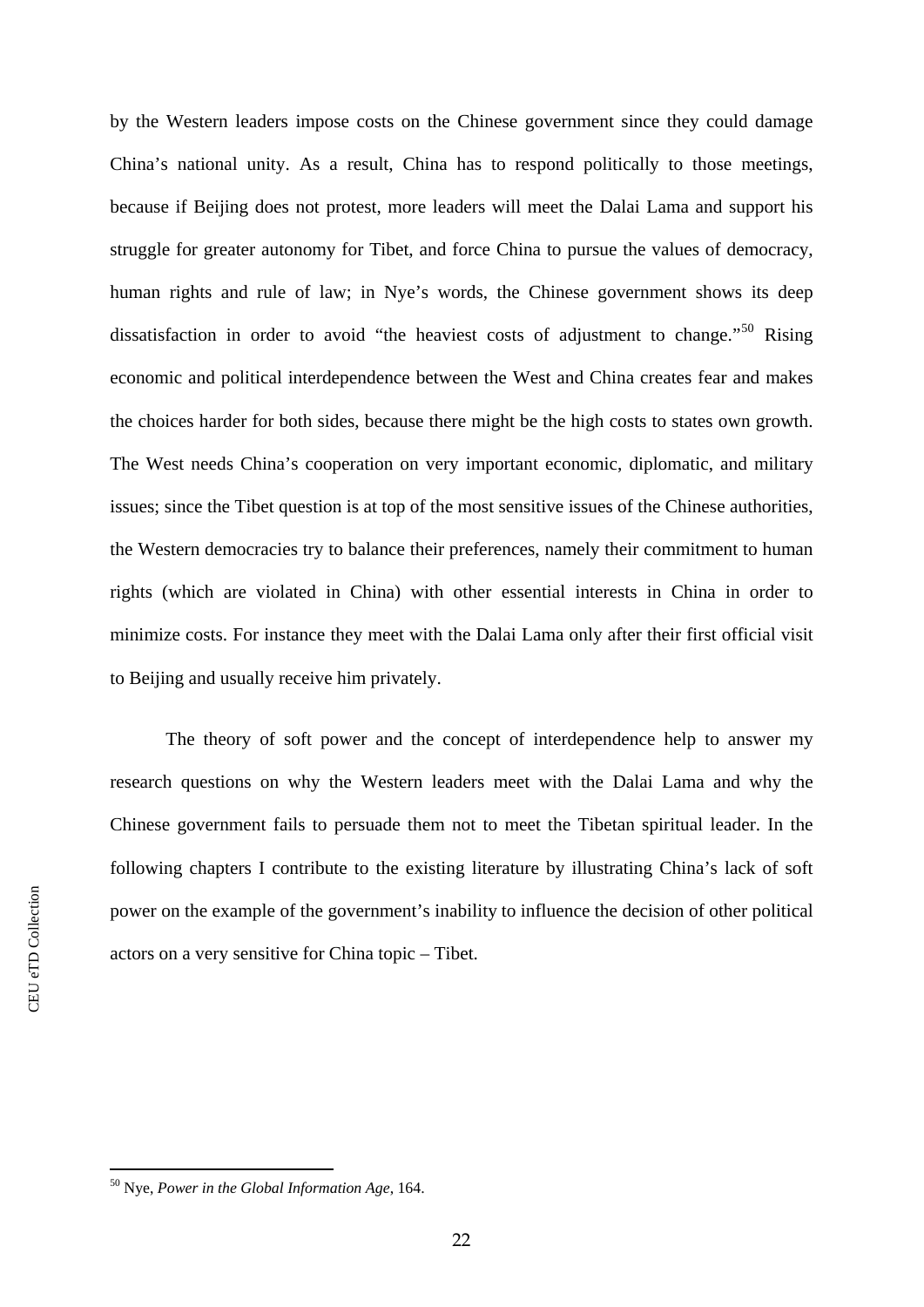# **Chapter 2 – Meetings**

<span id="page-25-0"></span>As Robert Keohane argues, "Even a state that is overwhelmingly powerful on many dimensions can be highly vulnerable on others."<sup>[51](#page-25-1)</sup> China is becoming very powerful on many dimensions, but it has its weak places, one of them the extremely sensitive question of Tibet. The Chinese Government traditionally considers Tibet as an integral part of China, and therefore views the problems in Tibet as the entirely domestic problems.

On the one hand, no country recognizes Tibet as a sovereign state; all countries officially acknowledge the Chinese position that Tibet is part of China and refuse Tibet's claim to independence. But on the other hand, some Western countries and international organizations accuse China of systematic violation of basic human rights in Tibet and that Tibet's religious culture is being undermined. The leadership of some countries, namely the United States, France, Germany and other, tries to have Tibetans and the Tibet spiritual leader, the Dalai Lama, as a friend. This strategy poses political dilemma for the West's leaders. They try to balance economic and other interests in China with the commitment to human rights principles, since people around the world admire the Dalai Lama as a man of peace. So, the meetings with the Dalai Lama show that official policies of the countries are consistent with democracy, human rights and respect for the opinions of others. Therefore, the leaders of many Western countries knowing well that the meetings with the Dalai Lama would infuriate Beijing still receive him. This chapter is mainly descriptive and dedicated to the meetings of the Western leaders with the Dalai Lama in the past several years.

<span id="page-25-1"></span><sup>51</sup> Robert O. Keohane, *Power and Governance in a Partially Globalized World*, (London: Routledge, 2002), 277.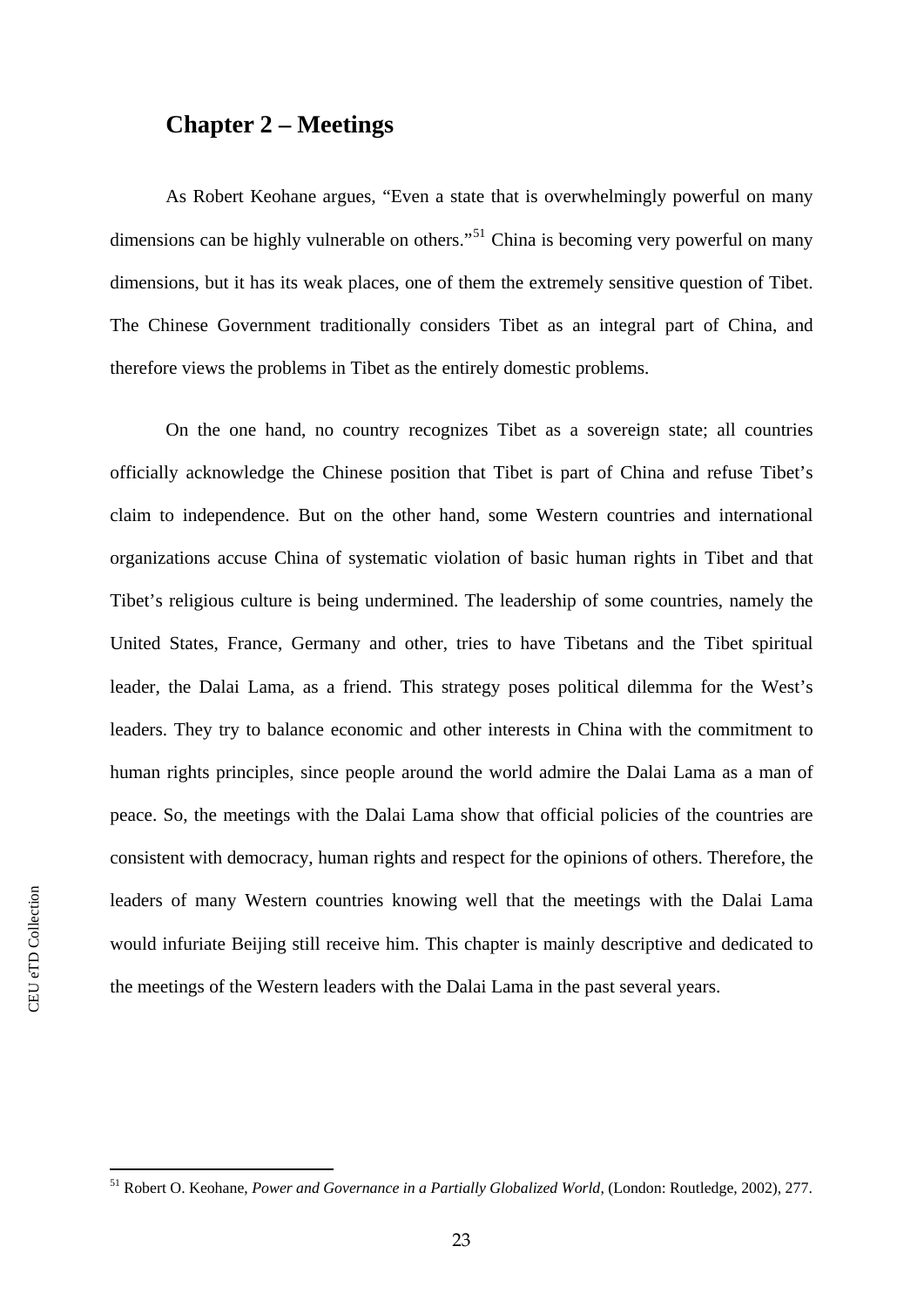### *2.1 Germany*

<u> Andrew Maria (1989)</u>

<span id="page-26-0"></span>In September 2007, four weeks after visiting Beijing, German Chancellor Angela Merkel became the first chancellor who met the Dalai Lama at her office. The meeting was described as private and informal, but sparked a diplomatic crisis between Berlin and Beijing. The Chinese authorities criticized and objected to Merkel's decision, and claimed that the meeting "hurts the feelings of the Chinese people and seriously undermines China-Germany relations."[52](#page-26-1) After the meeting Merkel's spokesman Ulrich Wilhelm said that Angela Merkel assured the Dalai Lama of "her support in his efforts to maintain the cultural identity of Tibet and in his policy of non-violent striving toward religious and cultural autonomy.<sup>5[53](#page-26-2)</sup> As a sign of the discontent, the Chinese government cancelled several rounds of talks with German officials, since China views all the meetings with the Dalai Lama as support for Tibetan independence, threat to China's territorial integrity and as interference in China's internal affairs. Beijing called off a meeting with Germany's minister of justice, talks between China's foreign minister and his German counterpart at the U.N. General Assembly in New York,<sup>[54](#page-26-3)</sup> as well as an annual dialogue on human rights between Germany and China. As deputy in the Foreign Ministry, Gernot Erler said: "The Chinese are letting us feel their anger at almost every level."<sup>[55](#page-26-4)</sup>

Merkel's position in foreign policy divided the ruling Grand Coalition over the issue of how much confrontation with China is acceptable. In response to criticism within the government, Merkel declared: "as chancellor, I decide with whom I meet and where I meet

<span id="page-26-1"></span><sup>52</sup> Spiegel, "China Cancels Human Rights Talks With Germany," *Spiegel Online International,* October 15, 2007, <http://www.spiegel.de/international/germany/0,1518,511473,00.html> (accessed May 26, 2010). 53 Siobhan Dowling, "China's Neurotic Petulance over Tibet," *Spiegel Online International*, September 24,

<span id="page-26-2"></span>

<span id="page-26-3"></span><sup>2007,</sup> <http://www.spiegel.de/international/germany/0,1518,507471,00.html> (accessed May 26, 2010). 54 Madeline Chambers, "China stops more Germany talks after Dalai Lama visit," *Reuters*, September 24, 2007,

<span id="page-26-4"></span><sup>&</sup>lt;sup>[55](http://www.reuters.com/article/idUSL2473192520070924)</sup> Ralf Beste, Ralf Neukirch, and Matthias Schepp, "Merkel Foreign Policy Is Bad for Business," *Spiegel Online International,* October 23, 2007,<http://www.spiegel.de/international/germany/0,1518,513067-2,00.html> (accessed May 26, 2010).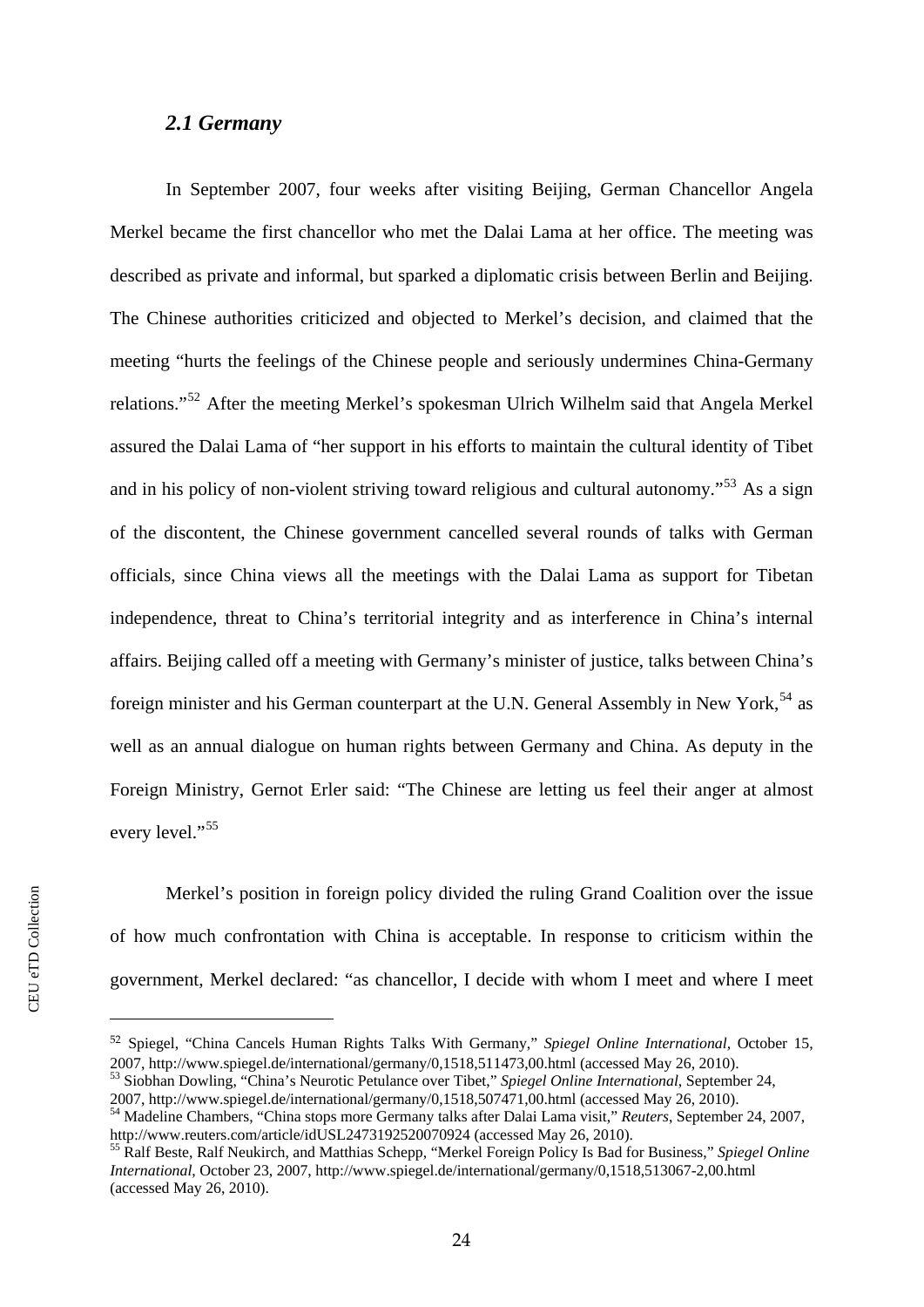them. I would like to see everyone within the government standing squarely behind this position, otherwise China's respect for us can hardly be expected to grow."[56](#page-27-1) In 2008 Merkel indicated: "First of all, my reception of the Dalai Lama and my dealings with China are two different things, but both are related to how we deal with whether or not human rights are being observed or disregarded, and Germany's position here is clear, and receiving the Dalai Lama also belongs to that."<sup>[57](#page-27-2)</sup> Some officials strongly supported Merkel's approach, as for instance, a Christian Democrat, Germany's commissioner for human rights, Gunter Nooke. He argued: "We East Germans happen to have personal experience with dictatorships, unlike most Western politicians. We know how important public criticism is…It is a good sign that we do not let others dictate to us whom we meet with."<sup>[58](#page-27-3)</sup>

#### *2.2 France*

<span id="page-27-0"></span>Despite the opposition and warnings from the Chinese government, French President Nicolas Sarkozy, while holding the Presidency of the Council of the European Union, met the Tibetan spiritual leader in December 2008 at a meeting marking the  $25<sup>th</sup>$  anniversary of the awarding Nobel Peace Prize to Lech Walesa in Poland. The Chinese government accused Sarkozy of threatening China's sovereignty and territorial integrity, and of damaging Sino-French relations. China's foreign ministry statement said:

Despite the strong opposition of China's masses and the Chinese government's stern representations, President Sarkozy persisted in meeting the Dalai Lama in the dual capacities as French and EU president…This erroneous French action grossly

<span id="page-27-2"></span>57 Spiegel, "Merkel Defies China, Says She Would Meet Dalai Lama Again," *Spiegel Online International*, April 12, 2008,<http://www.spiegel.de/international/germany/0,1518,547029,00.html> (accessed May 26, 2010). 58 Ralf Beste et al., "Merkel Foreign Policy Is Bad for Business," *Spiegel Online International*, October 23,

<span id="page-27-1"></span><sup>56</sup> Ralf Beste et al., "Pressure Growing on Merkel to Fix Squabble with China," *Spiegel Online International*, November 27, 2007, <http://www.spiegel.de/international/germany/0,1518,519976,00.html> (accessed May 26, 2010).

<span id="page-27-3"></span><sup>2007,</sup> <http://www.spiegel.de/international/germany/0,1518,513067-2,00.html>(accessed May 26, 2010).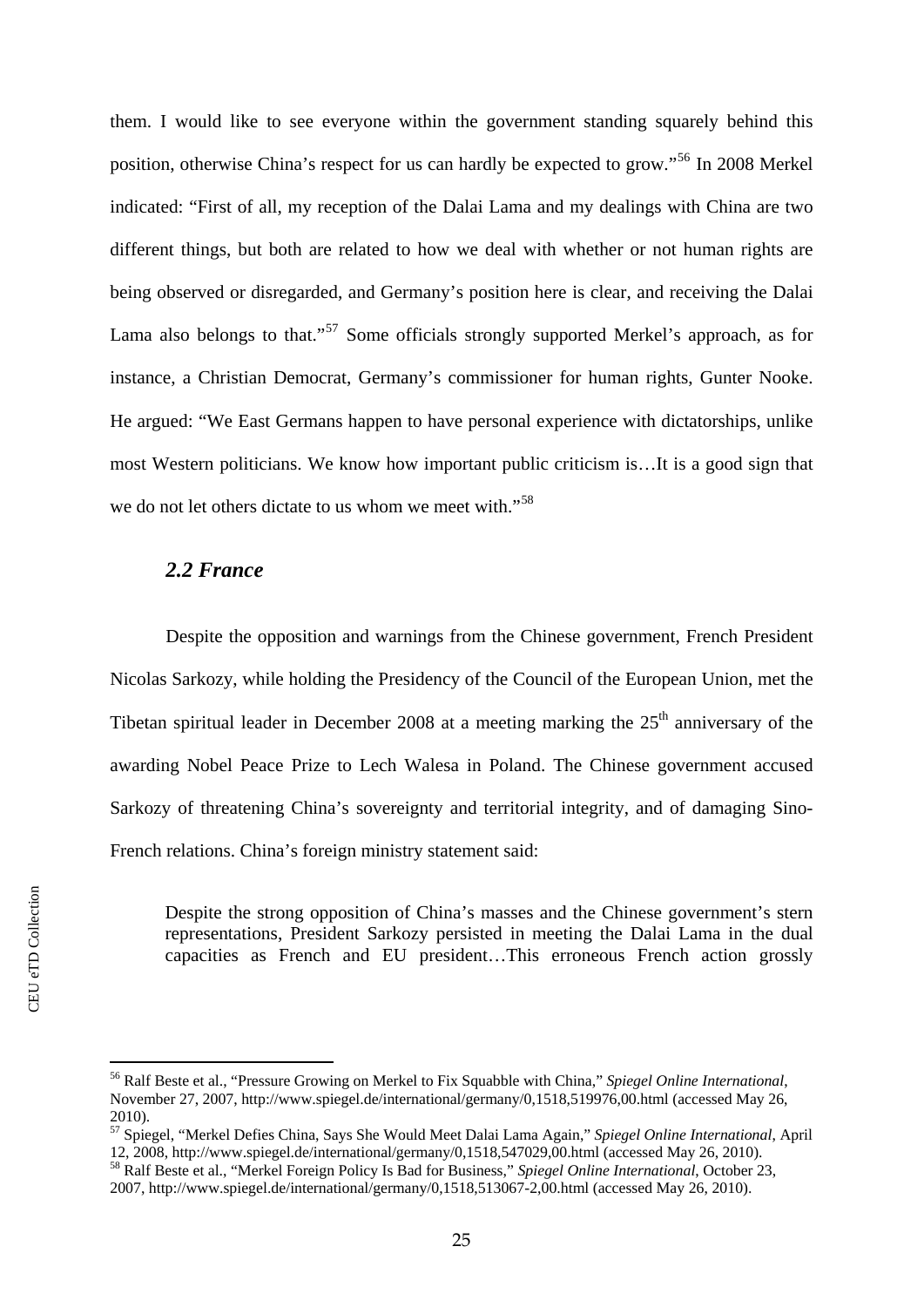interferes in China's internal affairs and seriously hurts the feelings of China's people. The Chinese government expresses its resolute opposition and strong dissatisfaction.<sup>[59](#page-28-0)</sup>

In protest against Sarkozy's decision, China for the first time in eleven years cancelled its summit with the EU, claiming that Sarkozy deprived the summit of a good atmosphere. China's Foreign Ministry spokesman Qin Gang announced: "the summit cannot be held in a sound atmosphere, nor can it achieve expected goals."<sup>[60](#page-28-1)</sup> To the critique in his address Sarkozy replied: "I am free as the French president and the EU president, I have values and convictions. Let's not make things tense. The world doesn't need it and it doesn't correspond to reality."<sup>[61](#page-28-2)</sup> He also added: "One must approach this calmly...the world needs an open China that participates in global governance. China needs a powerful Europe that gives work to Chinese enterprise."[62](#page-28-3) Bernard Kouchner, the foreign minister of France, said: "We cannot have France's conduct dictated to, even by our friends." The Dalai Lama's reaction on whether EU-China relations and trade could suffer over this meeting was: "China also needs Europe…The original initiative of some pressure, sometimes is not followed by action…When China becomes more democratic, with freedom of speech, with rule of law and particularly with freedom of the press…once China becomes an open, modern society, then the Tibet issue. I think within a few days, can be solved."<sup>[63](#page-28-4)</sup>

<span id="page-28-0"></span><sup>59</sup> France 24, "China vents its anger after Sarkozy meets Dalai Lama," *France 24 International News*, December 7, 2008, [http://www.france24.com/en/20081207-china-government-angry-sarkozy-diplomatic-dalai-lama-tibet](http://www.france24.com/en/20081207-china-government-angry-sarkozy-diplomatic-dalai-lama-tibet-poland)[poland](http://www.france24.com/en/20081207-china-government-angry-sarkozy-diplomatic-dalai-lama-tibet-poland) (accessed May 25, 2010).<br><sup>[60](http://www.france24.com/en/20081207-china-government-angry-sarkozy-diplomatic-dalai-lama-tibet-poland)</sup> Time, "Why China Keeps Picking on Sarkozy," December 2, 2008,<br>http://www.time.com/time/world/article/0.8599.1863013.00.html (accessed May 26, 2010).

<span id="page-28-2"></span><span id="page-28-1"></span><sup>&</sup>lt;sup>[61](http://www.time.com/time/world/article/0,8599,1863013,00.html)</sup> Elitsa Vucheva, "Beijing scolds Sarkozy over Dalai Lama meeting," *EUobserver.com*, December 8, 2008,

<http://euobserver.com/9/27249>(accessed May 26, 2010).<br><sup>[62](http://euobserver.com/9/27249)</sup> The China Post, "Sarkozy meets Dalai Lama as China fumes," December 7, 2008,

<span id="page-28-3"></span><http://www.chinapost.com.tw/international/europe/2008/12/07/186515/Sarkozy-meets.htm> (accessed May 25, 2010).

<span id="page-28-4"></span><sup>63</sup> Aljazeera, "Dalai Lama talks risk EU trade," *Aljazeera.net*, December 7, 2008.

<http://english.aljazeera.net/news/europe/2008/12/2008126134857840567.html>(accessed May 25, 2010).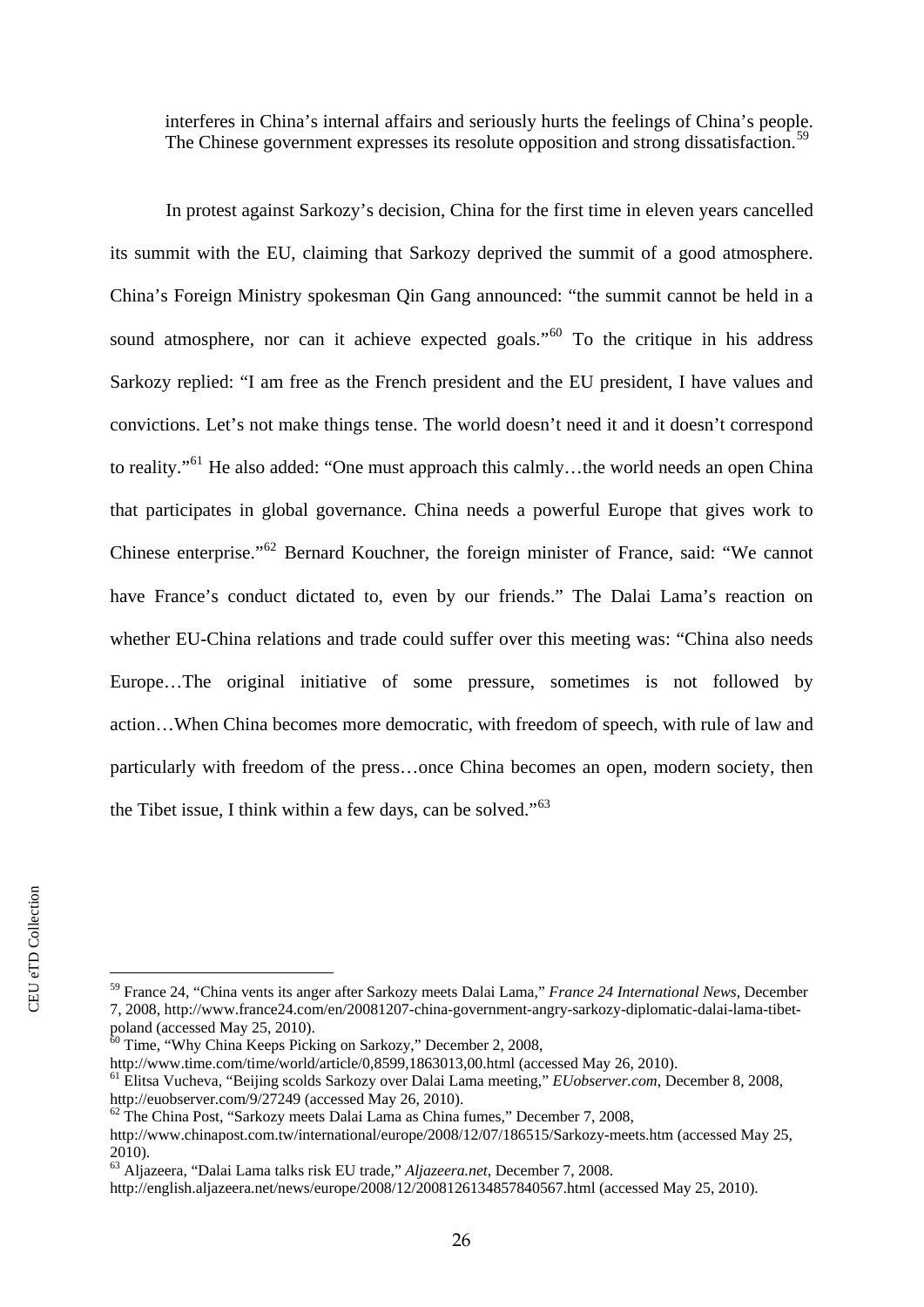### *2.3 Great Britain*

<span id="page-29-0"></span>The Prime Minister Gordon Brown did a "diplomatic balancing act" to minimize the offence caused to the Chinese and met the Dalai Lama as a religious leader by welcoming him in May 2008 not at 10 Downing Street, but in a religious environment at the residence of the Archbishop of Canterbury, head of the Anglican Church. "Free Tibet" activists accused Brown of being scared of offending the Chinese. Matt Whitticase, a representative of the London-based Free Tibet Campaign declared:

It is vital that the British government treat the Dalai Lama not just as a religious leader but also as a political figure…Gordon Brown is refusing to meet him in a political setting, underplaying his importance as a political leader especially at a time when his importance has been emphasized by the Tibetan people and people across the world…There is a deep-seated political problem in Tibet and the Dalai Lama holds the key, and he should therefore be met in a political setting.  $64$ 

In response, Brown said: "I believe that tens of thousands of jobs in Britain for British workers can be created from the increased co-operation between our two countries." Gordon Brown became the only head of state that has not been somehow penalized for his meeting with the Dalai Lama by China, but has been severely criticized in British political circles and by human rights activists. The Dalai Lama was asked if he would have gone if invited to 10 Downing Street, he declared: "No reason to refuse."[65](#page-29-2) He also mentioned: "The economy is important, but human values are more important…While you are making close relationship in the business field, there is no point in forgetting about principles."[66](#page-29-3)

Nowadays the United Kingdom prefers to take a soft approach on the Tibet issue, in

<sup>&</sup>lt;sup>64</sup> The New York Times, "Dalai Lama's Britain Visit Raises Questions of Protocol," May 21, 2008,

<span id="page-29-2"></span><span id="page-29-1"></span>[http://www.nytimes.com/2008/05/21/world/europe/21tibet.html?\\_r=1](http://www.nytimes.com/2008/05/21/world/europe/21tibet.html?_r=1) (accessed May 25, 2010). [65](http://www.nytimes.com/2008/05/21/world/europe/21tibet.html?_r=1) Robin Oakley, "Dalai dilemma for West's leaders," *CNN.com/europe*, May 23, 2008,

<http://edition.cnn.com/2008/WORLD/europe/05/23/dalailama.visit/index.html#cnnSTCText> (accessed May 26, 2010).

<span id="page-29-3"></span><sup>66</sup> BBC, "Dalai Lama urges Olympics respect," *BBC News*, May 21, 2008,

[http://news.bbc.co.uk/2/hi/uk\\_news/7411939.stm](http://news.bbc.co.uk/2/hi/uk_news/7411939.stm), (accessed May 25, 2010).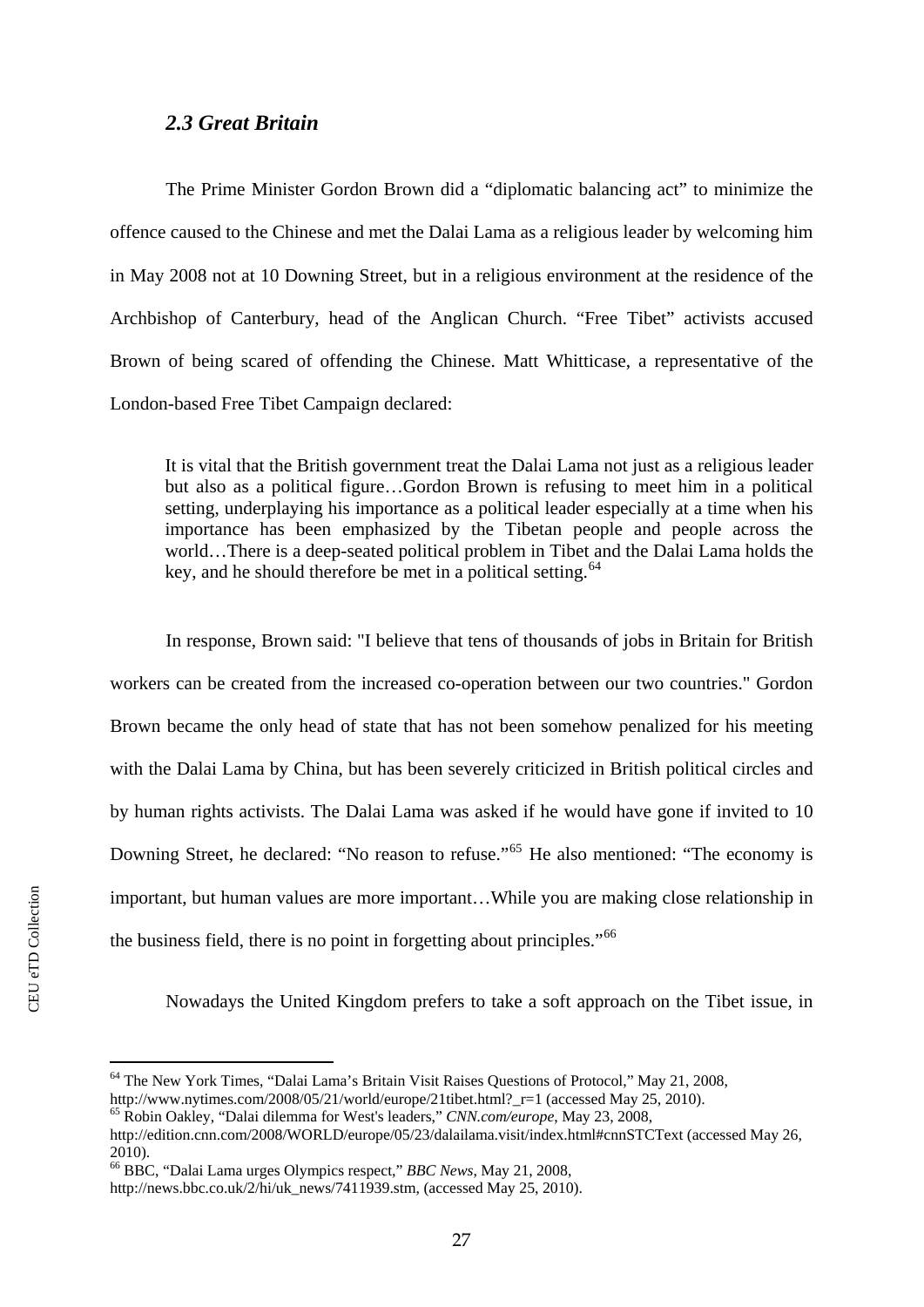order not to threaten profitable trade with China. In October 2008 British Foreign Secretary David Miliband announced that the UK's position on Tibet has changed and UK recognizes Beijing's direct rule over Tibet for the first time. He stated, "Like every other EU member state, and the United States, we regard Tibet as part of the People's Republic of China."<sup>[67](#page-30-1)</sup> However, in 1995 the UK position on Tibet was different; one of the statements from the Foreign and Commonwealth Office said, "Successive British Governments have consistently regarded Tibet as autonomous, although we recognise the special position of the Chinese there. This remains our view. We have stressed to the Chinese authorities the need for fuller autonomy in Tibet. However, we do not regard independence for Tibet as a realistic option as Tibet has never been internationally recognised as an independent State, and no member of the UN regards Tibet as independent."<sup>[68](#page-30-2)</sup>

### *2.4 The United States*

<span id="page-30-0"></span>The Dalai Lama has met every serving US president since 1991.<sup>[69](#page-30-3)</sup> In October 2007 President George Bush presented the Congressional Gold Medal, the highest award given to civilians, to the Dalai Lama at the White House. George W. Bush became the first sitting U.S. president to appear in public with the Dalai Lama and presenting the award.<sup>[70](#page-30-4)</sup> Henry Kissinger in 2007 interview underlined that "when the Congress of the United States and the presence of the president honors a leader of a separatist… it must have foreign political consequences." Especially when the U.S. government do this during the National Congress of the Communist Party of China, "where Hu Jintao has to explain his leadership to 2000

<span id="page-30-1"></span><sup>67</sup> Richard Spencer, "UK recognizes China's direct rule over Tibet," *Telegraph.co.uk*, November 5, 2008, [http://www.telegraph.co.uk/news/worldnews/asia/tibet/3385803/UK-recognises-Chinas-direct-rule-over-](http://www.telegraph.co.uk/news/worldnews/asia/tibet/3385803/UK-recognises-Chinas-direct-rule-over-Tibet.html)

<span id="page-30-3"></span><span id="page-30-2"></span>[Tibet.html](http://www.telegraph.co.uk/news/worldnews/asia/tibet/3385803/UK-recognises-Chinas-direct-rule-over-Tibet.html) (accessed June 2, 2010).<br><sup>[68](http://www.telegraph.co.uk/news/worldnews/asia/tibet/3385803/UK-recognises-Chinas-direct-rule-over-Tibet.html)</sup> Free Tibet, UK relations with Tibet, <http://www.freetibet.org/about/uk-relations-tibet> (accessed June 2, 2010).<br><sup>69</sup> BBC, "China anger at Dalai Lama-Obama meeting," *BBC News*, Febr

<span id="page-30-4"></span><sup>&</sup>lt;sup>[70](http://news.bbc.co.uk/2/hi/8523319.stm)</sup> Allen T. Cheng, "China Summons U.S. Envoy to protest Dalai Lama Medal," *Bloomberg.com*, October 18, 2007, <http://www.bloomberg.com/apps/news?pid=20601080&sid=alxgKCevbfgE&refer=asia> (accessed May 29, 2010).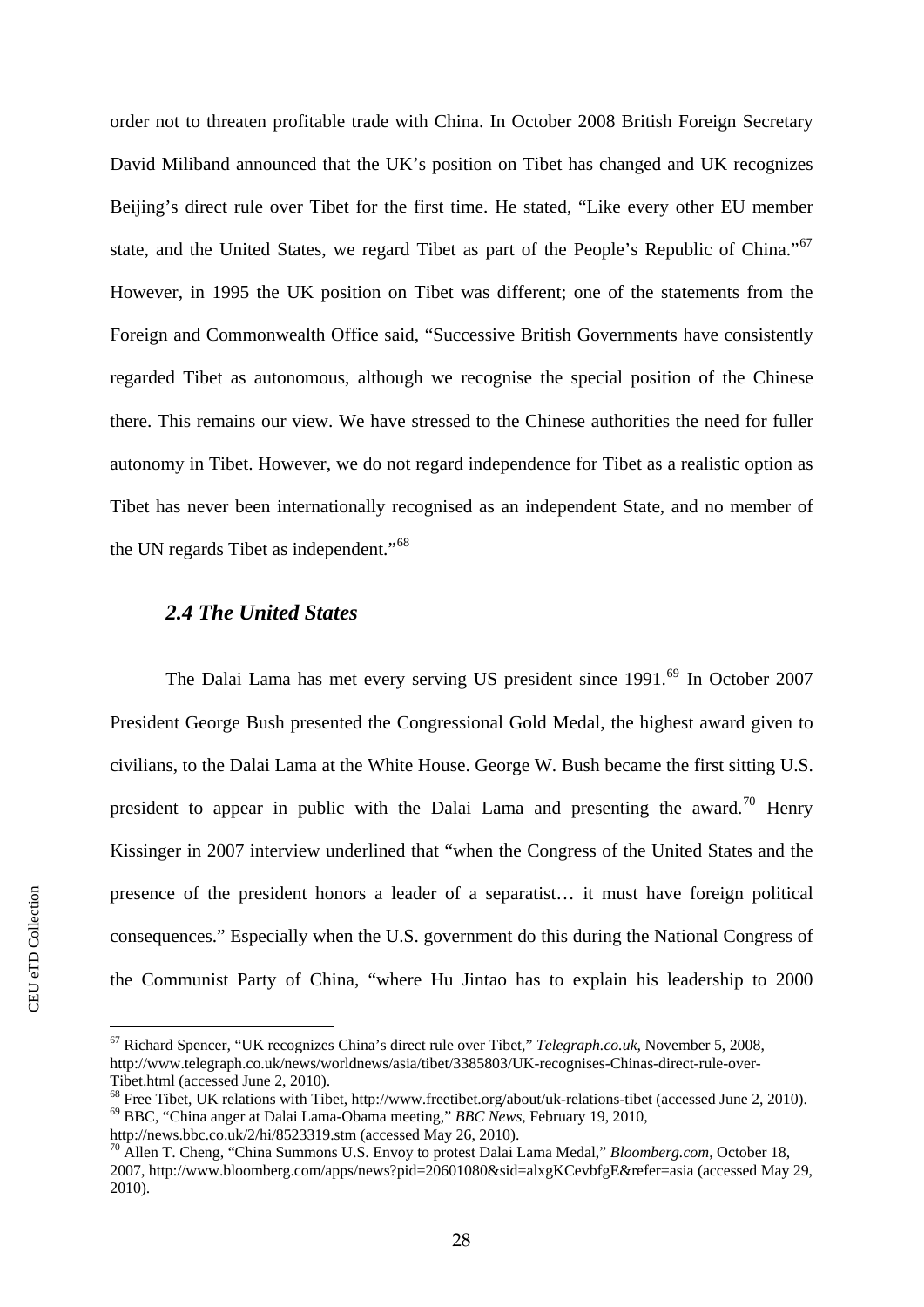assembled members of the Communist Party and he therefore had very little flexibility of showing understanding of our necessity, why it [honoring the Dalai Lama] had to be this week and not two weeks later or two weeks earlier, preferably two weeks later."<sup>[71](#page-31-0)</sup> China's foreign ministry spokesman said that the decision to honor the Dalai Lama would have an "extremely serious impact" on bilateral relations, and in protest, China pulled out of an international strategy session on Iran.[72](#page-31-1)

In February 2010 President Barack Obama hosted a low-profile "closed press" meeting with the Dalai Lama at the White House's Map Room instead of the Oval Office in order to avoid inflaming tensions with China. Before the meeting the Chinese officials made a remark:

We urge the U.S. to fully recognize the high sensitivity of Tibet-related issues, strictly abide by its commitment of recognizing Tibet as part of China and opposing "Tibet independence", cancel immediately the wrong decision of arranging a meeting between President Obama and Dalai… not to undermine the stability of Tibet and not to interfere in China's internal affairs so as to protect China-US relations from being further undermined<sup>[73](#page-31-2)</sup>

In response, White House Deputy Press Secretary Bill Burton announced:

[T]he U.S. considers Tibet to be a part of China. We have human rights concerns about the treatment of Tibetans. We urge the government of China to protect the unique cultural and religious traditions of Tibet…we expect that our relationship with China is mature enough where we can work on issues of mutual concern, such as climate, the global economy, and nonproliferation, and discuss frankly and candidly those issues where we disagree.<sup>[74](#page-31-3)</sup>

 $71$  Charlie Rose, "A discussion on China with Henry Kissinger,"

<span id="page-31-1"></span><span id="page-31-0"></span><http://www.charlierose.com/view/interview/8740> (accessed May 21, 2010). [72](http://www.charlierose.com/view/interview/8740) Matt Spetalnick and Paul Eckert, "Bush hosts Dalai Lama amid Chinese outrage," *Reuters*, October 16, 2007,

<span id="page-31-2"></span><http://www.reuters.com/article/idUSPEK23054420071016>(accessed May 29, 2010).<br><sup>[73](http://www.reuters.com/article/idUSPEK23054420071016)</sup> Consulate-General of the PRC in New York, "Foreign Ministry Spokesperson Ma Zhaoxu's Remarks on<br>Obama to Meet with Dalai," http://www.nycon <sup>74</sup> Lynn Sweet, "Behind Obama's Meeting With the Dalai Lama, Valerie Jarrett's Trip to India," *Politics Daily*,

<span id="page-31-3"></span>February 15, 2010, [http://www.politicsdaily.com/2010/02/15/behind-obamas-meeting-with-the-dalai-lama](http://www.politicsdaily.com/2010/02/15/behind-obamas-meeting-with-the-dalai-lama-valerie-jarretts-tr/)[valerie-jarretts-tr/](http://www.politicsdaily.com/2010/02/15/behind-obamas-meeting-with-the-dalai-lama-valerie-jarretts-tr/) (accessed May 25, 2010).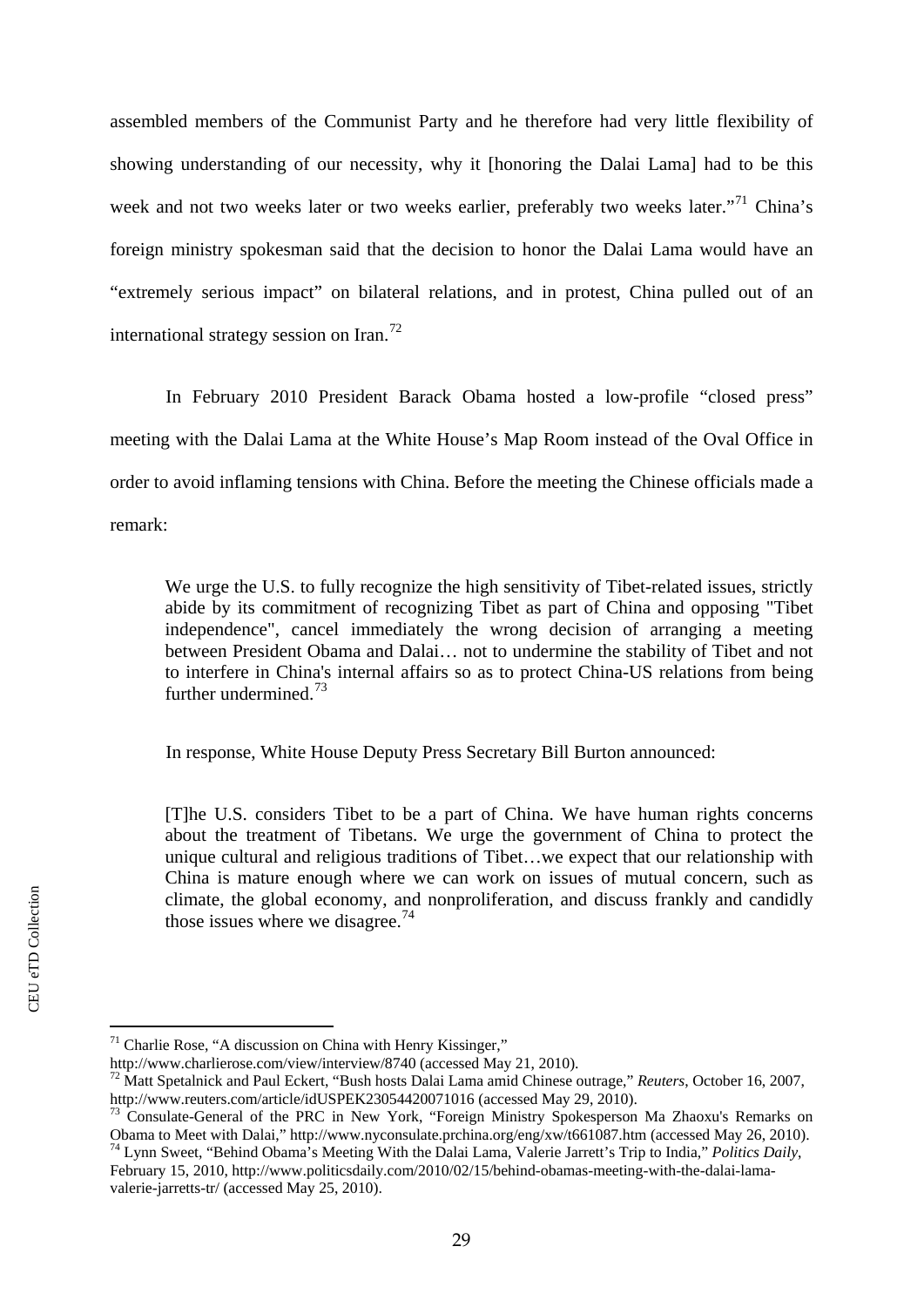After the Dalai Lama-Obama meeting White House press secretary Robert Gibbs released a statement: "The president stated his strong support for the preservation of Tibet's unique religious, cultural and linguistic identity and the protection of human rights for Tibetans in the People's Republic of China"[75](#page-32-0), underlining that the U.S. does not call for greater autonomy for Tibet.

<span id="page-32-0"></span><sup>75</sup> Rebecca Novick, "Obama and the Dalai Lama: Image vs. Reality," *The Huffington Post*, February 22, 2010, [http://www.huffingtonpost.com/rebecca-novick/obama-and-the-dalai-lama\\_b\\_471229.html](http://www.huffingtonpost.com/rebecca-novick/obama-and-the-dalai-lama_b_471229.html) (accessed May 25,  $2010$ ).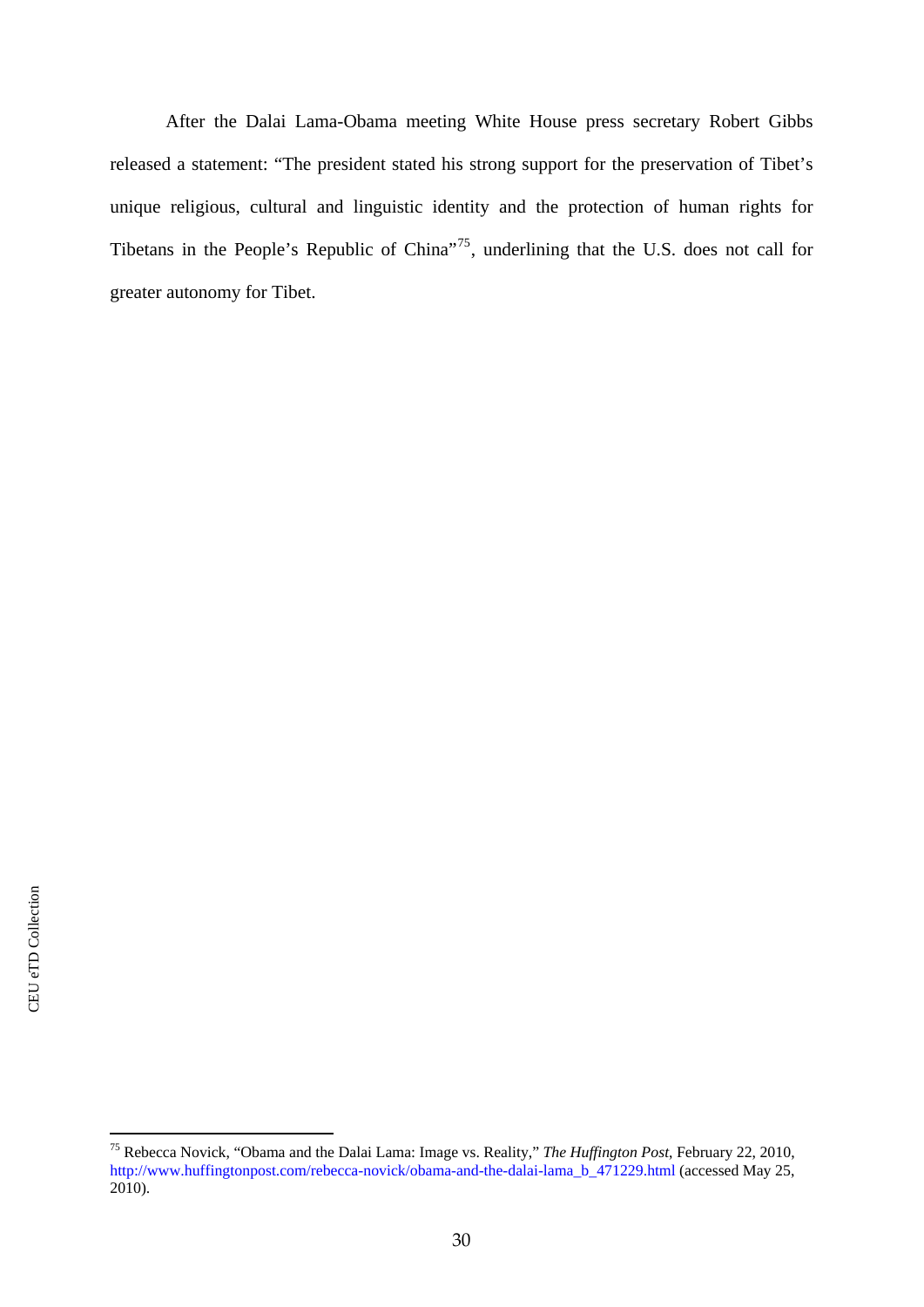# **Chapter 3 – Analysis**

<span id="page-33-0"></span>China's influence in the world has increased dramatically over the past decade, but its present international significance mainly relies on its rapidly growing economic and military power, while China's political influence is still limited. China is searching for a greater voice in the global politics and is trying to get the outside world to accept its rising power. However, hard power resources alone would be insufficient to achieve and maintain great power status, because one of the components of a great power is soft power. Chinese ideology has limited international appeal, because a lack of democracy, human rights and rule of law do not make the Chinese government's power legitimate in the eyes of the Western democracies and do not let China to change its negative image in the West. China's material capabilities cannot be ignored, but only through soft power China can earn the understanding of the international community that will facilitate China's further development.

The situation with human rights and democratic values in China creates problems in building comprehensive cooperation between China and the Western democracies. Some scholars argue that the growing interdependence between China and the West will finally outweigh the differences over norms and values and create more leverage on both sides that will result in more pragmatic relationship.<sup>[76](#page-33-1)</sup> However, nowadays the differences over norms and values appear frequently, since human rights are a central element in foreign policy of many democratic countries. Human rights have become a principal component and objective of the EU foreign policy; the European Union has used its economic and diplomatic powers to foster the promotion and protection of human rights and democratic principles in third

<span id="page-33-1"></span><sup>76</sup> Taneja, Pradeep, "China-Europe relations: The limits of strategic partnership," *International Politics*, (Macmillan Publishers, 2010), 1-17.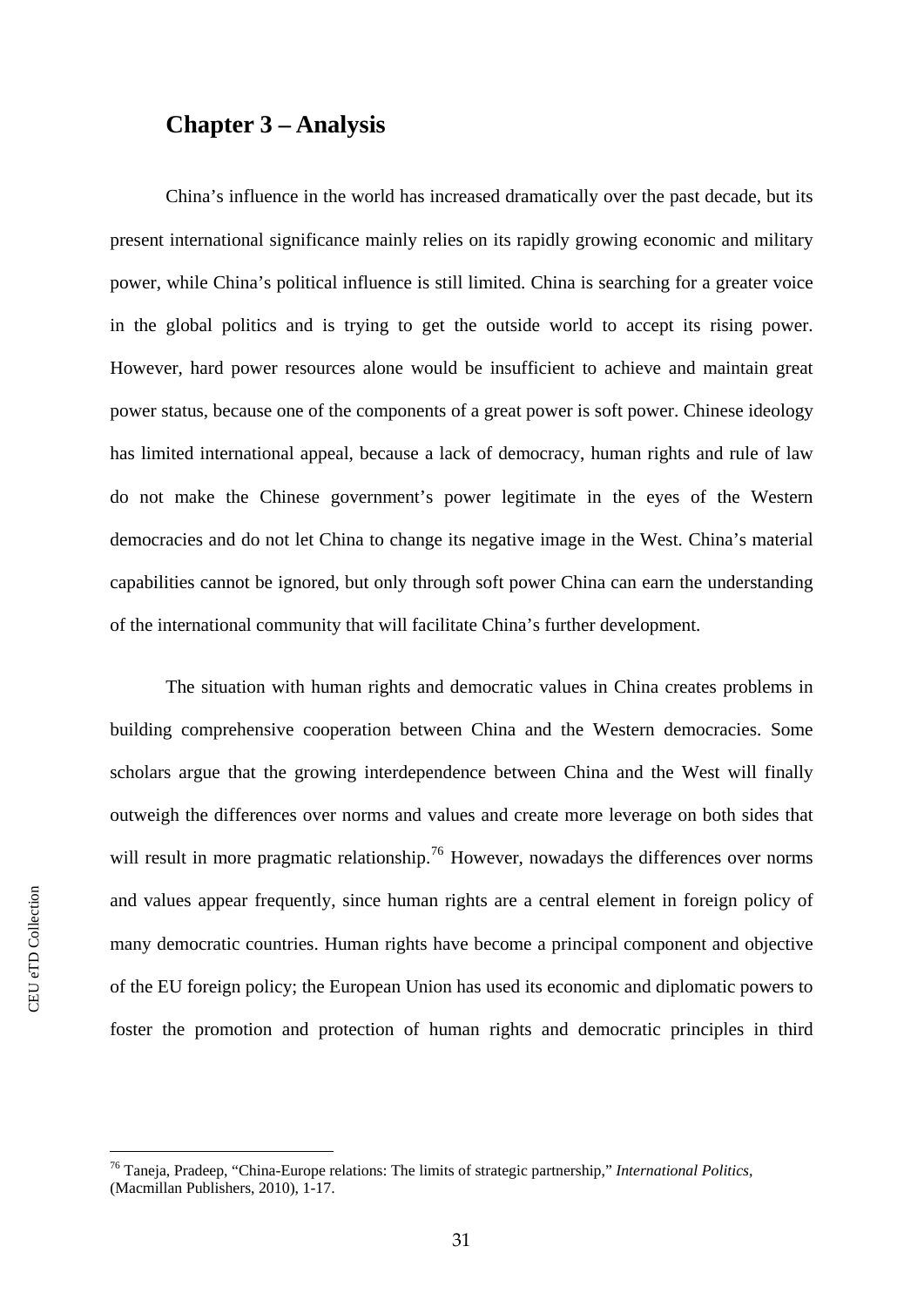countries.[77](#page-34-1) While for China the concerns for human rights are "certainly not the issue of utmost priority."[78](#page-34-2) According to Freedom House, China is "Not Free" country. The political rights score of the People's Republic of China is seven, which means that there are few or no political rights because of severe government oppression. Civil liberties score is six, which indicates that there are very restricted civil liberties and the rights of expression and association are strongly limited. Freedom House mentions that despite expectations that there would be some human rights improvements during the year of the Beijing Olympic Games, the Chinese government increased restrictions, tighten control over the media coverage and gestures toward improved human rights were not founded. Interestingly, Freedom House analyzes Tibet separately from China and ranks it with the lowest level of freedom. In addition, Tibet receives a downward trend indicating "deterioration in freedom of movement caused by the increased military presence, roadblocks, and greater bureaucratic restrictions that followed antigovernment protests."[79](#page-34-3)

This chapter discusses possible reasons of the meetings with the Dalai Lama described in the previous chapter; applies Nye's theory of soft power and Keohane and Nye' theory of complex interdependence to explain China's inability to persuade the Western leaders not to meet with the Dalai Lama.

#### *3.1 Germany*

<span id="page-34-0"></span>Merkel's decision to meet the Dalai Lama, ignoring China's pressure and endangering friendly relations with the Chinese government, shows her political choice of a values-based

<span id="page-34-1"></span><sup>77</sup> Ruby Gropas, *Human Rights & Foreign Policy*: The Case of the European Union (Athens: Ant. N. Sakkoulas, Bruxelles: Bruylant, 2006), 95.<br><sup>78</sup> Rein Mullerson. Human Rights Diplomacy. (London: Routledge. 1997). 39.

<span id="page-34-3"></span><span id="page-34-2"></span><sup>&</sup>lt;sup>79</sup> Freedom House, Freedom in the World – China (2009),

[http://www.freedomhouse.org/inc/content/pubs/fiw/inc\\_country\\_detail.cfm?year=2009&country=7586&pf](http://www.freedomhouse.org/inc/content/pubs/fiw/inc_country_detail.cfm?year=2009&country=7586&pf) (accessed May 26, 2010).

Freedom House, Freedom in the World – Tibet [China] (2009),

[http://www.freedomhouse.org/inc/content/pubs/fiw/inc\\_country\\_detail.cfm?year=2009&country=7743&pf](http://www.freedomhouse.org/inc/content/pubs/fiw/inc_country_detail.cfm?year=2009&country=7743&pf) (accessed May 26, 2010).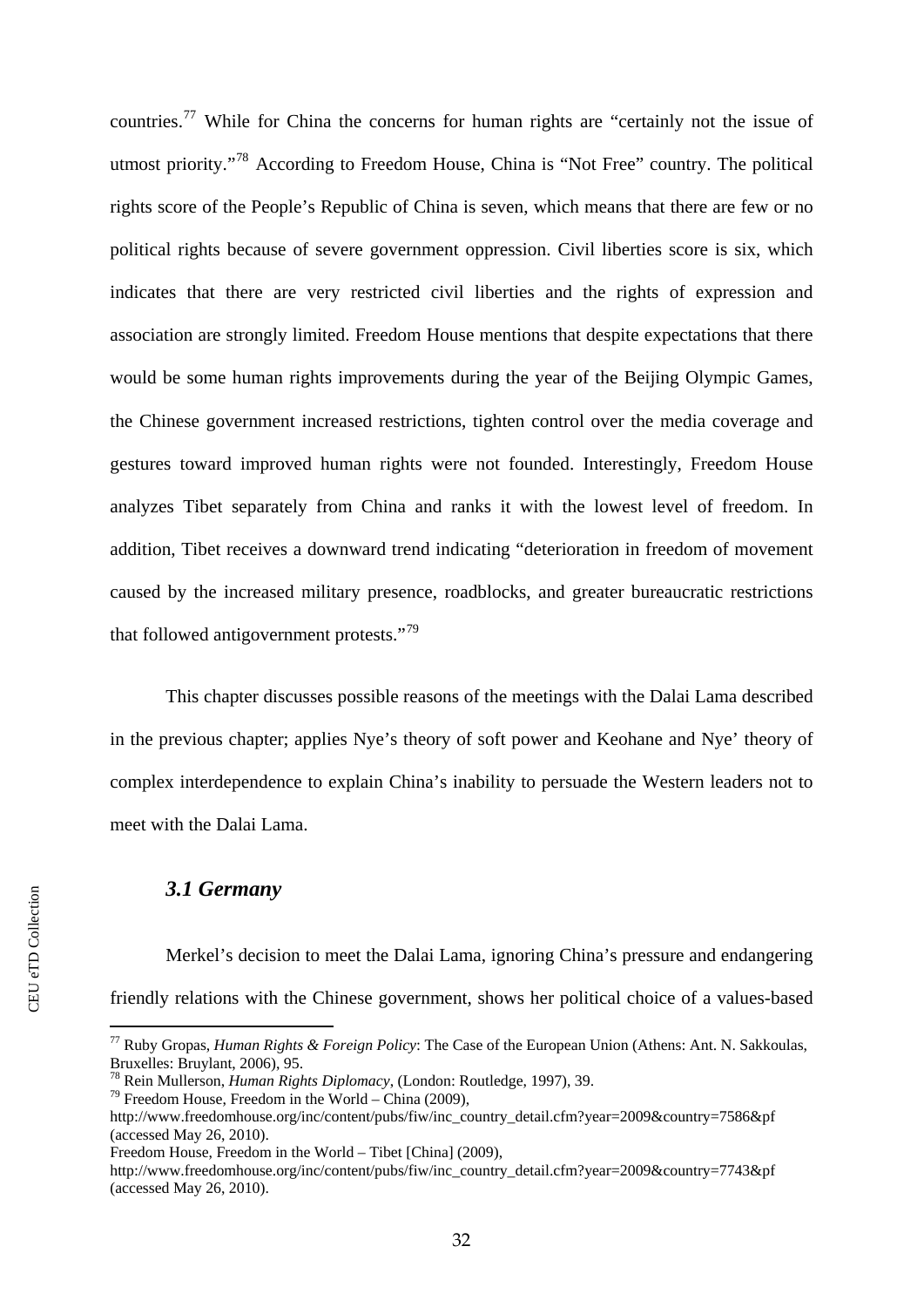foreign policy, shaped by social norms of appropriate behavior shared within the international and domestic society. Rittberger defines this approach as "norm-consistent foreign policy." Constructivism explains such logic as "a logic of appropriateness rather than a logic of consequentiality."[80](#page-35-0) Merkel showed her support for human and civil rights, despite the risk of damaging German economic interests in China. Peter Baehr underlines that human rights differ from other objectives of foreign policy in that they are not based on direct material interest. Therefore, governments that want to promote human rights abroad have to face difficult choices of policies and priorities, $81$  which mean that governments have to decide whether to give a priority to human rights over other foreign policy considerations.

After World War II, support of human rights became a fundamental component of German foreign policy, because after Germany's Nazi past, when the largest scale crimes against humanity were committed, and after the experience of living in the dictatorship of communist East Germany, the country can only be on the side of human rights. Article 1 of the German Constitution says: "Human dignity shall be inviolable. To respect and protect it shall be the duty of all state authority. The German people therefore acknowledge inviolable and inalienable human rights as the basis of every community, of peace and of justice in the world."<sup>[82](#page-35-2)</sup>

Baehr underlines that "Human rights is a policy area where domestic factors play an important role."[83](#page-35-3) As mentioned above the German Constitution regards human dignity as unassailable and universally applicable, therefore Merkel could not sacrifice her respect for human rights to the preferences of the Chinese government. As the Dalai Lama said "What I

<span id="page-35-0"></span><sup>80</sup> Volker Rittberger, *German foreign policy since unification: theories and case studies* (Manchester: Manchester University Press, 2001). The first quotation is from page 132, the second is from page 105.

<span id="page-35-1"></span><sup>&</sup>lt;sup>81</sup> Peter R. Baehr, *The Role of Human Rights in Foreign Policy*, (Houndmills: Macmillan Press, 1996), 4. <sup>82</sup> German Law Archive, "Basic Law for the Federal Republic of Germany (Grundgesetz, GG),"

<span id="page-35-2"></span>

<http://www.iuscomp.org/gla/statutes/GG.htm#1>(accessed May 26, 2010).<br><sup>[83](http://www.iuscomp.org/gla/statutes/GG.htm#1)</sup> Baehr, 124.

<span id="page-35-3"></span>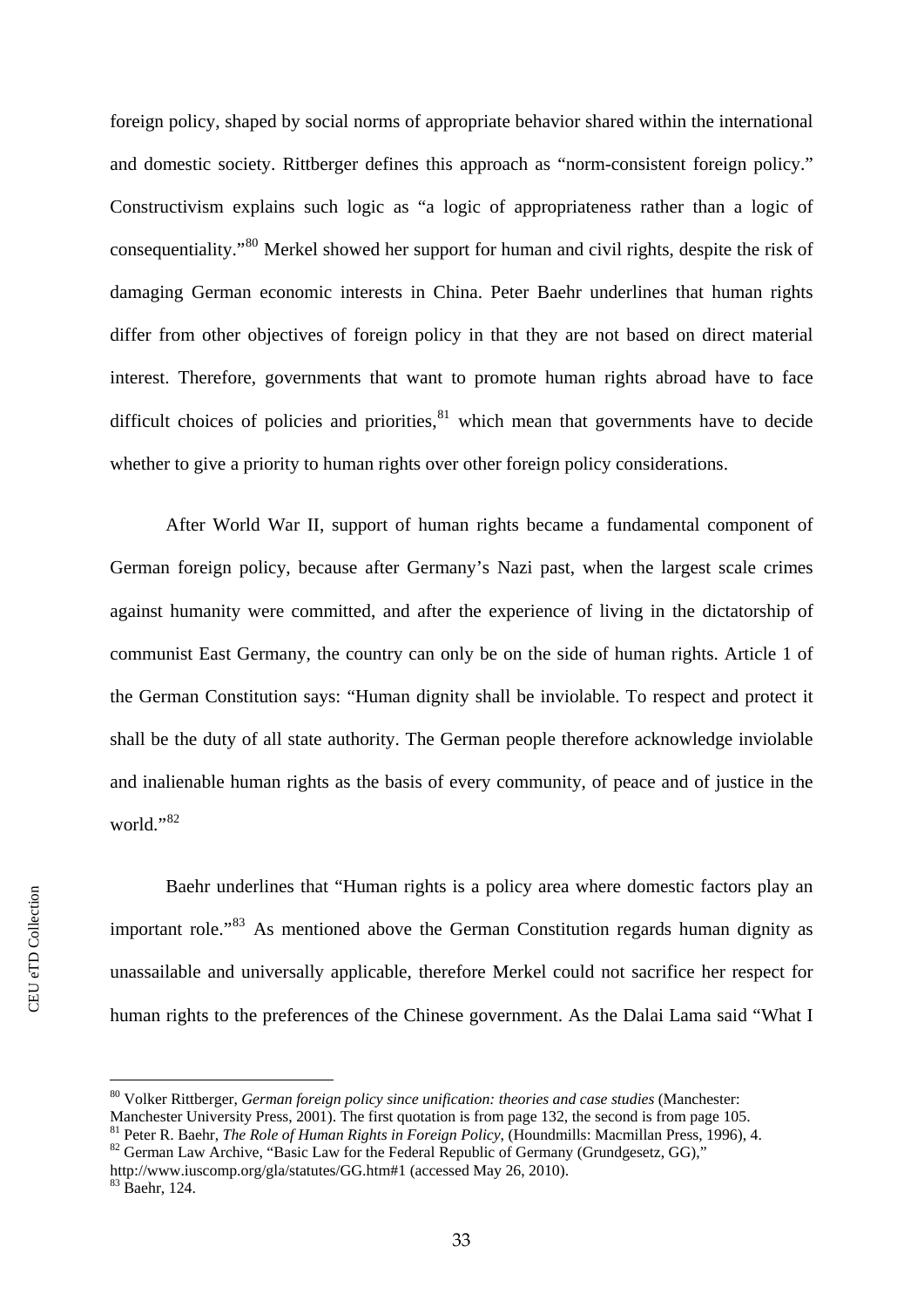appreciate about Mrs Merkel, is her steady engagement on human rights and religious freedom...Perhaps that is why she wants to see me, in spite of all the pressure from China."<sup>[84](#page-36-0)</sup> In addition, according to a study carried out for the news magazine Der Spiegel, Germans like the Dalai Lama more than they do their native-born Pope Benedict XVI. A survey showed that 44 percent of the respondents saw the Tibetan spiritual leader as a role model, while only 42 percent attributed the same qualities to the pope. $85$  So, domestic public opinion and popularity of the Dalai Lama also influenced Merkel's decision to meet him, and her moral line with China probably would gain popular support of German people.

The decision to meet the Dalai Lama in 2007 could also be connected with the role Germany played in the European Union that year. From January till June 2007 Germany hold the Presidency of the Council of the European Union, which means Germany was "face and voice" of the European Union for six months, speaking on behalf of all Member States.<sup>[86](#page-36-2)</sup> In addition, in 2007 Germany assumed the G8 Presidency, the presidency of the eight leading industrialized nations, under the motto "Growth and Responsibility". Therefore, Angela Merkel could use the meeting with the Dalai Lama as an instrument for promotion of human rights, to show that the German government against violations of human rights in Tibet and works for the improvement of human rights around the world, enhancing by this Germany's soft power.

<sup>84</sup> BBC, "Merkel angers China on Dalai Lama," *BBC News*, September 23, 2007,

<span id="page-36-1"></span><span id="page-36-0"></span><http://news.bbc.co.uk/2/hi/europe/7008931.stm>(accessed May 26, 2010).<br><sup>[85](http://news.bbc.co.uk/2/hi/europe/7008931.stm)</sup> Deutsche Welle, "Germans Prefer Dalai Lama to Pope Benedict, Says Study," *DW-World.De Deutsche Welle,*<br>July 14, 2007, http://www.dw-world.de/dw/a

<span id="page-36-2"></span><sup>&</sup>lt;sup>86</sup> Germany 2007 – Presidency of the European Union. "What is the Presidency?" *EU2007.de*, [http://www.eu2007.de/en/The\\_Council\\_Presidency/What\\_is\\_the\\_Presidency/index.html](http://www.eu2007.de/en/The_Council_Presidency/What_is_the_Presidency/index.html) (accessed May 26, 2010).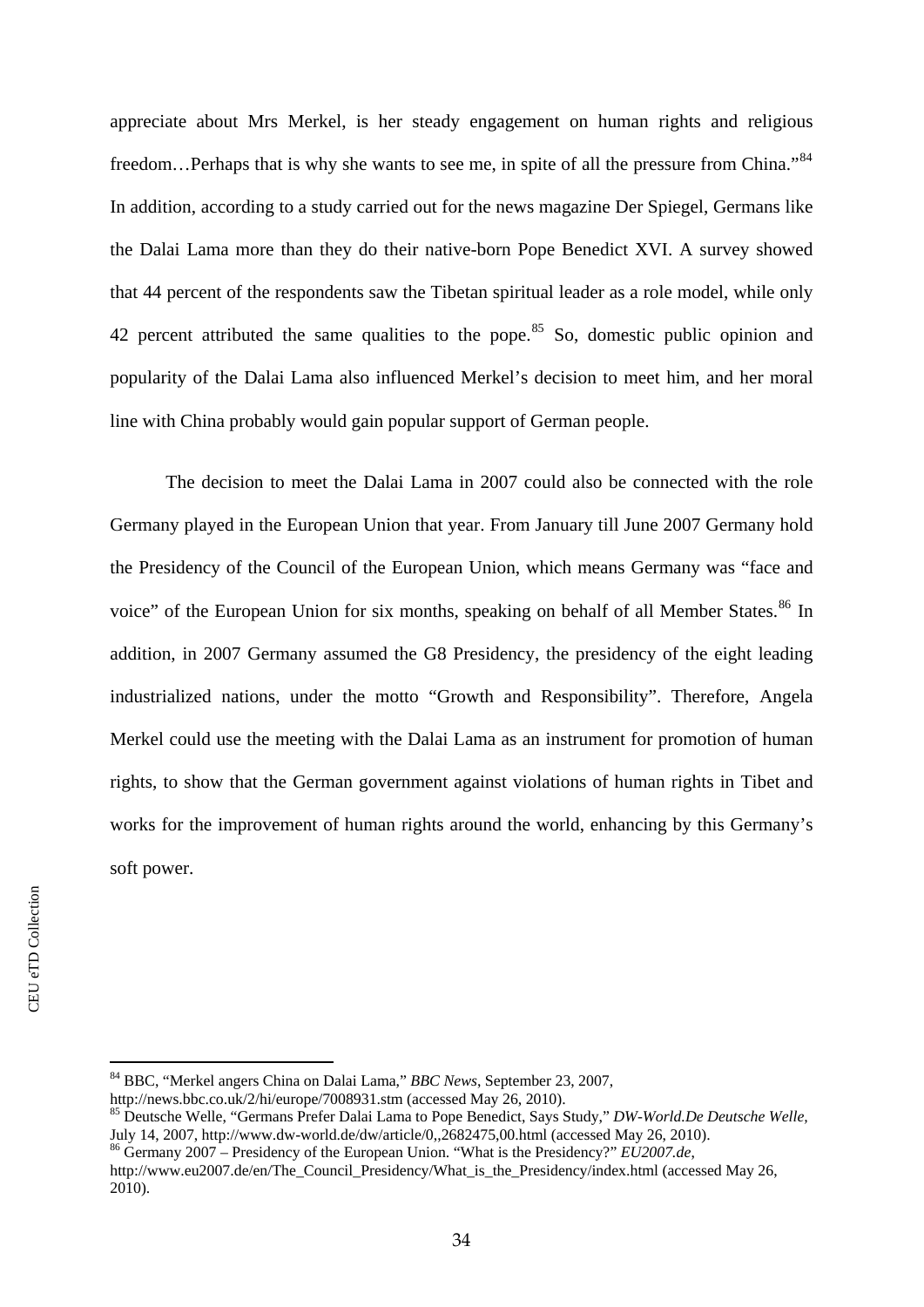### *3.2 France and Great Britain*

<span id="page-37-0"></span>The leaders of France and Great Britain followed Merkel's example and met the Dalai Lama in December and May 2008 respectively, making the voice of several European states regarding situation in Tibet more prominent.

The 14<sup>th</sup> Dalai Lama has three main commitments in life. First is his commitment to "the promotion of human values such as compassion, forgiveness, [and] tolerance." Second is the commitment to "the promotion of religious harmony and understanding among the world's major religious traditions". Third is his commitment to the Tibetan issue, "to act as the free spokesperson of the Tibetans in their struggle for justice."[87](#page-37-1) The Dalai Lama promotes the principles of democracy, human dignity, universal responsibility, non-violence, peace and disarmament, which are consistent with that of the European Union, therefore the EU member states are attracted to the Dalai Lama's values and respect his moral authority. As a result, the EU leaders wish to meet with him and support his course in order to promote their own soft power. The soft power of the European Union comes from its principles of democracy, the common values, the rule of law and the commitment to human rights. Respect for human rights lies at the foundation of the European Union, it promotes and defends them both within its borders and in its relations with outside countries. All agreements on trade or cooperation with third countries contain a clause stipulating that human rights are an essential element in the relations between the parties.<sup>[88](#page-37-2)</sup> The enlargement of the European Union demonstrates that the EU possesses extensive soft power and its ideas of peace and prosperity attracts new member states.

<span id="page-37-2"></span><span id="page-37-1"></span><sup>87</sup> His Holiness the 14th Dalai Lama of Tibet, "Three Main Commitments," *His Holiness the 14th Dalai Lama of Tibet Web site,* <http://www.dalailama.com/biography/three-main-committments> [\(accessed May 26, 2](http://europa.eu/pol/rights/index_en.htm)010).<br><sup>88</sup> Europa: Gateway to the European Union, Human Rights, [http://europa.eu/pol/rights/index\\_en.htm](http://europa.eu/pol/rights/index_en.htm) (accessed May 29, 2010).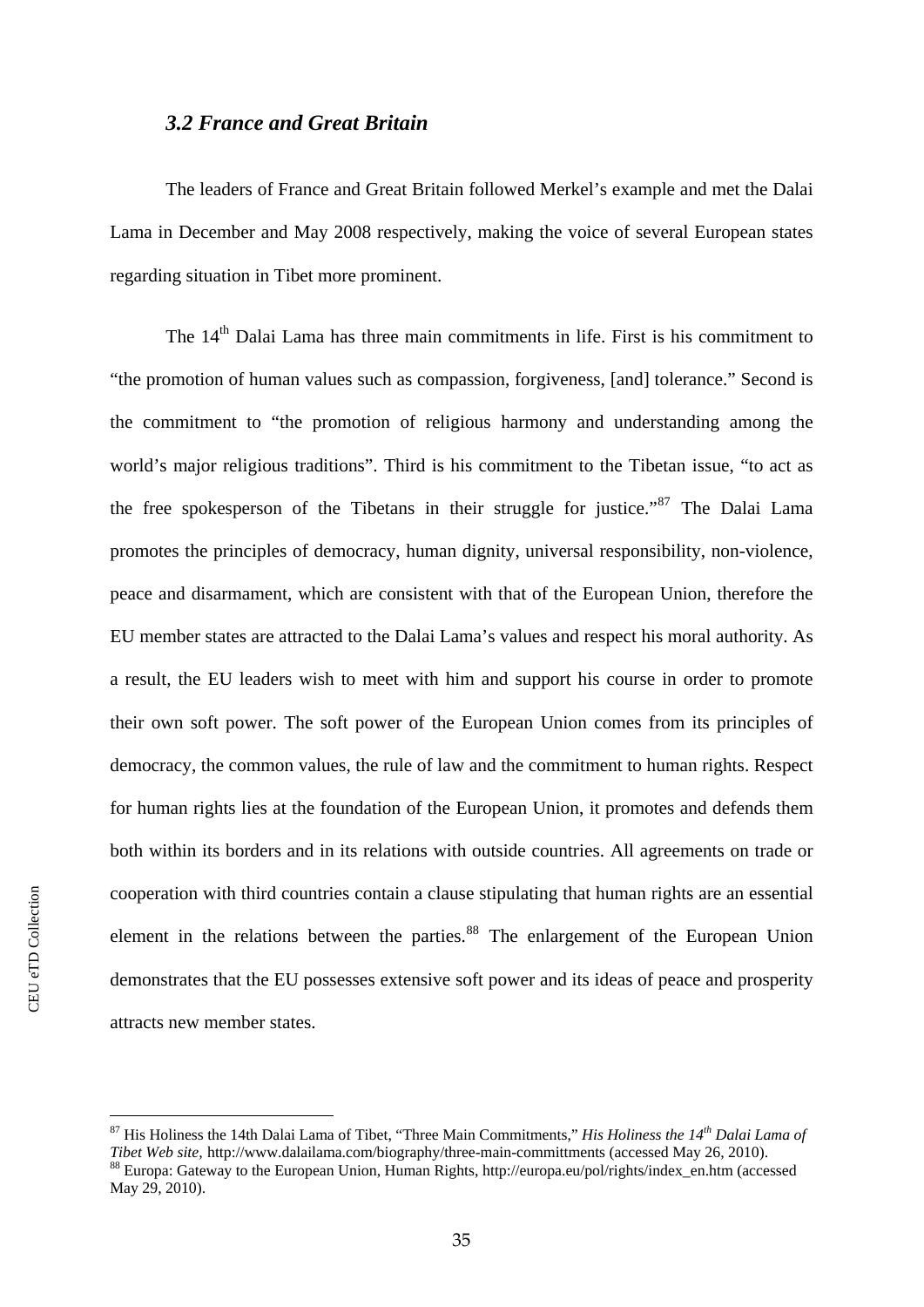The Dalai Lama does not need to use threats or inducements, he shapes the preferences of others by his attractive personality and moral authority, in other words by his soft power. Whereas because of unattractive Communist ideology and the deficit of the moral authority, the Chinese government have to command and threaten with negative consequences other political actors to influence their preferences. As a result, China encounter resistance to its wishes, namely it cannot persuade the Western democracies not to meet the Dalai Lama. As the Dalai Lama underlines: "One important factor is moral authority and that is lacking. Because of its very poor record on human rights and religious freedom and freedom of expression and freedom of the press – too much censorship – the image of China in the field of moral authority is very, very poor." Hans-Gert Pottering, the President of the European Parliament once declared: "It is our duty to help his holiness the 14<sup>th</sup> Dalai Lama so that his people have a good future."[89](#page-38-0)

The Western leaders do not share values of the Chinese authorities and want to abstract themselves from the country where human rights are disregarded. Nye underlines that soft power depends on the existence of interpreters and receivers. According to the recent poll conducted in six countries for *France24*, President Barack Obama and the Dalai Lama are the world's two most popular leaders, while Chinese President Hu Jintao is among the most unpopular leaders.<sup>[90](#page-38-1)</sup> In democracies public opinion matters, therefore the EU leaders have to be on the "good side", promoting democracy and human rights in order to remain their popularity and to maintain their positive image.

<span id="page-38-0"></span><sup>89</sup> David Charter, "Dalai Lama goads China as Beijing threatens Sarkozy over meeting," *Timesonline,* December 5, 2008, <http://www.timesonline.co.uk/tol/news/world/asia/article5289443.ece>(accessed May 25, 2010).

<span id="page-38-1"></span><sup>90</sup> France 24, "Poll says Obama, Dalai Lama world's most popular," *France 24 International News,* April 23, 2010, <http://www.france24.com/en/20100423-poll-says-obama-dalai-lama-worlds-most-popular>(accessed May 26, 2010).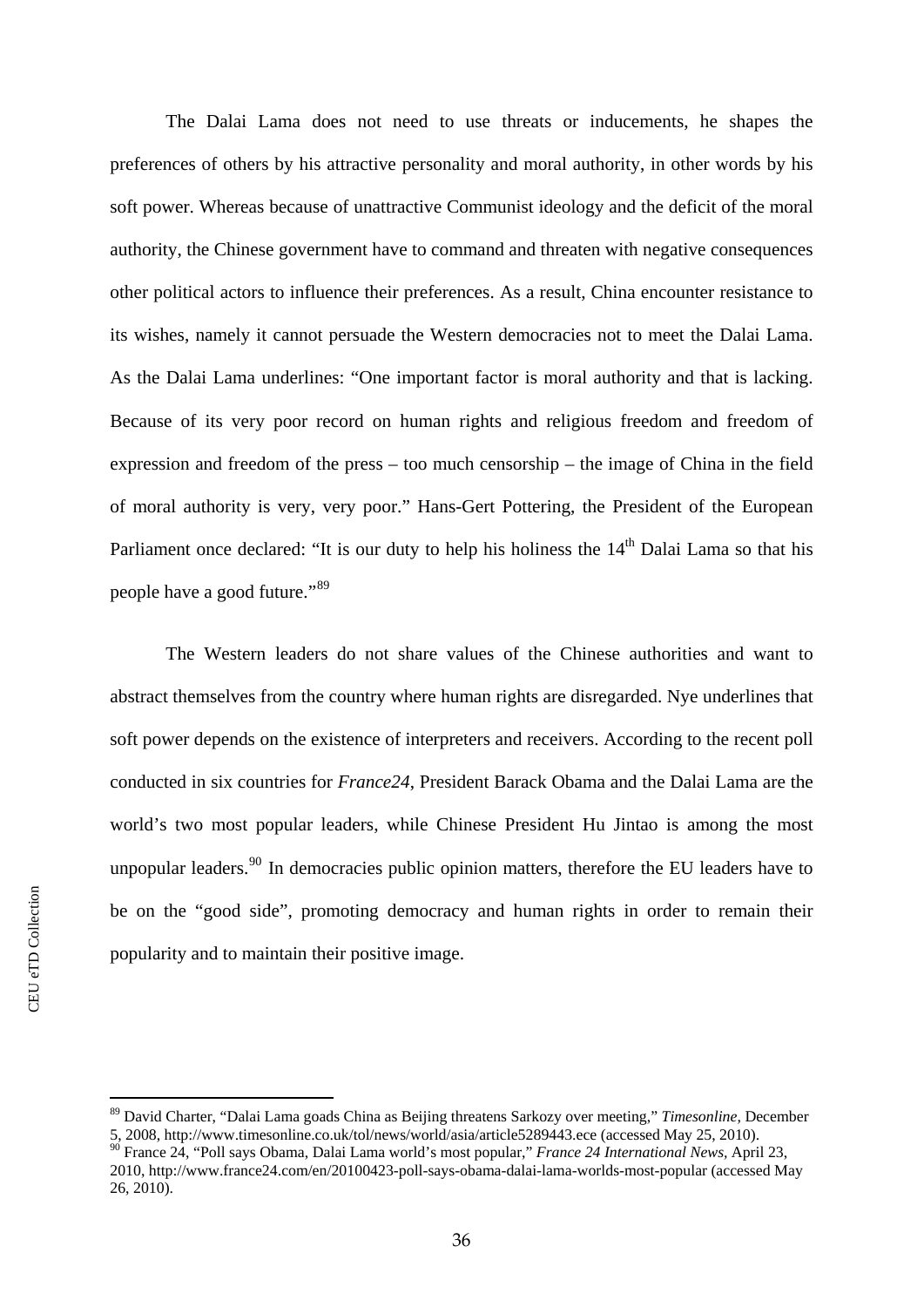### *3.3 The Unites States*

<span id="page-39-0"></span>The Tibet question is becoming more visible on the international arena and in the Sino-American relations. A growing number of the U.S. produced films about Tibet, which portray the Chinese government in the unfavorable light, active media coverage of demonstrations demanding Tibet independence, and pro-Dalai Lama broadcasts illustrate that there is a public interest and support for the Dalai Lama and the Free Tibet movements in the United States. Barry Sautman believes that the changing political balance (from the West towards Asia) alters the U.S. cautious position toward the Tibet disputes and makes the U.S. more interested and involved in this issue, focusing on cultural, religious, human rights and democracy issues. He argues that increasing public interest and support of the Tibetan government in exile has a political effect. In his view, "Tibetan exiles and Western supporters devised a strategy to boost separatism in Tibet by showing that it had worldwide support." This strategy encouraging civil disobedience in Tibet is connected with internationalization of the Tibet issue and increasing interest of the West in human rights in the developing countries. [91](#page-39-1)

Goldstein underlines that officially the U.S. do not have strategic interest in Tibet. The only important issue for the U.S is the situation with human rights in Tibet. But he suggests that if the conflict results in bloodshed, then there would be serious domestic pressure in the U.S. to support the Tibetans. While China would interpret any support of the Tibetans as intervention in internal affairs and that would worsen the relations between China and the U.S. The stable relations with China have a priority importance for the United States, therefore, Goldstein emphasizes that although the United States very much interested in

<span id="page-39-1"></span><sup>91</sup> Barry Sautman, "The Tibet Issue in Post-Summit Sino-American Relations," *Pacific Affairs*, 72, no. 1 (1999): 10.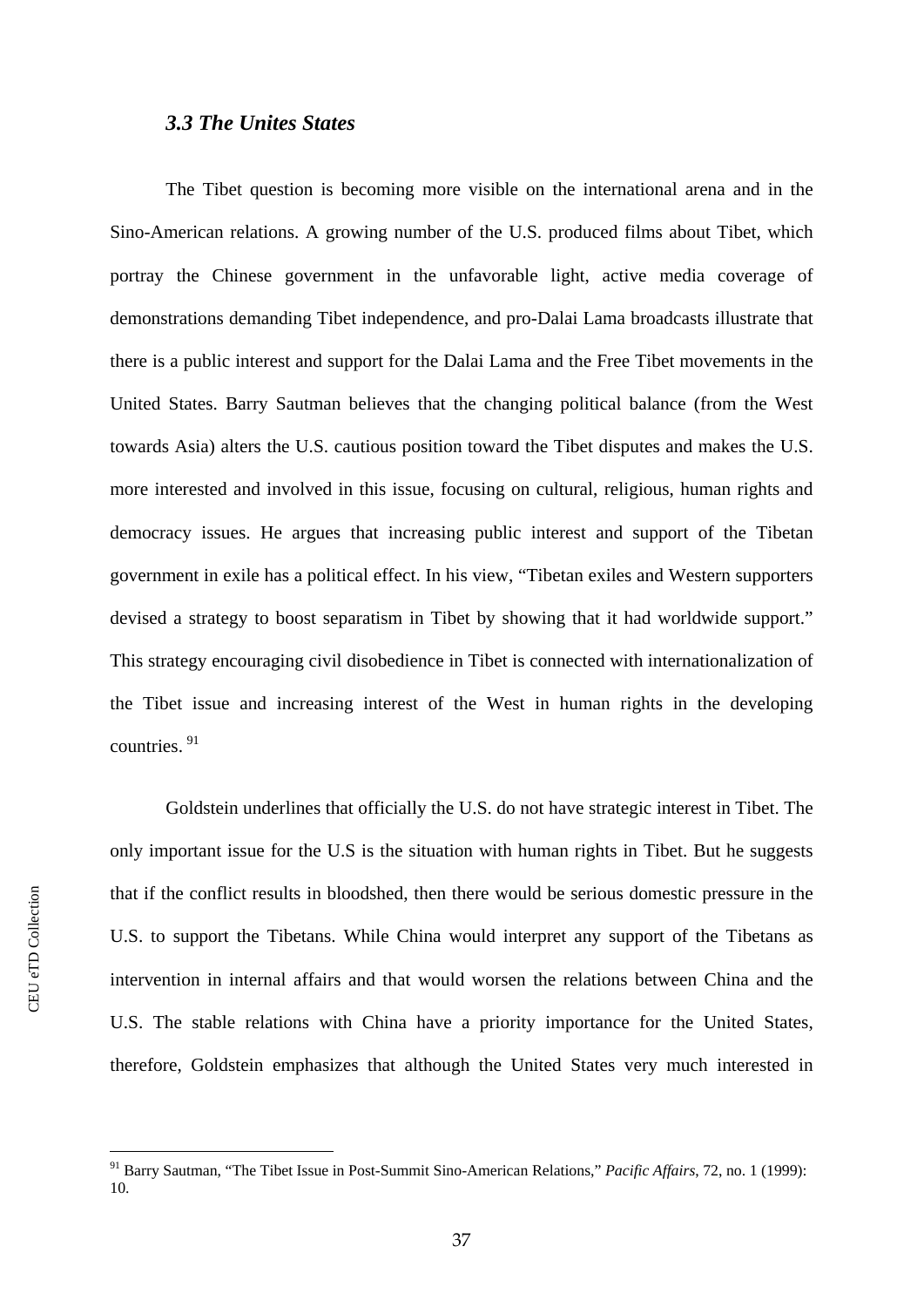preventing any violent conflict in Tibet, in fact the U.S do not do much to facilitate a resolution of the conflict.  $92$ 

Like other U.S. Presidents, Obama denied the symbolism of his 2010 meeting with the Dalai Lama. On the one hand, it is considered that this meeting will escalate existing tensions over U.S. weapons sales to Taiwan, China's undervalued currency and Internet censorship. In addition, it will "complicate Obama's efforts to secure China's help on key issues such as imposing tougher sanctions on Iran" etc. On the other hand, many experts think that the U.S and Chinese economies are deeply intertwined; therefore it is unlikely that tensions would escalate into confrontation.<sup>[93](#page-40-1)</sup> To describe how the two countries are dependent on one another and closely joined, Niall Ferguson suggested the term "Chimerica" to show that China and America are becoming one economy, where China is saving, exporting and lending, and America is spending, importing and borrowing $^{94}$  $^{94}$  $^{94}$ .

However, others think that the meeting is "the latest evidence of the more muscular posture that the Obama administration has been adopting with China."[95](#page-40-3) Elizabeth C. Economy, a China expert at the Council on Foreign Relations stated: "We are merely witnessing the reality of the U.S.-China relationship, which is marked by almost no trust, a weak foundation of real cooperation, and a lack of shared values and commitment to true compromise."<sup>[96](#page-40-4)</sup>

<span id="page-40-0"></span><sup>&</sup>lt;sup>92</sup> Goldstein, 1998, 83-97.

<span id="page-40-1"></span><sup>93</sup> Matt Spetalnick, "Obama meets Dalai Lama, angering China," *Reuters*, February 18, 2010,

<http://www.reuters.com/article/idUSN1116932520100218> (accessed May 26, 2010). 94 Niall Ferguson, "Chimerica' is Headed for Divorce," *Newsweek*, August 15, 2009,

<span id="page-40-2"></span><http://www.newsweek.com/id/212143>(accessed May 26, 2010).

<span id="page-40-3"></span><sup>&</sup>lt;sup>95</sup> The New York Times, "Obama Meets Dalai Lama, and China is Quick to Protest," February 18, 2010, http://www.nytimes.com/2010/02/19/world/asia/19prexy.html (accessed May 26, 2010).

<span id="page-40-4"></span><sup>&</sup>lt;sup>[96](http://www.nytimes.com/2010/02/19/world/asia/19prexy.html)</sup> The Washington Post, "Obama meeting with Dalai Lama complicates U.S. ties with China," February 19, 2010, <http://www.washingtonpost.com/wp-dyn/content/article/2010/02/18/AR2010021801412.html> (accessed May 25, 2010).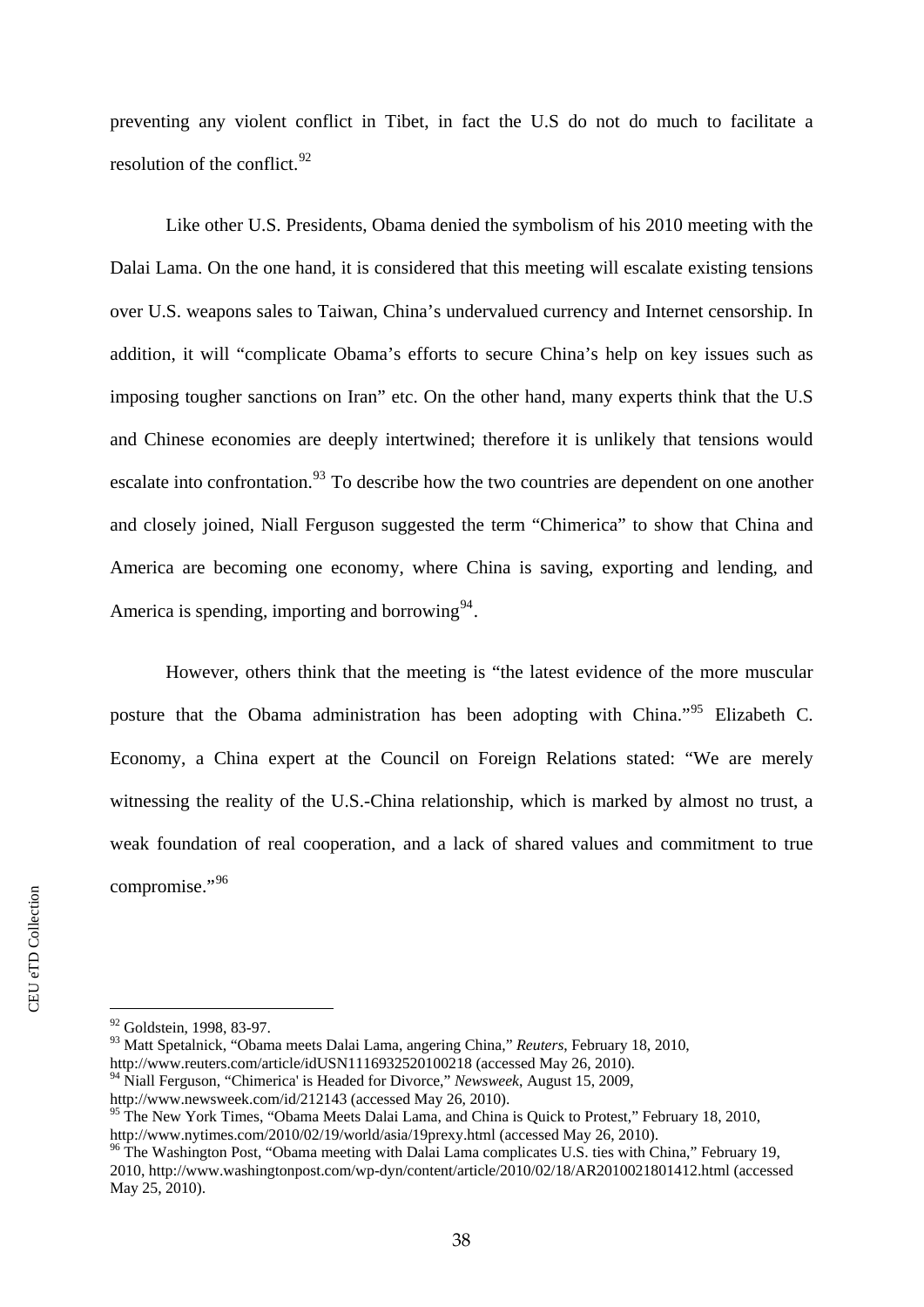According to a national poll, 56 percent of Americans hold a favorable view of the Dalai Lama and 18 percent have an unfavorable impression. "The poll also indicates that 53 percent say it's more important for the United States to take a strong stand on human rights in China than to maintain good relations with Beijing, with 44 percent saying good relations are more important".<sup>[97](#page-41-0)</sup> From its very beginning the foreign policy of the United States was a combination of ethical principles and national interests. Americans often claim to know what is good for the world and want to set an example.<sup>[98](#page-41-1)</sup> Therefore, it was important for President Obama to meet with the Dalai Lama to show that official policies are consistent with democracy, human rights, openness, and respect for the opinions of others. As Nye points out, in the global information age those countries are likely to gain soft power whose "dominant culture and ideas are closer to prevailing global norms (which now emphasize liberalism, pluralism, and autonomy); those with the most access to multiple channels of communication and thus more influence over how issues are framed; and those whose credibility is enhanced by their domestic and international performance."<sup>[99](#page-41-2)</sup>

**CEU** eTD Collection CEU eTD Collection

<span id="page-41-0"></span><sup>97</sup> CNN, "Poll: Most Americans say Tibet should be independent," *CNN International*, February 18, 2010, <http://edition.cnn.com/2010/WORLD/asiapcf/02/18/tibet.poll/index.html>(accessed May 26, 2010).  $98$  Baehr, 83.

<span id="page-41-2"></span><span id="page-41-1"></span><sup>99</sup> Joseph S. Nye, *Power in the Global Information Age: from realism to globalization*, (London: Routledge, 2004), 90.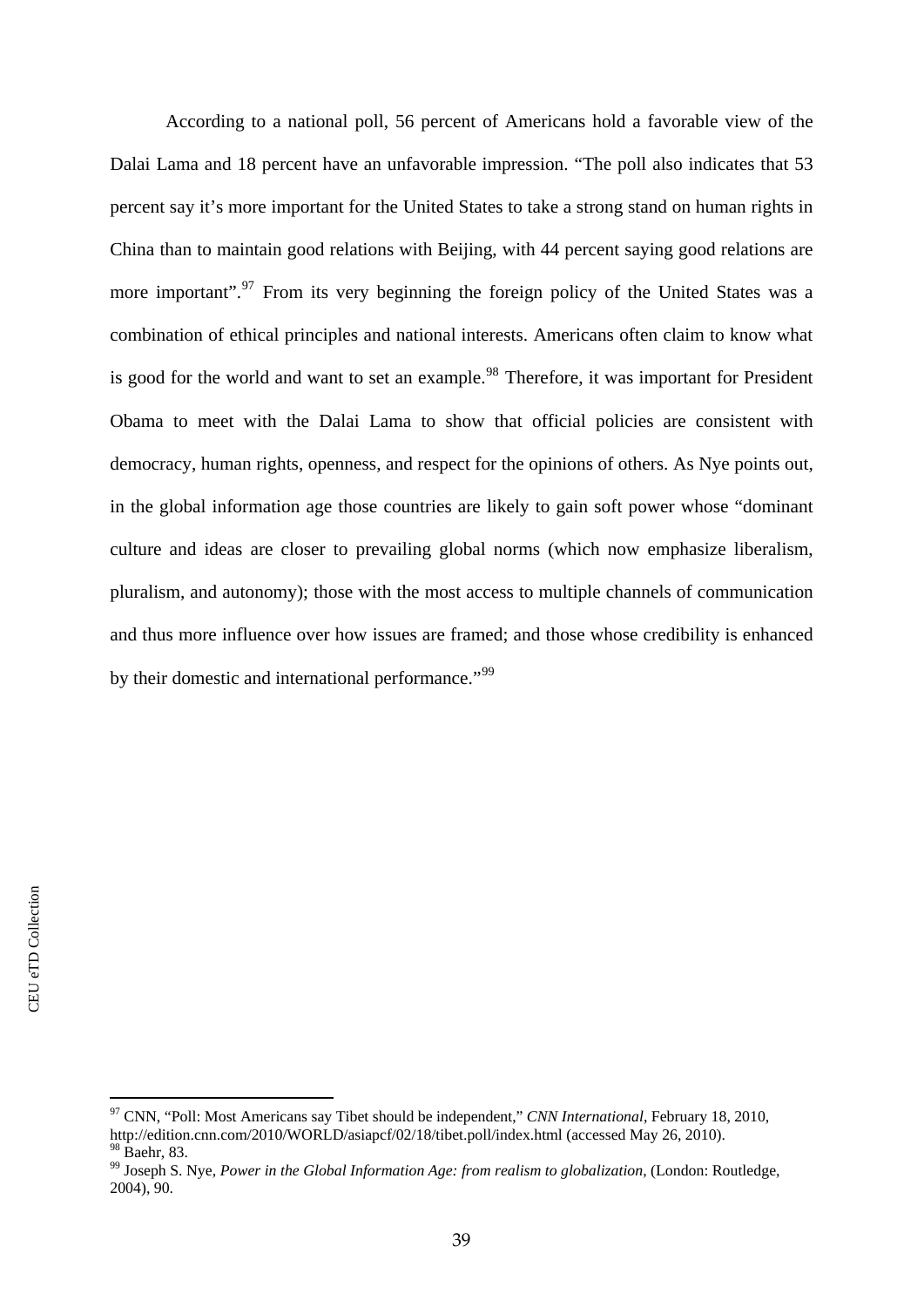# **Concluding remarks**

<span id="page-42-0"></span>Gerald Segal defines China as a "theoretical power" that "has mastered the art of diplomatic theater"<sup>[100](#page-42-1)</sup> and argues that China "matters far less than it and most of the West think" and it matters for the West only because "it can make mischief, either by threatening its neighbors or assisting anti-Western forces further afield."[101](#page-42-2) In other words, China's influence on the world arena exaggerated and it can be said that China matters only as a threat to international rules and norms.

I agree with Segal that today the Chinese government has insufficient authority on the international arena and a deficit of soft power. As Nye underlines, nowadays under current conditions in world politics, power is becoming less coercive, because use of force, threats and manipulation of interdependence can produce enormous costs; as a result, soft power resources increasingly attain attractiveness and importance.<sup>[102](#page-42-3)</sup> The Chinese government understands the growing significance of soft power and tries to increase it, but still the authoritarian party-state and Communist ideology lack legitimacy and cannot attract democratic states to support its course, and therefore instead China uses coercion to influence the behavior of others. While the Dalai Lama possesses extensive soft power, his message of peace and tolerance attracts the others and seems legitimate. As Robert Keohane underlines, legitimacy is important partly because "people will voluntarily support a legitimate policy, without requiring material inducements. $103$  In other words, attraction is cheaper than coercion; so if the leaders follow the course which public accept as legitimate, they will benefit politically from supporting such course. The Dalai Lama is a very popular figure in the West; people are sympathetic to him, and consider his claims as legitimate, so the Western

<span id="page-42-1"></span><sup>&</sup>lt;sup>100</sup> Gerald Segal, "Does China Matter?" *Foreign Affairs* 78, no. 5 (1999), 24.

<span id="page-42-3"></span><span id="page-42-2"></span><sup>&</sup>lt;sup>101</sup> Ibid, 35.<br><sup>102</sup> Nye, *Power in the Global Information Age, 77.* <sup>103</sup> Keohane, 2002, 279.

<span id="page-42-4"></span>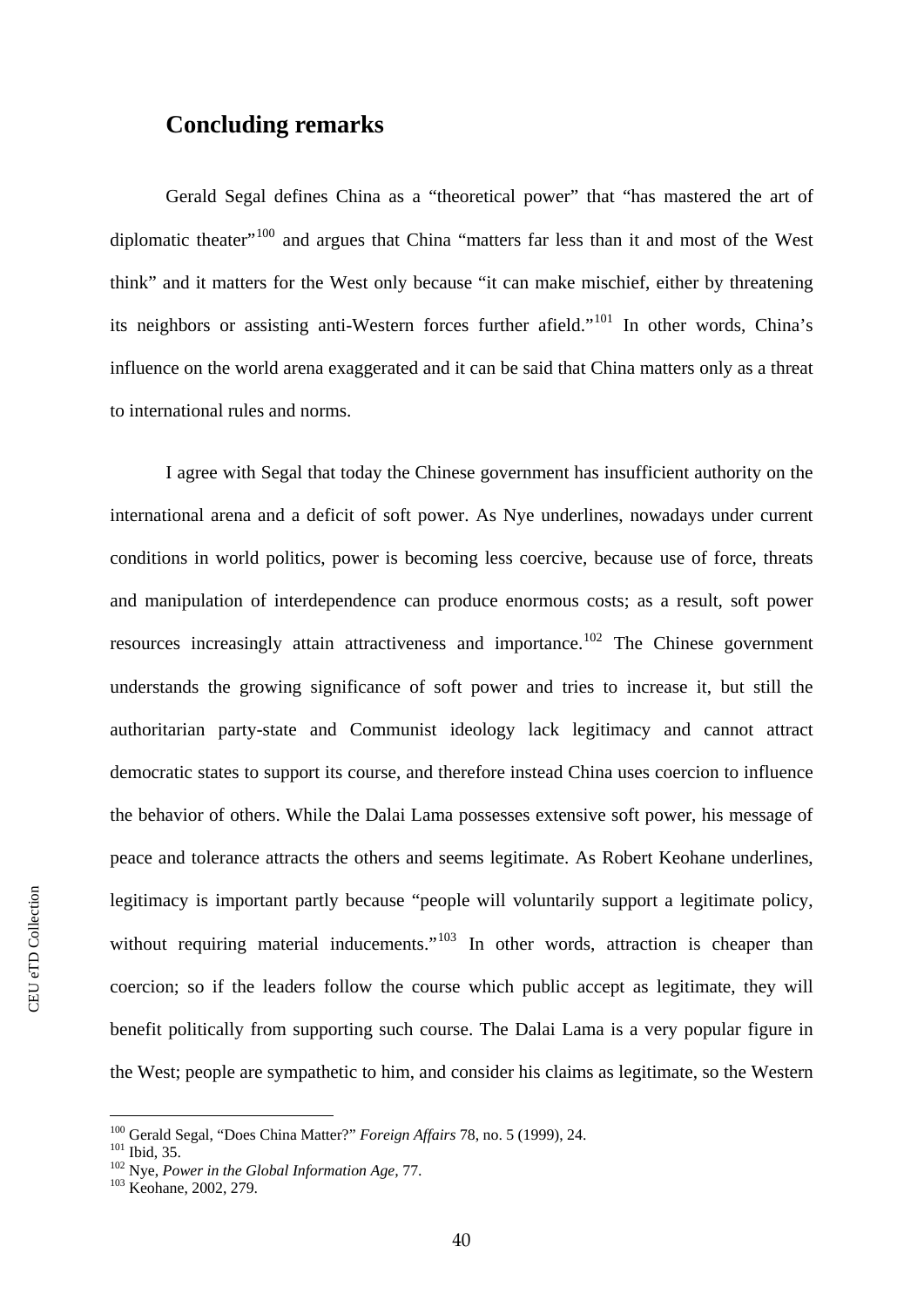leaders benefit more politically from supporting the Dalai Lama than from supporting the course of the Chinese Communist government, which seems illegitimate in the eyes of others and inconsistent with international norms. As a result, the Western leaders in order to enhance their own soft power, and to improve their reputation and positive image domestically and internationally, agree to meet with the Dalai Lama, despite China's threats.

Since nowadays attractiveness becomes a significant source of power, China needs to develop the principles of liberty, the rule of law, respect for human rights and fundamental freedoms to make its national image more attractive to the global audience; and the compromise with the Dalai Lama might become a powerful source of soft power for China that can finally change the perception that China is just a "theoretical power" which poses a threat to international rules and norms.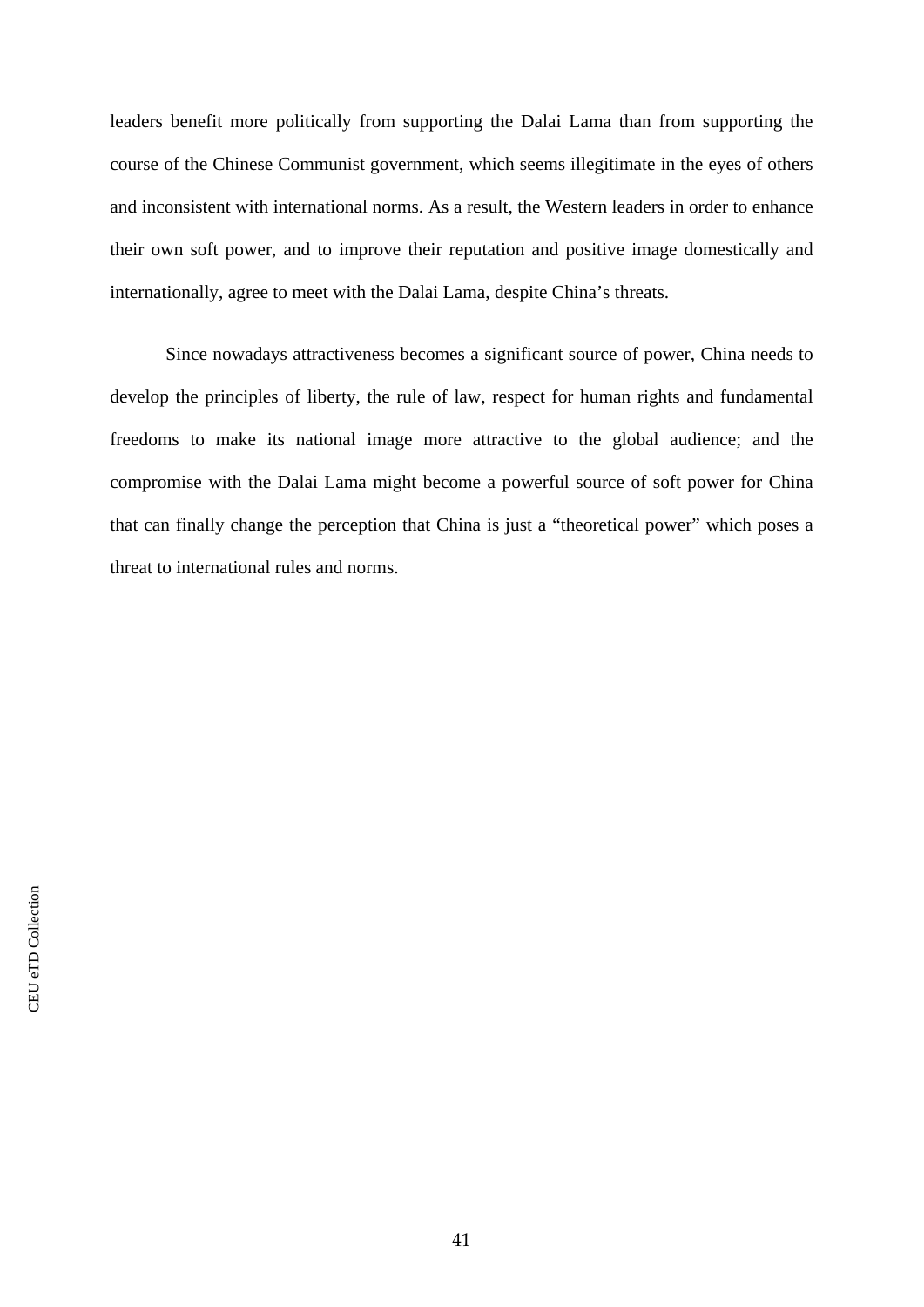# <span id="page-44-0"></span>**Bibliography**

- Aljazeera. "Dalai Lama talks risk EU trade." *Aljazeera.net*, December 7, 2008. <http://english.aljazeera.net/news/europe/2008/12/2008126134857840567.html> (accessed May 25, 2010).
- Baehr, Peter R. *The Role of Human Rights in Foreign Policy.* Houndmills: Macmillan Press, 1996.
- Bandurski, David. "Is China's new communications worldview coming of age?" *China Media Project*, November 12, 2009. [http://cmp.hku.hk/2009/11/12/2926/comment-page-](http://cmp.hku.hk/2009/11/12/2926/comment-page-1/#comment-1092)[1/#comment-1092](http://cmp.hku.hk/2009/11/12/2926/comment-page-1/#comment-1092) (accessed May 21, 2010).
- BBC. "China anger at Dalai Lama-Obama meeting." *BBC News*, February 19, 2010. <http://news.bbc.co.uk/2/hi/8523319.stm>(accessed May 26, 2010).
- BBC. "Dalai Lama urges Olympics respect." *BBC News*, May 21, 2008. [http://news.bbc.co.uk/2/hi/uk\\_news/7411939.stm](http://news.bbc.co.uk/2/hi/uk_news/7411939.stm) (accessed May 25, 2010).
- BBC. "Merkel angers China on Dalai Lama." *BBC News*, September 23, 2007. <http://news.bbc.co.uk/2/hi/europe/7008931.stm>(accessed May 26, 2010).
- Beetham, David. *The Legitimation of Power*. London: Macmillan, 1991.
- Beitz, Charles R. "Human Rights as a Common Concern". In *Contemporary Political Philosophy: an anthology,* edited by Robert E. Goodin and Philip Pettit, 350‐366. Malden, MA: Blackwell Publishing, 2006.
- Benz, Ernst. *Buddhism or Communism: Which Holds the Future of Asia?* New York: Doubleday & Company, 1965.
- Beste, Ralf, Ralf Neukirch, and Matthias Schepp. "Merkel Foreign Policy Is Bad for Business". *Spiegel Online International* October 23, 2007. <http://www.spiegel.de/international/germany/0,1518,513067-2,00.html> (accessed May 26, 2010).
- Beste, Ralf, Dirk Kurbjuweit, Andreas Lorenz, and Ralf Neukirch. "Pressure Growing on Merkel to Fix Squabble with China". *Spiegel Online International*, November 27, 2007. <http://www.spiegel.de/international/germany/0,1518,519976,00.html>(accessed May 26, 2010).
- Central Intelligence Agency. "The World Factbook. East & Southeast Asia: China." May 12, 2010. <https://www.cia.gov/library/publications/the-world-factbook/geos/ch.html> (accessed May 21, 2010).
- Chambers, Madeline. "China stops more Germany talks after Dalai Lama visit". *Reuters*, September 24, 2007.<http://www.reuters.com/article/idUSL2473192520070924> (accessed May 26, 2010).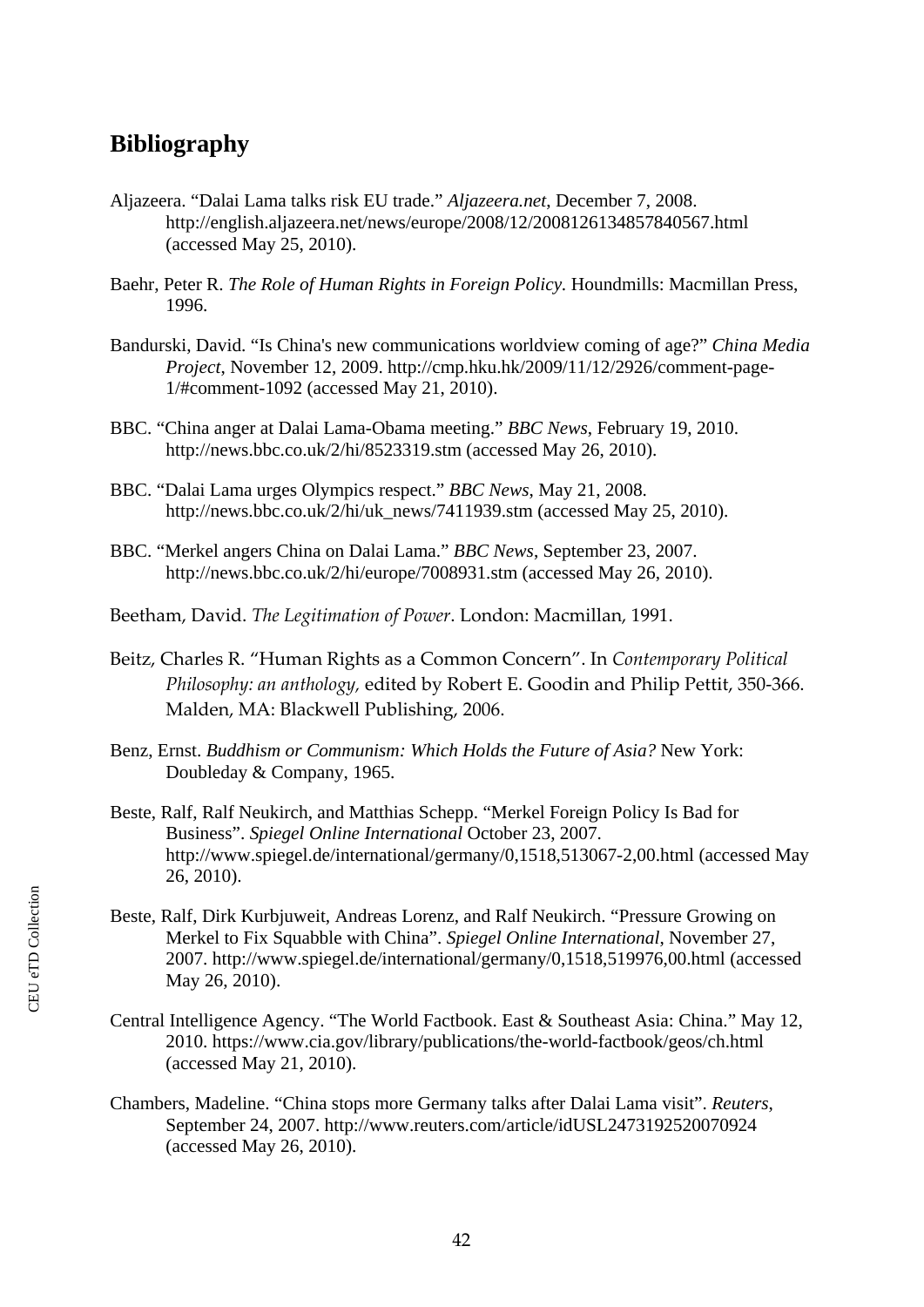- Charlie Rose. "A discussion on China with Henry Kissinger". Charlie Rose Web site, October 18, 2007. <http://www.charlierose.com/view/interview/8740>(accessed May 21, 2010).
- Charter, David. "Dalai Lama goads China as Beijing threatens Sarkozy over meeting." *Timesonline*, December 5, 2008. <http://www.timesonline.co.uk/tol/news/world/asia/article5289443.ece>(accessed May 25, 2010).
- Cheng, Allen T. "China Summons U.S. Envoy to protest Dalai Lama Medal." *Bloomberg.com*, October 18, 2007. [http://www.bloomberg.com/apps/news?pid=20601080&sid=alxgKCevbfgE&refer=asi](http://www.bloomberg.com/apps/news?pid=20601080&sid=alxgKCevbfgE&refer=asia) [a](http://www.bloomberg.com/apps/news?pid=20601080&sid=alxgKCevbfgE&refer=asia) (accessed May 29, 2010).
- CNN. "Poll: Most Americans say Tibet should be independent." *CNN International*, February 18, 2010. <http://edition.cnn.com/2010/WORLD/asiapcf/02/18/tibet.poll/index.html> (accessed May 26, 2010).
- Consulate-General of the PRC in New York. "Foreign Ministry Spokesperson Ma Zhaoxu's Remarks on Obama to Meet with Dalai." March 2, 2010. <http://www.nyconsulate.prchina.org/eng/xw/t661087.htm>(accessed May 26, 2010).
- Deutsche Welle. "Germans Prefer Dalai Lama to Pope Benedict, Says Study." *DW-World.De Deutsche Welle*, July 14, 2007. [http://www.dw](http://www.dw-world.de/dw/article/0,,2682475,00.html)[world.de/dw/article/0,,2682475,00.html](http://www.dw-world.de/dw/article/0,,2682475,00.html) (accessed May 26, 2010).
- Dowling, Siobhan. "China's Neurotic Petulance over Tibet". *Spiegel Online International,* September 24, 2007. <http://www.spiegel.de/international/germany/0,1518,507471,00.html> (accessed May 26, 2010).
- Esman, Milton and Telhami, Shibley. *International Organizations and Ethnic Conflict*. Ithaca: Cornell University Press, 1995.
- His Holiness the 14th Dalai Lama of Tibet. "Three Main Commitments." *His Holiness the 14th Dalai Lama of Tibet Web site.* [http://www.dalailama.com/biography/three-main](http://www.dalailama.com/biography/three-main-committments)[committments](http://www.dalailama.com/biography/three-main-committments) (accessed May 26, 2010).
- Inman, Phillip. "China becomes world's biggest exporter." *Guardian.co.uk*, January 10, 2010. <http://www.guardian.co.uk/business/2010/jan/10/china-tops-germany-exports> (accessed May 21, 2010).
- International resolutions and recognitions on Tibet (1959 to 1997). Dharamsala: The Department of Information and International Relations Central Tibetan Administration, 1997.
- Ferguson, Niall. "Chimerica' is Headed for Divorce." *Newsweek*, August 15, 2009. <http://www.newsweek.com/id/212143> (accessed May 26, 2010).
- France 24. "China vents its anger after Sarkozy meets Dalai Lama." *France 24 International News*, December 7, 2008. [http://www.france24.com/en/20081207-china-government](http://www.france24.com/en/20081207-china-government-angry-sarkozy-diplomatic-dalai-lama-tibet-poland)[angry-sarkozy-diplomatic-dalai-lama-tibet-poland](http://www.france24.com/en/20081207-china-government-angry-sarkozy-diplomatic-dalai-lama-tibet-poland) (accessed May 25, 2010).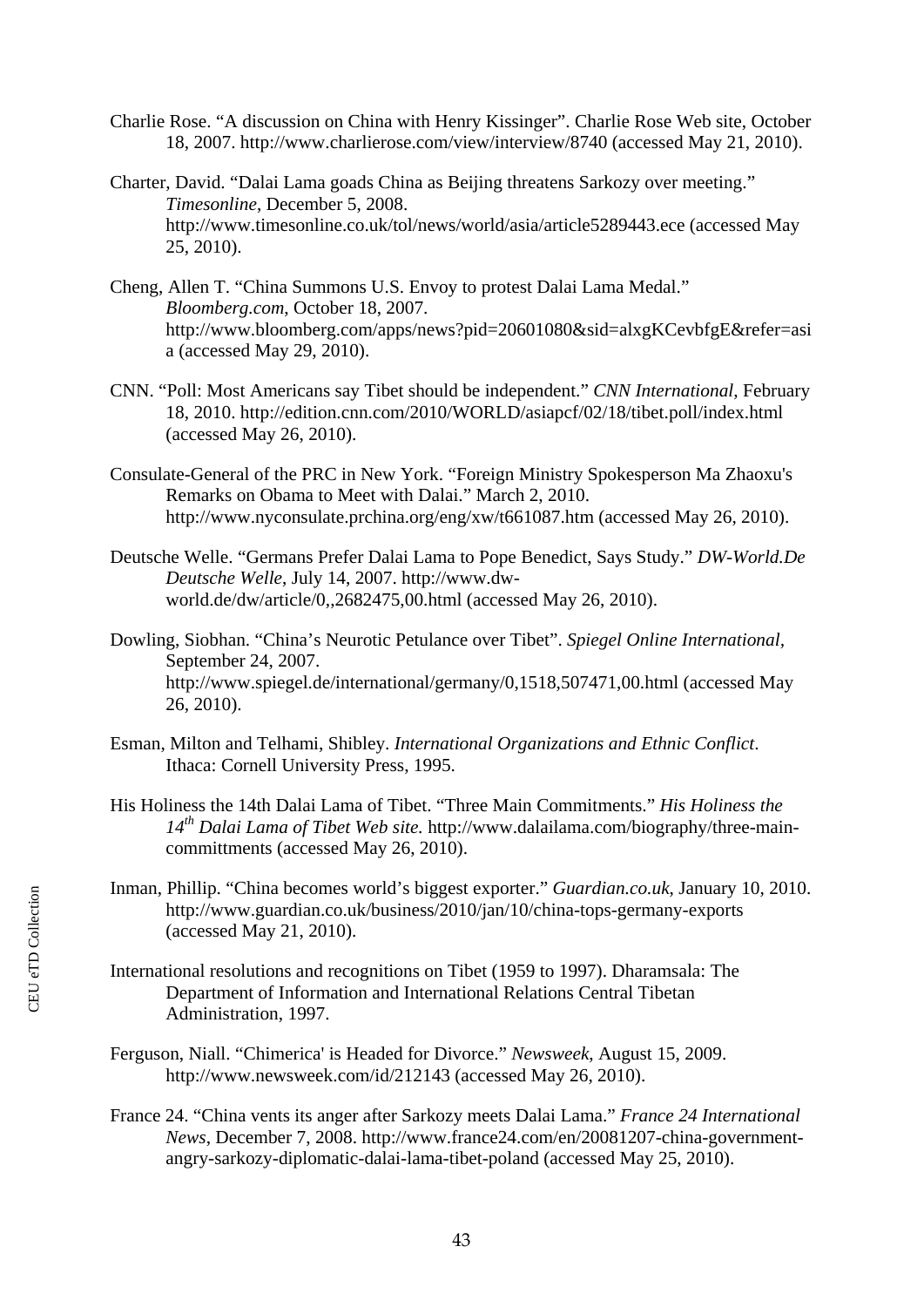- France 24. "Poll says Obama, Dalai Lama world's most popular." *France 24 International News,* April 23, 2010. [http://www.france24.com/en/20100423-poll-says-obama-dalai](http://www.france24.com/en/20100423-poll-says-obama-dalai-lama-worlds-most-popular)[lama-worlds-most-popular](http://www.france24.com/en/20100423-poll-says-obama-dalai-lama-worlds-most-popular) (accessed May 26, 2010).
- Free Tibet. About Tibet. Freedom of information. [http://www.freetibet.org/about/freedom](http://www.freetibet.org/about/freedom-information)[information](http://www.freetibet.org/about/freedom-information) (accessed May 31, 2010).
- Free Tibet. About Tibet. Migration into Tibet. <http://www.freetibet.org/about/migration> (accessed May 31, 2010).
- Free Tibet. About Tibet. Torture. <http://www.freetibet.org/about/torture>(accessed May 31, 2010).
- Free Tibet. About Tibet. UK relations with Tibet. [http://www.freetibet.org/about/uk-relations](http://www.freetibet.org/about/uk-relations-tibet)[tibet](http://www.freetibet.org/about/uk-relations-tibet) (accessed June 2, 2010).
- Freedom House. Freedom in the World China (2009). [http://www.freedomhouse.org/inc/content/pubs/fiw/inc\\_country\\_detail.cfm?year=200](http://www.freedomhouse.org/inc/content/pubs/fiw/inc_country_detail.cfm?year=2009&country=7586&pf) [9&country=7586&pf](http://www.freedomhouse.org/inc/content/pubs/fiw/inc_country_detail.cfm?year=2009&country=7586&pf) (accessed May 26, 2010).
- Freedom House. Freedom in the World Tibet [China] (2009). [http://www.freedomhouse.org/inc/content/pubs/fiw/inc\\_country\\_detail.cfm?year=200](http://www.freedomhouse.org/inc/content/pubs/fiw/inc_country_detail.cfm?year=2009&country=7743&pf) [9&country=7743&pf](http://www.freedomhouse.org/inc/content/pubs/fiw/inc_country_detail.cfm?year=2009&country=7743&pf) (accessed May 26, 2010).
- Germany 2007 Presidency of the European Union. "What is the Presidency?" *EU2007.de*, [http://www.eu2007.de/en/The\\_Council\\_Presidency/What\\_is\\_the\\_Presidency/index.ht](http://www.eu2007.de/en/The_Council_Presidency/What_is_the_Presidency/index.html) [ml](http://www.eu2007.de/en/The_Council_Presidency/What_is_the_Presidency/index.html) (accessed May 26, 2010).
- German Law Archive. "Basic Law for the Federal Republic of Germany (Grundgesetz, GG)." <http://www.iuscomp.org/gla/statutes/GG.htm#1>(accessed May 26, 2010).
- Ginsburgs, George and Mathos, Michael. *Communist China and Tibet: the first dozen years.* The Hague: Martinus Nijhoff, 1964.
- Glaser, Bonnie S. and Murphy, Melissa E. "Soft Power with Chinese Characteristics: the ongoing debate." In *Chinese Soft Power and Its Implications for the United States: Competition and Cooperation in the Developing World*, edited by Carola McGiffert, 10-26. Center for Strategic & International Studies, 2009.
- Global Security. "China's defense Budget." *GlobalSecurity.org* <http://www.globalsecurity.org/military/world/china/budget.htm> (accessed May 21, 2010).
- Goldstein, Melvyn C. "Tibet and China in the Twentieth Century." In *Governing China's Multiethnic Frontiers,* edited by Rossabi Morris, 186-229. University of Washington Press: 2004.
- Goldstein, Melvyn C. "The Dalai Lama's Dilemma". *Foreign Affairs* 77, no. 1 (1998): 83-97.
- Gropas, Ruby. *Human Rights & Foreign Policy: The Case of the European Union.* Athens: Ant. N. Sakkoulas, Bruxelles: Bruylant, 2006.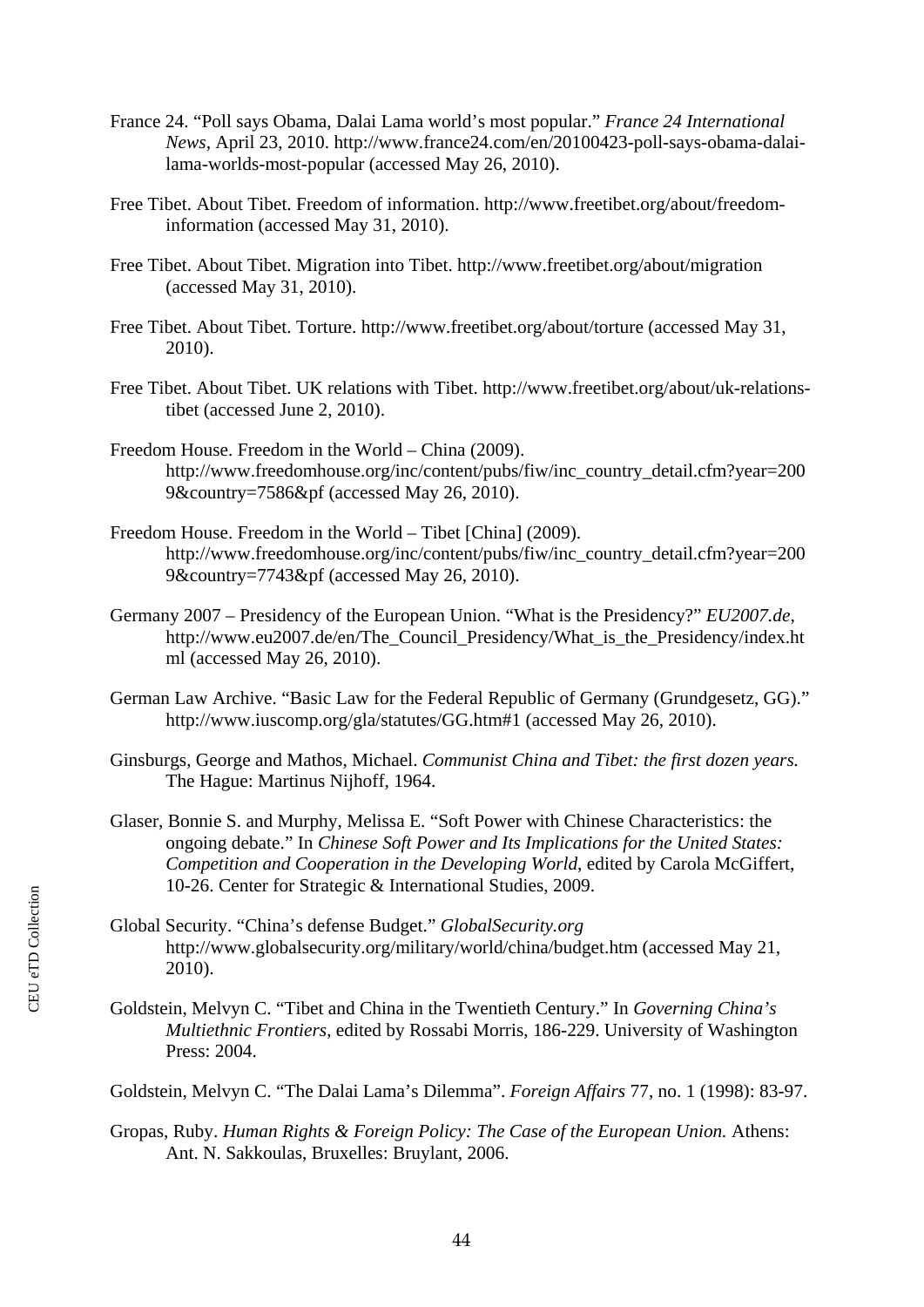- Keohane, Robert O. *Power and Governance in a Partially Globalized World*. London: Routledge, 2002.
- Keohane, Robert O. and Nye, Joseph S. *Power and Interdependence.* New York: Longman, 2001.
- Mathou, Thierry. "Tibet and Its Neighbors: Moving toward a New Chinese Strategy in the Himalayan Region". *Asian Survey* 45, no. 4 (2005): 503-521.
- Mattern, Janice Bially. "Why 'Soft Power' Isn't So Soft: Representational Force and the Sociolinguistic Construction of Attraction in World Politics." *Millennium – Journal of International Studies*, (2005): 583- 612.
- Mullerson, Rein. *Human Rights Diplomacy*. London: Routledge, 1997.
- Novick, Rebecca. "Obama and the Dalai Lama: Image vs. Reality." *The Huffington Post*, February 22, 2010. [http://www.huffingtonpost.com/rebecca-novick/obama-and-the](http://www.huffingtonpost.com/rebecca-novick/obama-and-the-dalai-lama_b_471229.html)dalai-lama  $b$  471229.html (accessed May 25, 2010).
- Nye, Joseph S. *Power in the Global Information Age: from realism to globalization*. London: Routledge, 2004.
- Nye, Joseph S. *Soft power: the means to success in world politics*. New York: Public Affairs, 2004.
- Oakley, Robin. "Dalai dilemma for West's leaders." *CNN.com/europe*, May 23, 2008. [http://edition.cnn.com/2008/WORLD/europe/05/23/dalailama.visit/index.html#cnnST](http://edition.cnn.com/2008/WORLD/europe/05/23/dalailama.visit/index.html#cnnSTCText) [CText](http://edition.cnn.com/2008/WORLD/europe/05/23/dalailama.visit/index.html#cnnSTCText) (accessed May 26, 2010).
- People's Daily Online. "Full text of Hu Jintao's report at 17th Party Congress." <http://english.peopledaily.com.cn/90001/90776/90785/6290144.html>(accessed May 26, 2010).
- Ramo, Joshua Cooper. *Brand China*. London: The Foreign Policy Centre, 2007.
- Rittberger, Volker. *German foreign policy since unification: theories and case studies.* Manchester: Manchester University Press, 2001.
- Sautman, Barry. "The Tibet Issue in Post-Summit Sino-American Relations." *Pacific Affairs* 72, no. 1 (1999): 7-21.
- Segal, Gerald. "Does China Matter?". *Foreign Affairs* 78, no. 5 (1999): 24-36.
- Smith, Warren W. *Tibetan nation: a history of Tibetan nationalism and Sino-Tibetan relations.* Boulder: Westview Press, 1996.
- Spencer, Richard. "UK recognizes China's direct rule over Tibet." *Telegraph.co.uk*, November 5, 2008. [http://www.telegraph.co.uk/news/worldnews/asia/tibet/3385803/UK-recognises-](http://www.telegraph.co.uk/news/worldnews/asia/tibet/3385803/UK-recognises-Chinas-direct-rule-over-Tibet.html)[Chinas-direct-rule-over-Tibet.html](http://www.telegraph.co.uk/news/worldnews/asia/tibet/3385803/UK-recognises-Chinas-direct-rule-over-Tibet.html) (accessed June 2, 2010).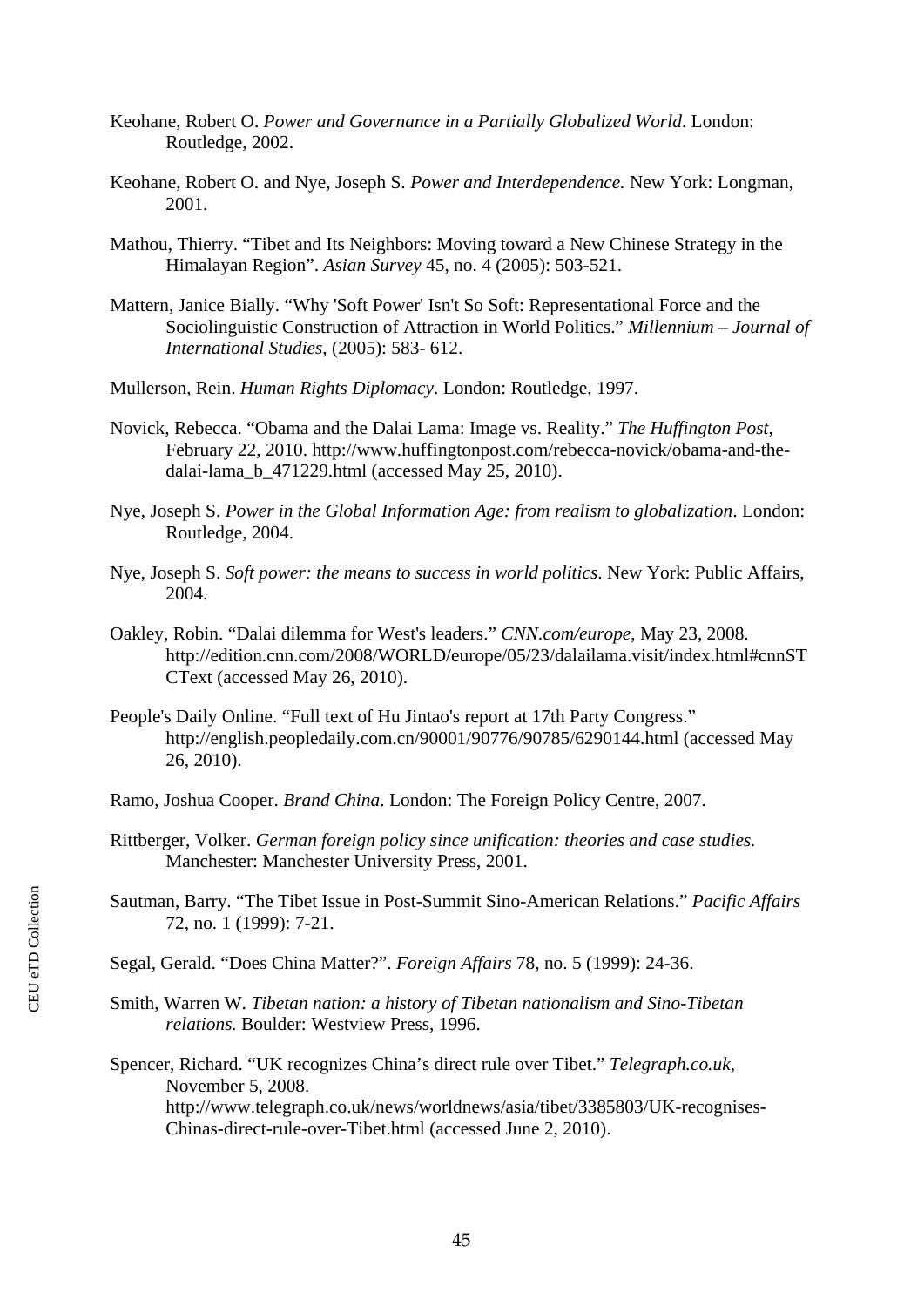- Spetalnick, Matt. "Obama meets Dalai Lama, angering China". *Reuters*, February 18, 2010. <http://www.reuters.com/article/idUSN1116932520100218>(accessed May 26, 2010).
- Spetalnick, Matt and Eckert, Paul. "Bush hosts Dalai Lama amid Chinese outrage". *Reuters*, October 16, 2007. <http://www.reuters.com/article/idUSPEK23054420071016> (accessed May 29, 2010).
- Spiegel. "China Cancels Human Rights Talks With Germany". *Spiegel Online International*, October 15, 2007. <http://www.spiegel.de/international/germany/0,1518,511473,00.html> (accessed May 26, 2010).
- Spiegel. "Merkel Defies China, Says She Would Meet Dalai Lama Again". *Spiegel Online International*, April 12, 2008. <http://www.spiegel.de/international/germany/0,1518,547029,00.html> (accessed May 26, 2010).
- Sweet, Lynn. "Behind Obama's Meeting With the Dalai Lama, Valerie Jarrett's Trip to India." *Politics Daily*, February 15, 2010. [http://www.politicsdaily.com/2010/02/15/behind-obamas-meeting-with-the-dalai](http://www.politicsdaily.com/2010/02/15/behind-obamas-meeting-with-the-dalai-lama-valerie-jarretts-tr/)[lama-valerie-jarretts-tr/](http://www.politicsdaily.com/2010/02/15/behind-obamas-meeting-with-the-dalai-lama-valerie-jarretts-tr/) (accessed May 25, 2010).
- Taneja, Pradeep. "China-Europe relations: The limits of strategic partnership." *International Politics*, 9 April 2010, Macmillan Publishers: 1-17.
- Tibet Facts and Figures 2005. "Agreement of the Central People's Government and the Local Government of Tibet on Measures for the Peaceful Liberation of Tibet." <http://www.china.org.cn/english/zhuanti/tibet%20facts/163877.htm>(accessed May 21, 2010).
- Time. "Why China Keeps Picking on Sarkozy". December 2, 2008. <http://www.time.com/time/world/article/0,8599,1863013,00.html> (accessed May 26, 2010).
- The Aspen Institute. "His Holiness the Dalai Lama at the Aspen Institute". July 26, 2008. [http://fora.tv/2008/07/26/His\\_Holiness\\_the\\_Dalai\\_Lama\\_at\\_The\\_Aspen\\_Institute#full](http://fora.tv/2008/07/26/His_Holiness_the_Dalai_Lama_at_The_Aspen_Institute#fullprogram) [program](http://fora.tv/2008/07/26/His_Holiness_the_Dalai_Lama_at_The_Aspen_Institute#fullprogram) (accessed May 26, 2010).
- The China Post. "Sarkozy meets Dalai Lama as China fumes." December 7, 2008. [http://www.chinapost.com.tw/international/europe/2008/12/07/186515/Sarkozy](http://www.chinapost.com.tw/international/europe/2008/12/07/186515/Sarkozy-meets.htm)[meets.htm](http://www.chinapost.com.tw/international/europe/2008/12/07/186515/Sarkozy-meets.htm) (accessed May 25, 2010).
- The New York Times. "Dalai Lama's Britain Visit Raises Questions of Protocol." May 21, 2008, [http://www.nytimes.com/2008/05/21/world/europe/21tibet.html?\\_r=1](http://www.nytimes.com/2008/05/21/world/europe/21tibet.html?_r=1) (accessed May 25, 2010).
- The New York Times. "Obama Meets Dalai Lama, and China is Quick to Protest." February 18, 2010. <http://www.nytimes.com/2010/02/19/world/asia/19prexy.html> (accessed May 26, 2010).